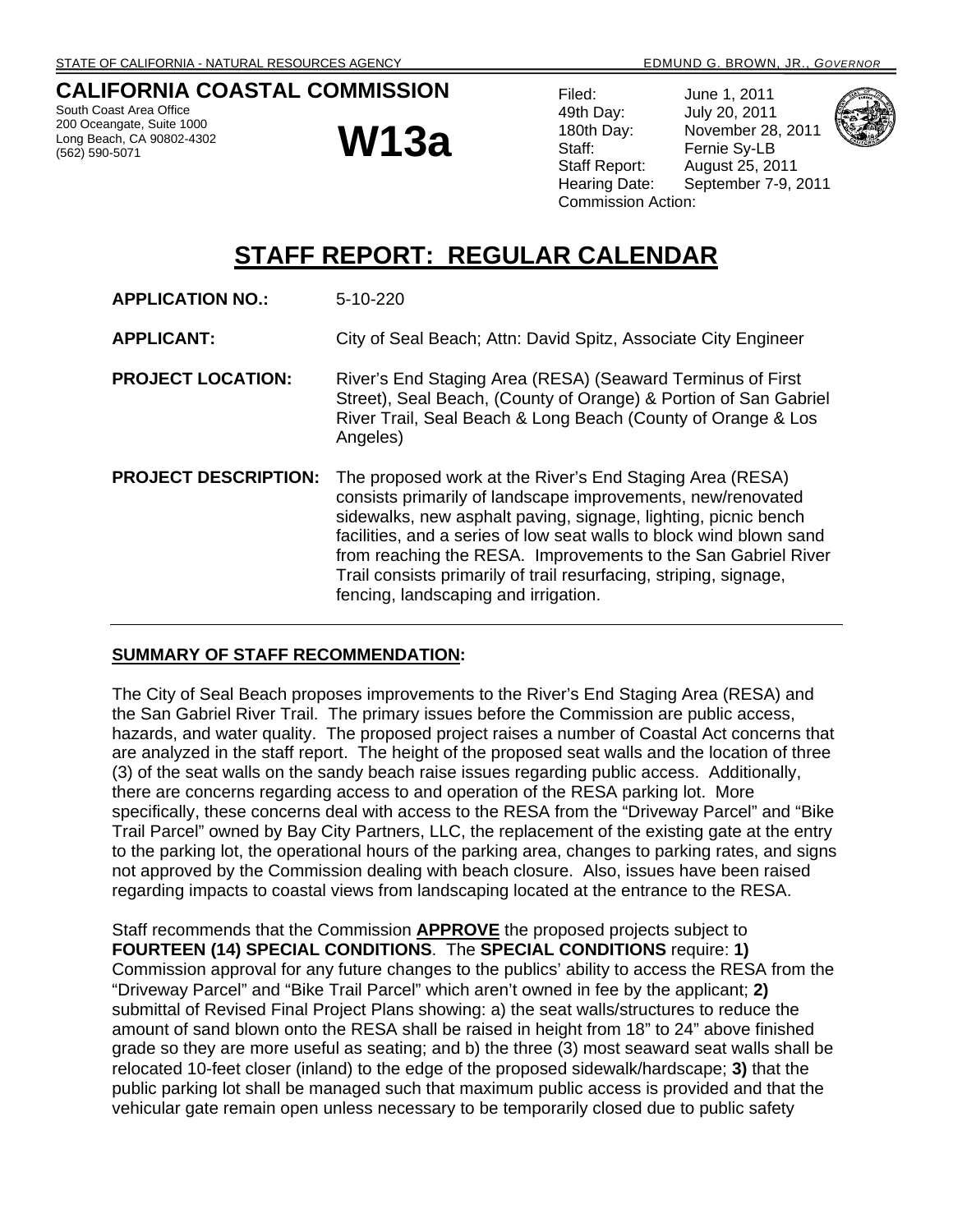#### 5-10-220-[City of Seal Beach] Staff Report–Regular Calendar Page 2 of 30

concerns related to natural hazards; **4)** Commission approval for any future changes to the operation (i.e. hours, fees, etc.) of the River's End Staging Area (RESA) parking lot; **5)** submittal of a Revised Final Signage Program, which makes clear that the RESA parking lot is always open, but fees are collected between 7am to 10pm and shows that any beach closure signs are removed and not replaced without an amendment or separate Commission approval; **6)** submittal of a Construction Staging Plan; **7)** submittal of a Traffic Control Plan; **8)** an assumption of risk; **9)** no future shoreline protective device; **10)** adherence to Construction Best Management Practices; **11)** debris disposal site to be located outside of Coastal Zone; **12)** submittal of a Storm Water Pollution Prevention Plan (SWPPP); **13)** submittal of a Final Water Quality Management Plan (WQMP); and **14)** submittal of Revised Landscape Plan that includes landscaping which does not adversely impact scenic coastal views provided on site and maintenance of that landscaping such that views are not impacted.

The proposed development is taking place in the City of Seal Beach and in the City of Long Beach. The City of Seal Beach does not have a certified Local Coastal Program, but the City of Long Beach has a certified Local Coastal Program. Based on Coastal Act Section 30601.3, the Commission may process and act upon a consolidated Coastal Development Permit application. The City of Long Beach has given its consent to the City of Seal Beach to process a consolidated Coastal Development Permit with the Commission. The standard of review for a consolidated Coastal Development Permit application are the Chapter 3 policies of the Coastal Act with the appropriate Local Coastal Program used as guidance.

#### **LOCAL APPROVAL:** Mitigated Negative Declaration (SCH # 2010021026)

**SUBSTANTIVE FILE DOCUMENTS:** Lease Agreement dated March 31, 2011 between the Bay City Partners, LLC and the City of Seal Beach; Letter to RBF Consulting from Commission staff dated October 28, 2010; Letter to Commission staff from RBF Consulting received February 15, 2011; Letter to RBF Consulting from Commission staff dated March 17, 2011; Letter to Commission staff from RBF Consulting received May 20, 2011; Letter to RBF Consulting from the City of Long Beach Department of Public Works dated June 2, 2011; Letter to RBF Consulting from Commission staff dated June 17, 2011; *Pre-Construction Nesting Bird Clearance Survey on the River's End Staging Area for the Seal Beach River's Enhancement in the City of Seal Beach, California* dated May 31, 2011 prepared by RBF Consulting; *Preliminary Water Quality Management Plan (WQMP)* dated June 4, 2010, Revised August 18, 2010 prepared by RBF Consulting; Letter to RBF Consulting from the City of Long Beach dated June 2, 2011.

#### **EXHIBITS:**

- **1.** Vicinity Map
- **2.** Site Plans
- **3.** Lease Agreement dated March 31, 2011 between the Bay City Partners, LLC and the City of Seal Beach
- **4.** Public view of the beach and ocean at the entrance to the River's End Staging Area (RESA) located at the Southern (seaward) terminus of First Street (intersection of First Street and Ocean Avenue)
- **5.** Letters of Support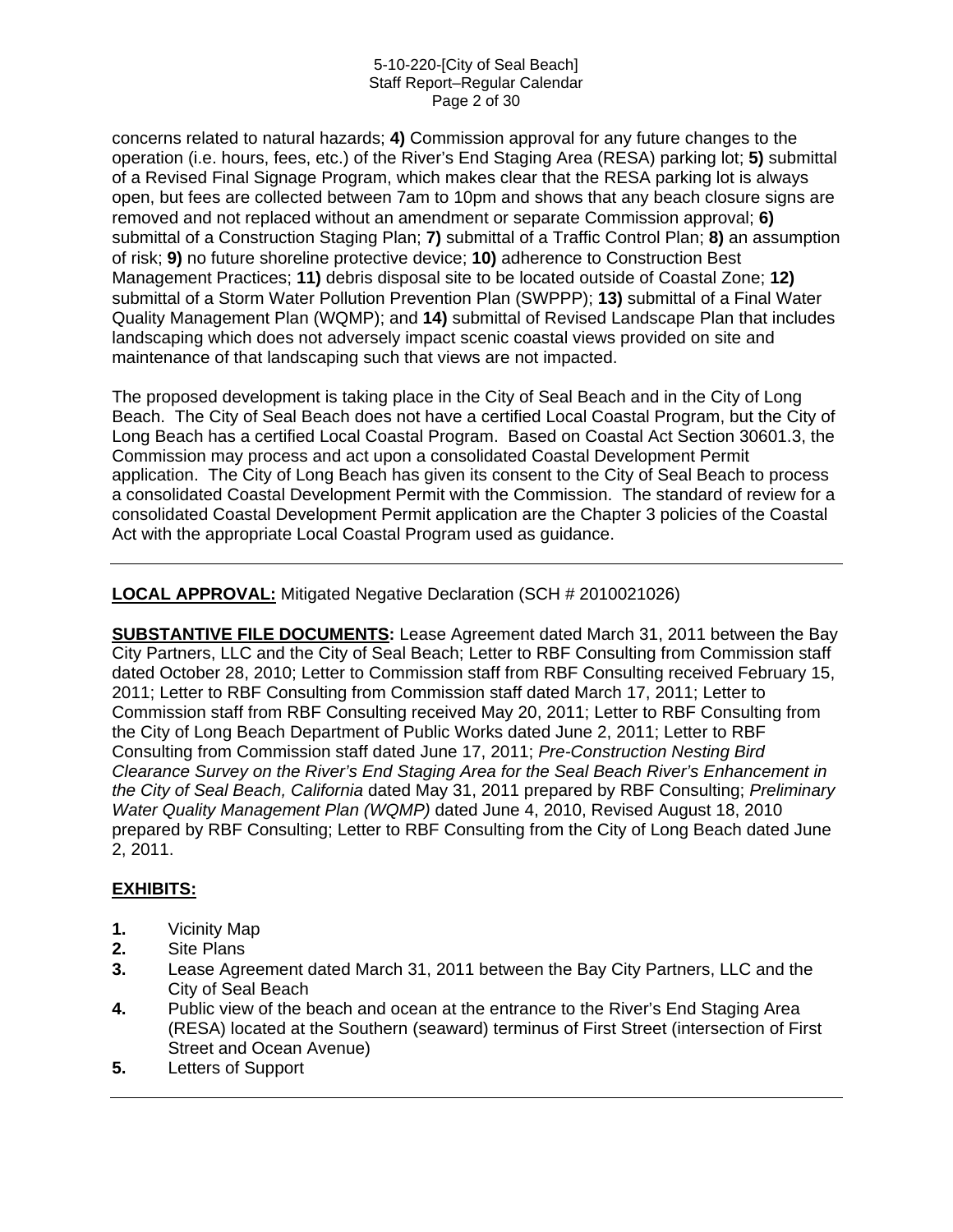#### 5-10-220-[City of Seal Beach] Staff Report–Regular Calendar Page 3 of 30

#### **STAFF RECOMMENDATION:**

Staff recommends that the Commission adopt the following motion and resolution:

#### **MOTION:**

#### *"I move that the Commission approve Coastal Development Permit No. 5-10-220 pursuant to the staff recommendation."*

Staff recommends a **YES** vote. Passage of this motion will result in approval of the permit as conditioned and adoption of the following resolution and findings. The motion passes only by affirmative vote of a majority of the Commissioners present.

## **I. APPROVAL WITH CONDITIONS**

The Commission hereby approves a Coastal Development Permit for the proposed development and adopts the findings set forth below on grounds that the development as conditioned, located between the first public road and the sea, will be in conformity with the policies of Chapter 3 of the Coastal Act and will not prejudice the ability of the local government having jurisdiction over the area to prepare a Local Coastal Program conforming to the provisions of Chapter 3. Approval of the permit complies with the California Environmental Quality Act because either 1) feasible mitigation measures and/or alternatives have been incorporated to substantially lessen any significant adverse effects of the development on the environment, or 2) there are no further feasible mitigation measures or alternatives that would substantially lessen any significant adverse impacts of the development on the environment.

# **II. STANDARD CONDITIONS**

- **1.** Notice of Receipt and Acknowledgment. The permit is not valid and development shall not commence until a copy of the permit, signed by the permittee or authorized agent, acknowledging receipt of the permit and acceptance of the terms and conditions, is returned to the Commission office.
- **2.** Expiration. If development has not commenced, the permit will expire two years from the date on which the Commission voted on the application. Development shall be pursued in a diligent manner and completed in a reasonable period of time. Application for extension of the permit must be made prior to the expiration date.
- **3.** Interpretation. Any questions of intent or interpretation of any condition will be resolved by the Executive Director or the Commission.
- **4.** Assignment. The permit may be assigned to any qualified person, provided assignee files with the Commission an affidavit accepting all terms and conditions of the permit.
- **5.** Terms and Conditions Run with the Land. These terms and conditions shall be perpetual, and it is the intention of the Commission and the permittee to bind all future owners and possessors of the subject property to the terms and conditions.

# **III. SPECIAL CONDITIONS**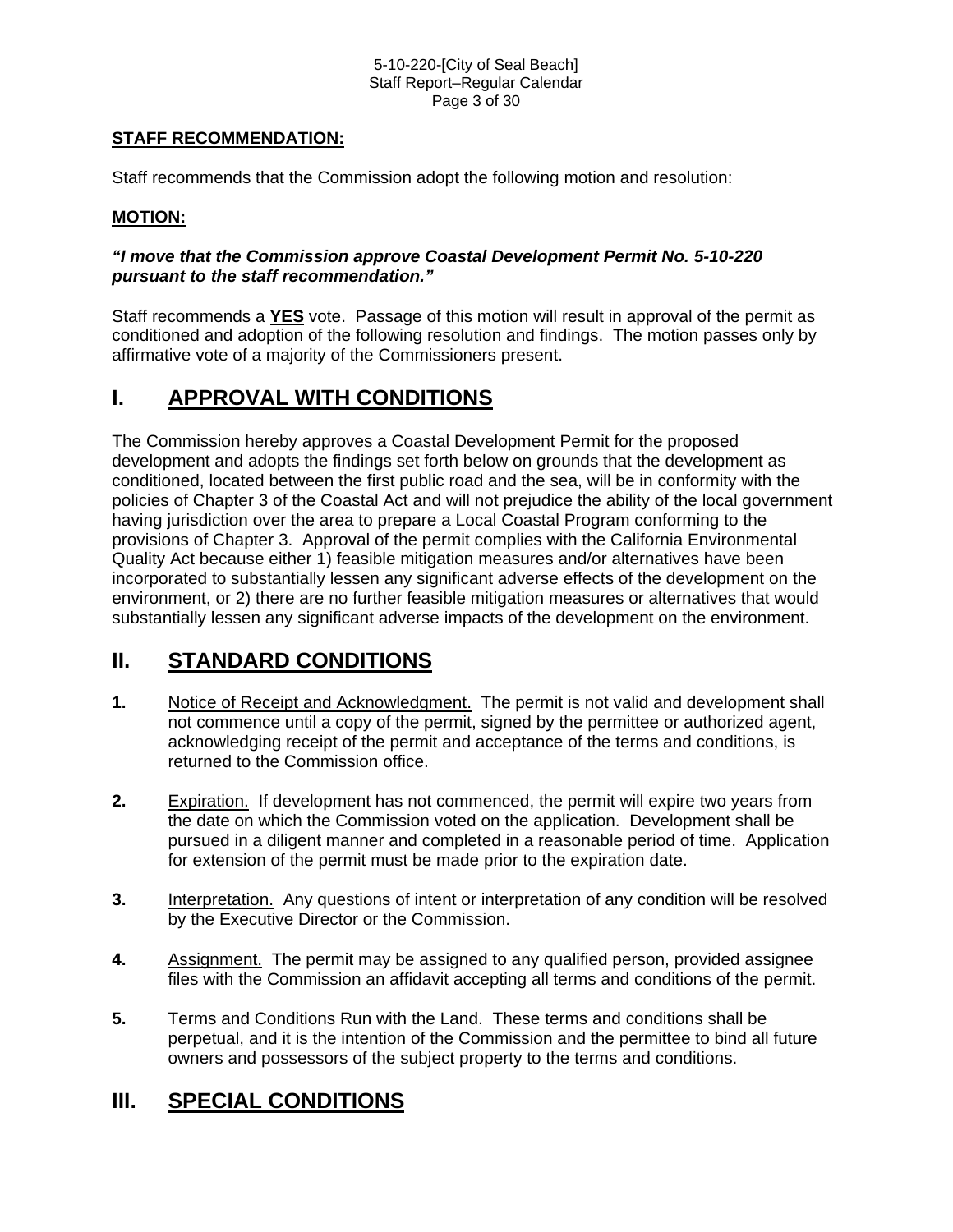#### **1. PUBLIC ACCESS TO THE RIVER'S END STAGING AREA (RESA) FROM THE "DRIVEWAY PARCEL" AND "BIKE TRAIL PARCEL"**

The City of Seal Beach shall maintain daily 24-hour public access to the River's End Staging Area (RESA) except during those times indicated in **SPECIAL CONDITION NO. 3,** below. Any future permanent changes, i.e., non-emergency public safety changes as described in **SPECIAL CONDITION NO. 3**, to the publics' ability to access the RESA from the "Driveway" Parcel" and "Bike Trail Parcel" owned by Bay City Partners, LLC and leased to the City of Seal Beach will require an amendment to this Coastal Development Permit unless the Executive Director determines that no amendment is legally required.

#### **2. REVISED FINAL PROJECT PLANS**

- **A. PRIOR TO THE ISSUANCE OF THE COASTAL DEVELOPMENT PERMIT**, the permitee shall submit, for the Executive Director's review and approval, two (2) full size sets of Revised Final Project Plans (i.e. site plan, elevations, crosssections, etc.). These Revised Final Project Plans shall depict all elements of the project, as described in the project description in the staff report dated August 25, 2011, except as required to be revised pursuant to **SPECIAL CONDITIONS NO. 5** and **14** and as follows: 1) the seat walls/ structures to reduce the amount of sand blown onto the RESA shall be raised in height from 18" to 24" above finished grade so they are more useful as seating; and 2) the three (3) most seaward seat walls shall be relocated 10-feet closer (inland) to the edge of the proposed sidewalk/hardscape.
- **B.** The permittee shall undertake development in accordance with the approved final plans. Any proposed changes to the approved final plans shall be reported to the Executive Director. No changes to the approved final plans shall occur without a Commission amendment to this Coastal Development Permit unless the Executive Director determines that no amendment is legally required.

#### **3. VEHICULAR GATE**

The River's End Staging Area (RESA) public parking lot shall be managed such that maximum public access is provided. Except as follows, the City shall keep the public parking lot gate open and keep the parking lot accessible to the public at all times:

The gate across the driveway to the parking lot may be temporarily closed to address public safety concerns during a natural hazard event such as flooding or a tsunami warning period; the public parking area shall be re-opened as soon as feasible but no later than 12-hours following subsidence of the natural hazard

#### **4. FUTURE CHANGES**

Currently, there is a parking charge between the hours of 7am to 10pm at the River's End Staging Area (RESA) parking lot. It costs \$3 for 2 hours, or \$6 a day to park in the lot. Any future change to the hours or rates of the parking operation in the RESA parking lot shall require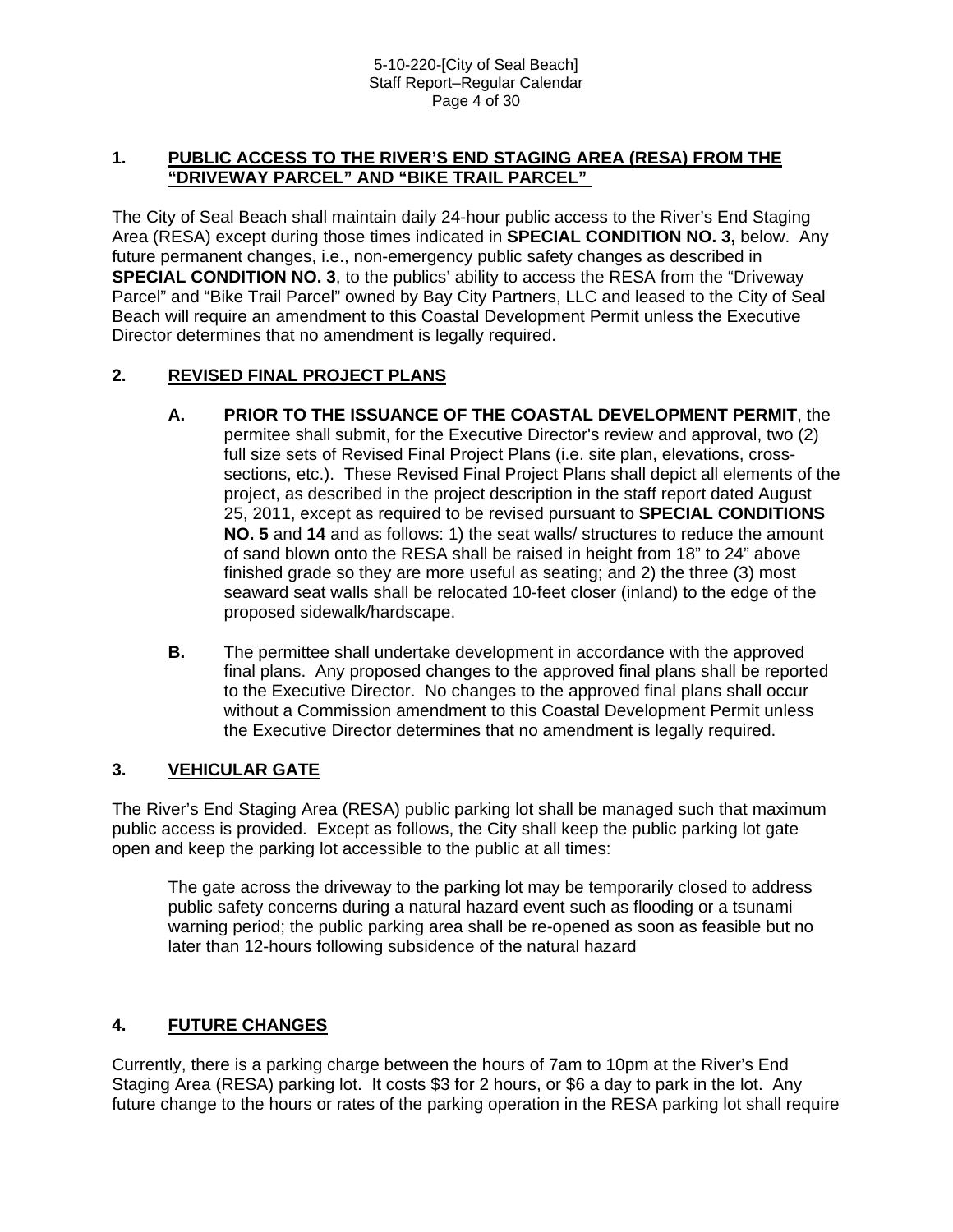#### 5-10-220-[City of Seal Beach] Staff Report–Regular Calendar Page 5 of 30

an amendment to this Coastal Development Permit unless the Executive Director determines that no amendment is legally required.

#### **5. REVISED FINAL SIGNAGE PROGRAM**

- **A. PRIOR TO THE ISSUANCE OF A COASTAL DEVELOPMENT PERMIT**, the applicant shall submit for review and approval of the Executive Director, two (2) copies of a Revised Final Signage Program, which provides information for all the proposed signs at the River's End Staging Area (RESA) and the San Gabriel River Trail. At a minimum the signage program shall include:
	- (1) The construction materials, the location; the dimensions, and the language on all proposed signs;
	- (2) Any signs regarding the RESA parking lot hours must make it clear that the parking lot is always open, but that fees are collected between 7am to 10pm; and
	- (3) Shows that any beach closure sign are removed and not replaced unless restrictions on beach access are approved by the Commission through an amendment to this permit or through a separate Coastal Development Permit.
- **B.** The permittee shall undertake development in accordance with the approved final plans. Any proposed changes to the approved final plans shall be reported to the Executive Director. No changes to the approved final plans shall occur without a Commission amendment to this Coastal Development Permit unless the Executive Director determines that no amendment is legally required.

#### **6. CONSTRUCTION STAGING PLAN**

- **A. PRIOR TO ISSUANCE OF THE COASTAL DEVELOPMENT PERMIT** the permittee shall submit for the review and approval of the Executive Director, two (2) full size sets of a Construction Staging Plan, which indicates that the construction staging area(s) and construction corridor(s) will minimize public access impacts to the beach and San Gabriel River Trail.
	- (1) The plan shall demonstrate that:
		- (a) The RESA will remain open and accessible at all times, with the construction process staged to allow for parking and access to onsite facilities;
		- (b) Construction equipment, materials or activity shall not occur outside the staging area and construction corridor identified on the site plan required by this condition; and
		- (c) Construction equipment, materials, or activity shall not be placed on the sandy beach outside of the immediate construction zone or grass area or on the San Gabriel River Trail; and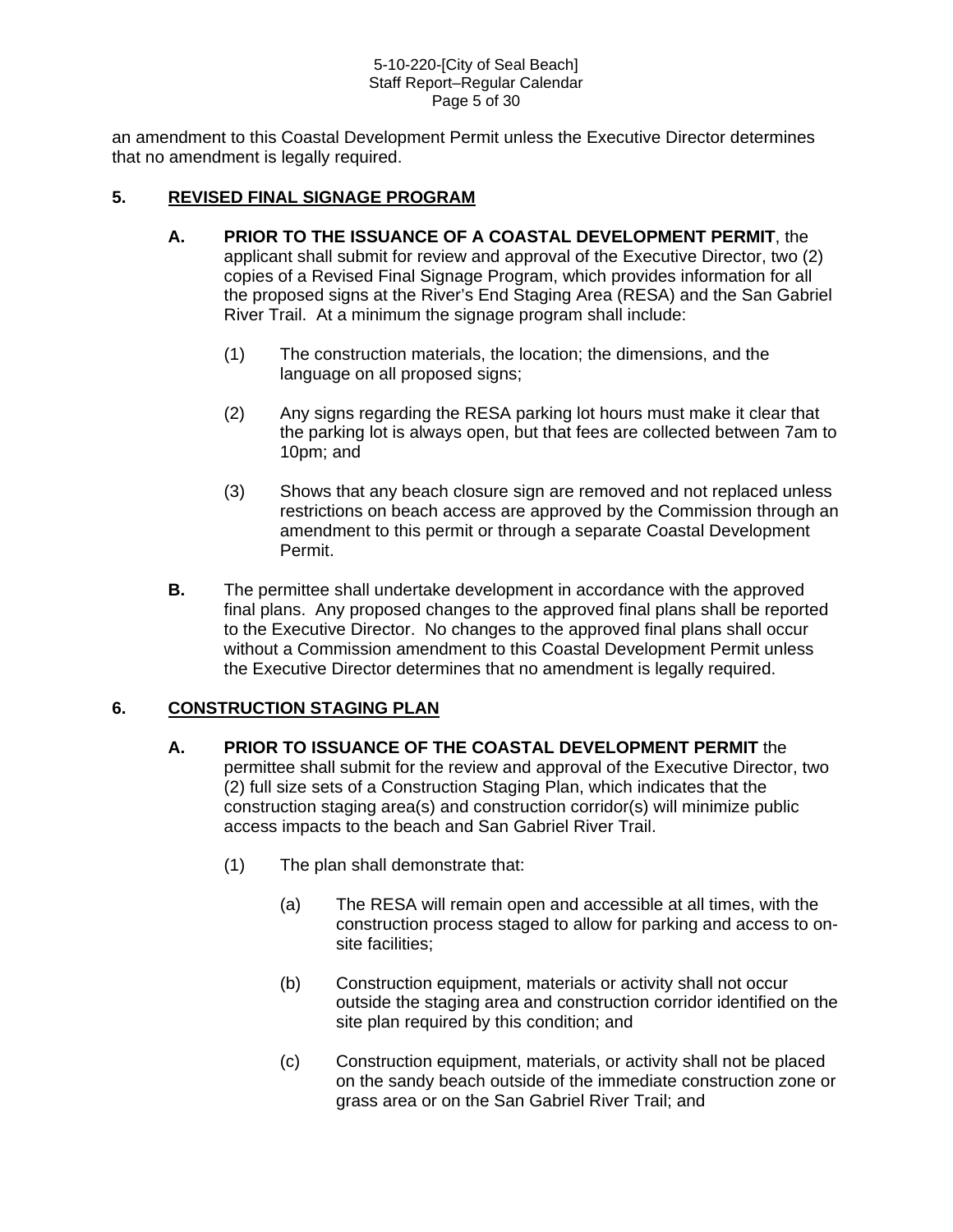- (d) The construction staging area will gradually be reduced as less materials and equipment are necessary; and
- (e) The construction access route will only be intermittently closed for transport of equipment and materials. When not in use for transportation of equipment and materials, it will be made available for undisrupted public access; and
- (f) Any storage, staging or construction access will avoid the nearby Seal Beach Sand Dunes.
- (2) The plan shall include, at a minimum, the following components:
	- (a) A site plan that depicts:
		- 1. limits of the staging area(s);
		- 2. construction corridor(s);
		- 3. construction site;
		- 4. location of construction fencing and temporary job trailers with respect to the existing parking lot, day use area and the sandy beach.
- **B.** The permittee shall undertake development in accordance with the approved final plans. Any proposed changes to the approved final plans shall be reported to the Executive Director. No changes to the approved final plans shall occur without a Commission amendment to this Coastal Development Permit unless the Executive Director determines that no amendment is legally required.

#### **7. TRAFFIC CONTROL PLAN**

- **A. PRIOR TO ISSUANCE OF THE COASTAL DEVELOPMENT PERMIT**, the permittee shall submit for the review and approval of the Executive Director, two (2) full size sets of a Traffic Control Plan that demonstrate the following:
	- (1) Every effort shall be made to minimize the duration of sidewalk, bike and road lane closures so that impacts upon public access are minimized;
	- (2) The sidewalk, bike and road lanes should be opened, even intermittently, whenever possible during construction; and
	- (3) A detour plan to re-route pedestrian and bicycle traffic shall be identified for those periods when the sidewalk and/or bicycle lane is closed within the project area.
- **B.** The permittee shall undertake development in accordance with the approved plan. Any proposed changes to the approved final plan shall be reported to the Executive Director. No changes to the approved final plans shall occur without a Commission amendment to this Coastal Development Permit unless the Executive Director determines that no amendment is legally required.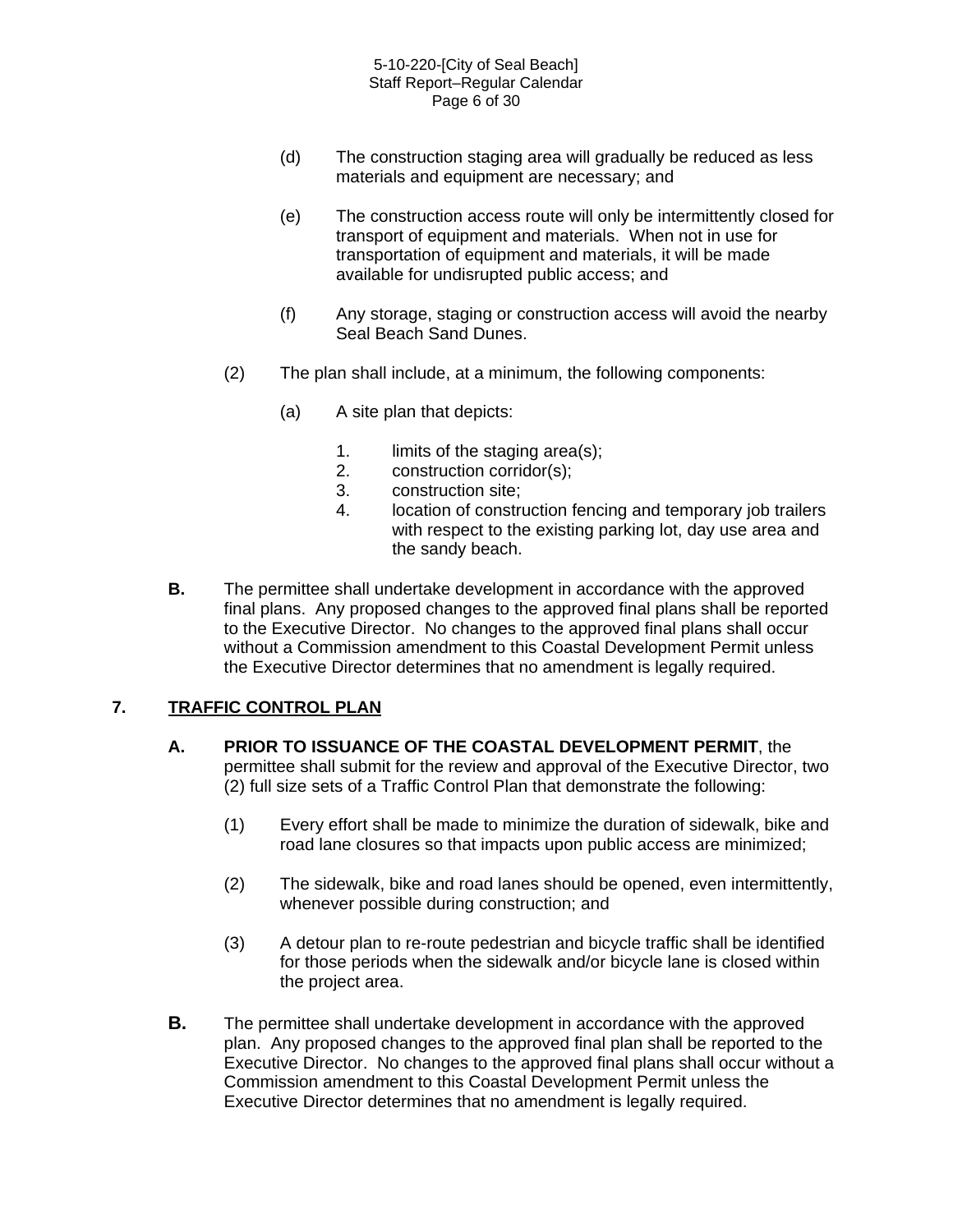#### **8. ASSUMPTION OF RISK, WAIVER OF LIABILITY AND INDEMNITY**

- **A.** By acceptance of this permit, the applicant acknowledges and agrees (i) that the site may be subject to hazards from sea level rise, erosion, flooding, and/or wave uprush; (ii) to assume the risks to the applicant and the property that is the subject of this permit of injury and damage from such hazards in connection with this permitted development; (iii) to unconditionally waive any claim of damage or liability against the Commission, its officers, agents, and employees for injury or damage from such hazards; and (iv) to indemnify and hold harmless the Commission, its officers, agents, and employees with respect to the Commission's approval of the project against any and all liability, claims, demands, damages, costs (including costs and fees incurred in defense of such claims), expenses, and amounts paid in settlement arising from any injury or damage due to such hazards.
- **B.** Prior to any conveyance of the property that is the subject of this coastal development permit, the landowner shall execute and record a deed restriction, in a form and content acceptable to the Executive Director incorporating all of the above terms of subsection (A) of this condition. The restriction shall include a legal description of the applicant's entire parcel. The deed restriction shall run with the land, binding all successors and assigns, and shall be recorded free of prior liens that the Executive Director determines may affect the enforceability of the restriction. This deed restriction shall not be removed or changed without a Commission amendment to this Coastal Development Permit.
- **C. PRIOR TO ISSUANCE OF THE COASTAL DEVELOPMENT PERMIT**, the applicant shall submit a written agreement in a form and content acceptable to the Executive Director, incorporating all of the above terms of this condition.

#### **9. NO FUTURE SHORELINE PROTECTIVE DEVICE**

- **A(1).** By acceptance of this permit, the applicant agrees, on behalf of itself and all other successors and assigns, that no shoreline protective device(s) shall ever be constructed to protect the development approved pursuant to Coastal Development Permit No. 5-10-220 in the event that the development is threatened with damage or destruction from sea level rise, waves, erosion, storm conditions or other hazards in the future. By acceptance of this permit, the applicant hereby waives, on behalf of itself and all successors and assigns, any rights to construct such devices that may exist under Public Resources Code Section 30235.
- **A(2).** By acceptance of this permit, the applicant further agrees, on behalf of itself and all successors and assigns, that the applicant shall remove the development authorized by this permit if any government agency has ordered that the structure is not to be utilized due to any of the hazards identified above. In the event that portions of the development fall to the beach before they are removed, the applicant shall remove all recoverable debris associated with the development from the beach and ocean and lawfully dispose of the material in an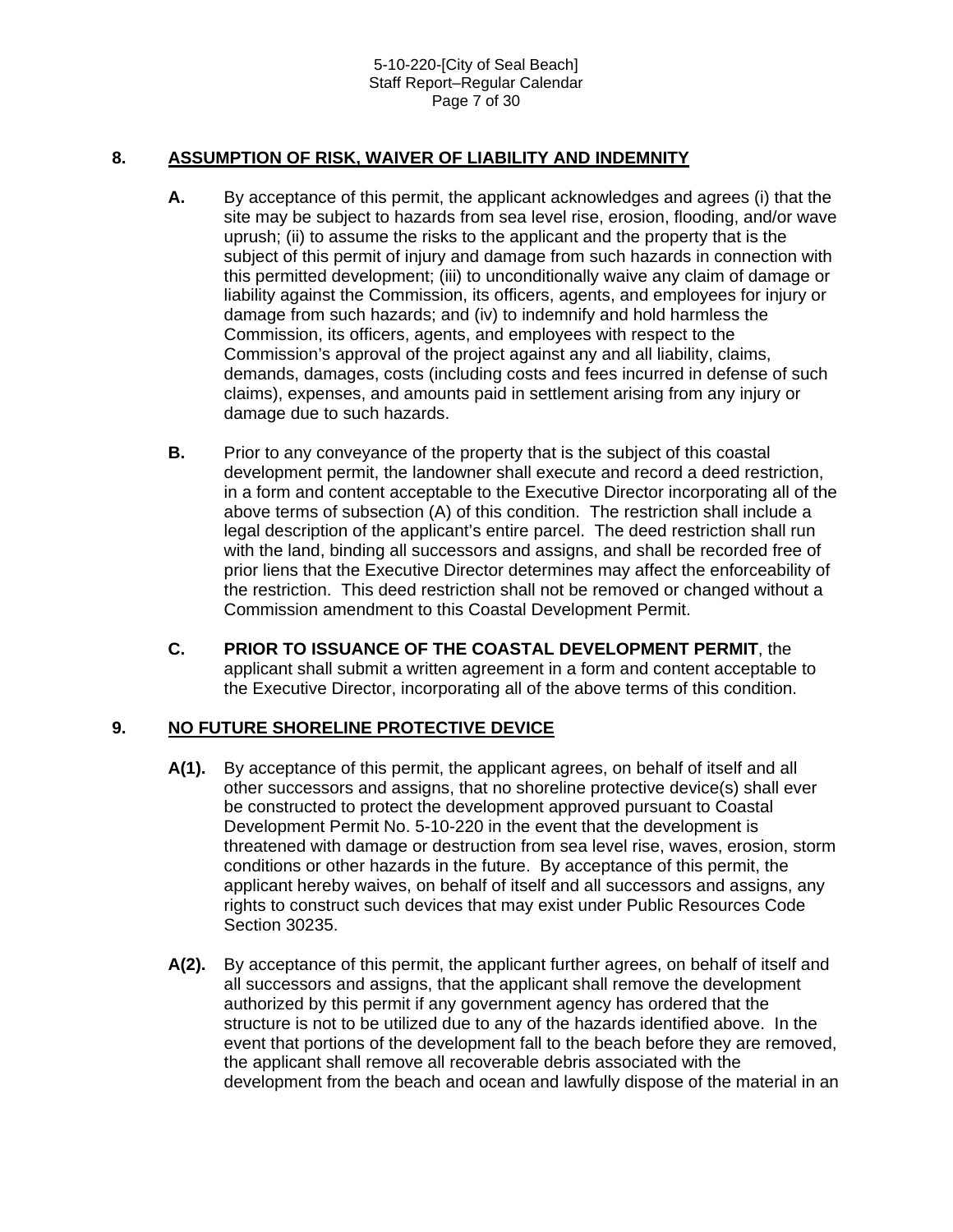#### 5-10-220-[City of Seal Beach] Staff Report–Regular Calendar Page 8 of 30

approved disposal site. Such removal shall require a Coastal Development Permit.

- **B.** Prior to any conveyance of the property that is the subject of this Coastal Development Permit, the landowner shall execute and record a deed restriction, in a form and content acceptable to the Executive Director incorporating all of the above terms of subsection (A) of this condition. The restriction shall include a legal description of the applicant's entire parcel. The deed restriction shall run with the land, binding all successors and assigns, and shall be recorded free of prior liens that the Executive Director determines may affect the enforceability of the restriction. This deed restriction shall not be removed or changed without a Commission amendment to this Coastal Development Permit.
- **C. PRIOR TO ISSUANCE OF THE COASTAL DEVELOPMENT PERMIT**, the applicant shall submit a written agreement in a form and content acceptable to the Executive Director, incorporating all of the above terms of this condition.

#### **10. CONSTRUCTION BEST MANAGEMENT PRACTICES**

- **A.** The permittee shall comply with the following construction-related requirements:
	- (1) No construction materials, debris, or waste shall be placed or stored where it may be subject to wave, wind, rain, or tidal erosion and dispersion;
	- (2) Any and all debris resulting from construction activities shall be removed from the project site within 24 hours of completion of the project;
	- (3) Construction debris and sediment shall be removed from construction areas each day that construction occurs to prevent the accumulation of sediment and other debris which may be discharged into coastal waters;
	- (4) Erosion control/sedimentation Best Management Practices (BMP's) shall be used to control dust and sedimentation impacts to coastal waters during construction. BMP's shall include, but are not limited to: placement of sand bags around drainage inlets to prevent runoff/sediment transport into coastal waters; and
	- (5) All construction materials, excluding lumber, shall be covered and enclosed on all sides, and as far away from a storm drain inlet and receiving waters as possible.
- **B.** Best Management Practices (BMP's) designed to prevent spillage and/or runoff of construction-related materials, sediment, or contaminants associated with construction activity shall be implemented prior to the on-set of such activity. Selected BMP's shall be maintained in a functional condition throughout the duration of the project. Such measures shall be used during construction:
	- (1) The permittee shall ensure the proper handling, storage, and application of petroleum products and other construction materials. These shall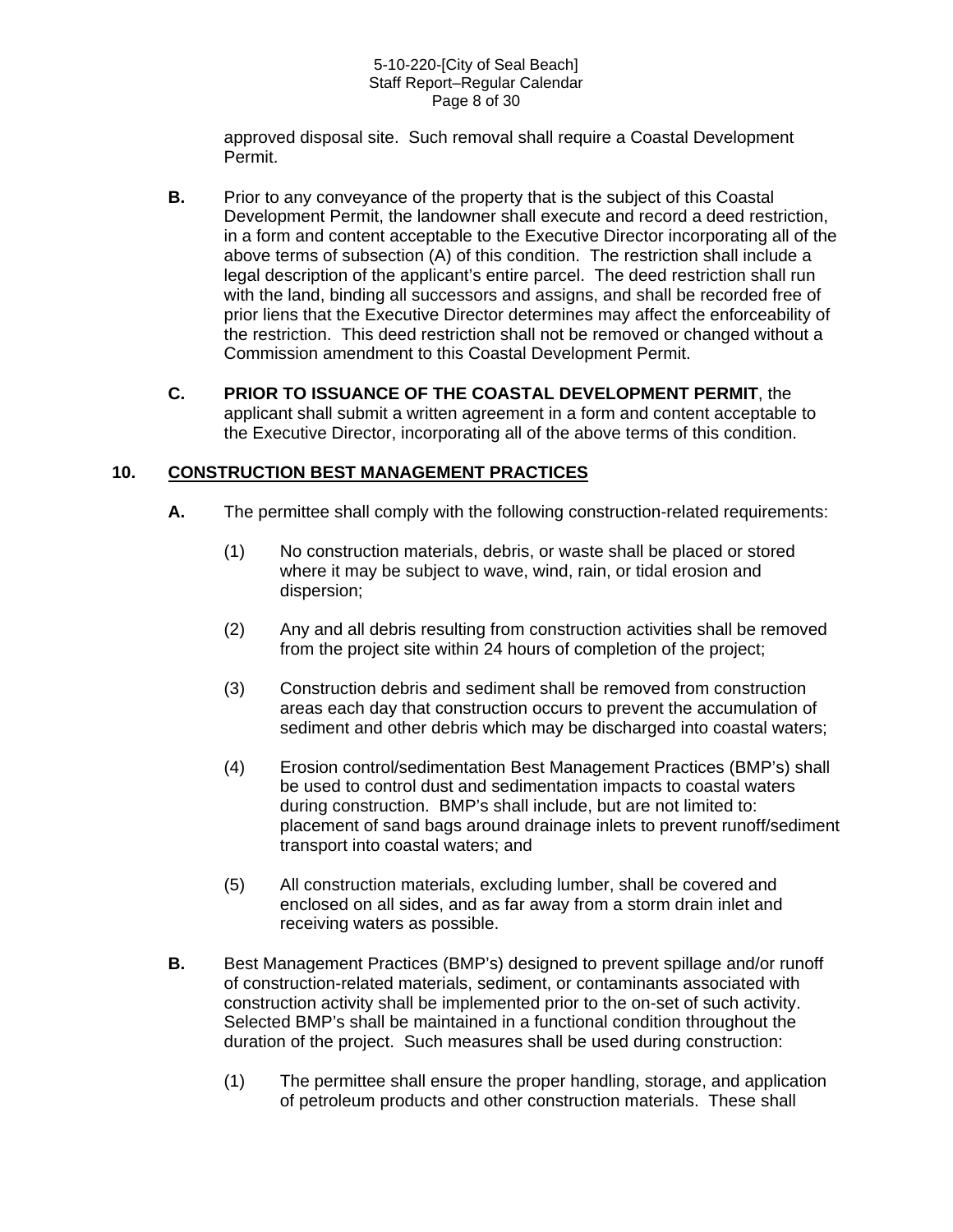#### 5-10-220-[City of Seal Beach] Staff Report–Regular Calendar Page 9 of 30

include a designated fueling and vehicle maintenance area with appropriate berms and protection to prevent any spillage of gasoline or related petroleum products or contact with runoff. It shall be located as far away from the receiving waters and storm drain inlets as possible;

- (2) The permittee shall develop and implement spill prevention and control measures;
- (3) The permittee shall maintain and wash equipment and machinery in confined areas specifically designed to control runoff. Thinners or solvents shall not be discharged into sanitary or storm sewer systems. Washout from concrete trucks shall be disposed of at a location not subject to runoff and more than 50 feet away from a stormdrain, open ditch or surface water; and
- (4) The permittee shall provide adequate disposal facilities for solid waste, including excess concrete, produced during construction.

#### **11. LOCATION OF DEBRIS DISPOSAL SITE**

The permittee shall dispose of all demolition and construction debris resulting from the proposed project at an appropriate location. If the disposal site is located within the Coastal Zone, a Coastal Development Permit or an amendment to this permit shall be required before disposal can take place.

#### **12. STORM WATER POLLUTION PREVENTION PLAN (SWPPP)**

- **A. PRIOR TO ISSUANCE OF THE COASTAL DEVELOPMENT PERMIT**, the permittee shall submit for the review and approval of the Executive Director, two (2) sets of a Storm Water Pollution Prevention Plan (SWPPP) prepared and signed by licensed engineer that, at a minimum, meets the following:
	- (1) The Storm Water Pollution Prevention Plan must satisfy the requirements of the Waste Discharge Requirements for The County of Orange, Orange County Flood Control District and The Incorporated Cities of Orange County within the Santa Ana Region Area wide Urban Storm Water Runoff Orange County, California Regional Water Quality Control Board, Santa Ana Region ORDER NO. R8-2009-0030 NPDES No. CAS618030 As amended by Order No. R8-2010-0062
	- (2) The Storm Water Pollution Prevention Plan must show that permittee is properly prepared to apply site design, source control and treatment control BMPs, appropriate for the potential stormwater pollutants at this site, in order to protect coastal waters from polluted runoff generated by construction activities to the maximum extent practicable.
- **B.** The permittee shall undertake development in accordance with the approved final plans. Any proposed changes to the approved final plans shall be reported to the Executive Director. No changes to the approved final plans shall occur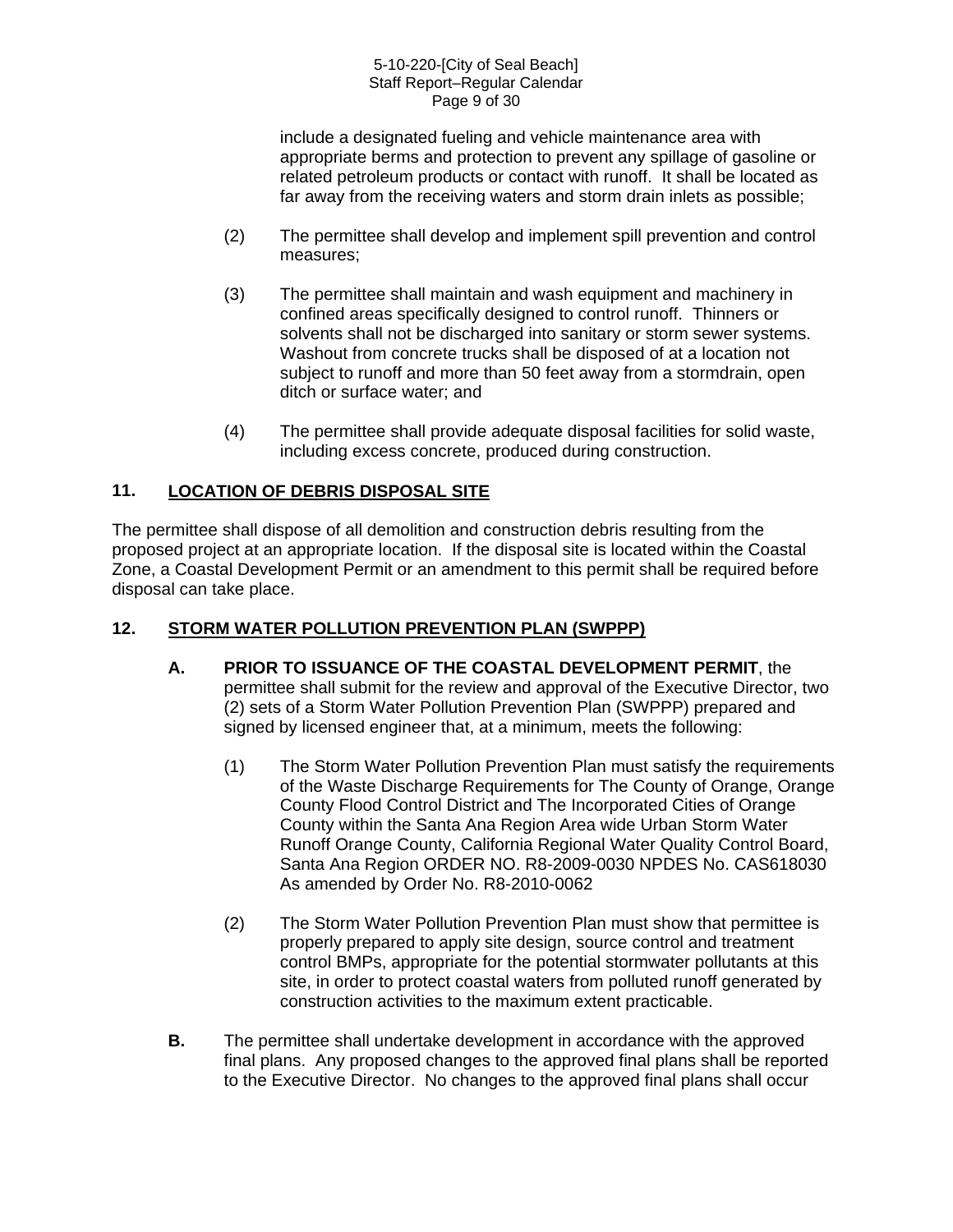#### 5-10-220-[City of Seal Beach] Staff Report–Regular Calendar Page 10 of 30

without a Commission amendment to this Coastal Development Permit unless the Executive Director determines that no amendment is legally required.

#### **13. FINAL WATER QUALITY MANGEMENT PLAN (WQMP)**

- **A. PRIOR TO ISSUANCE OF THE COASTAL DEVELOPMENT PERMIT**, the permittee shall submit for the review and approval of the Executive Director, two (2) sets of a Final Water Quality Management Plan (WQMP) for the postconstruction project site, prepared and signed by a licensed water quality professional, and shall include plans, descriptions, and supporting calculations. The WQMP shall incorporate structural and non-structural Best Management Practices (BMPs) designed to reduce, to the maximum extent practicable, the volume, velocity and pollutant load of stormwater and dry weather flows leaving the developed site. In addition to the specifications above, the plan shall be in substantial conformance with the following requirements:
	- (1) Appropriate structural and non-structural BMPs (site design, source control and treatment control) shall be designed and implemented to minimize water quality impacts to surrounding coastal waters;
	- (2) Impervious surfaces, especially directly connected impervious areas, shall be minimized, and alternative types of pervious pavement shall be used where feasible;
	- (3) Irrigation and the use of fertilizers and other landscaping chemicals shall be minimized;
	- (4) Trash, recycling and other waste containers, as necessary, shall be provided. All waste containers anywhere within the development shall be covered, watertight, and designed to resist scavenging animals.
	- (5) All runoff from the vehicle wash station shall be collected through the proposed wash rack and sand/oil separator and discharged only through the sewer system.
	- (6) Runoff from all roofs, walkways, driveway and parking areas shall be collected and directed through a system of structural BMPs including vegetated areas and/or gravel filter strips or other vegetated or media filter devices. The system of BMPs shall be designed to 1) trap sediment, particulates and other solids and 2) remove or mitigate contaminants (including trash, debris and vehicular fluids) through infiltration, filtration and/or biological uptake. The drainage system shall also be designed to convey and discharge runoff from the developed site in a non-erosive manner;
	- (7) Post-construction structural BMPs (or suites of BMPs) shall be designed to treat, infiltrate or filter the amount of stormwater runoff produced by all storms up to and including the 85th percentile, 24-hour storm event for volume-based BMPs, and/or the 85th percentile, 1-hour storm event, with an appropriate safety factor (i.e., 2 or greater), for flow-based BMPs;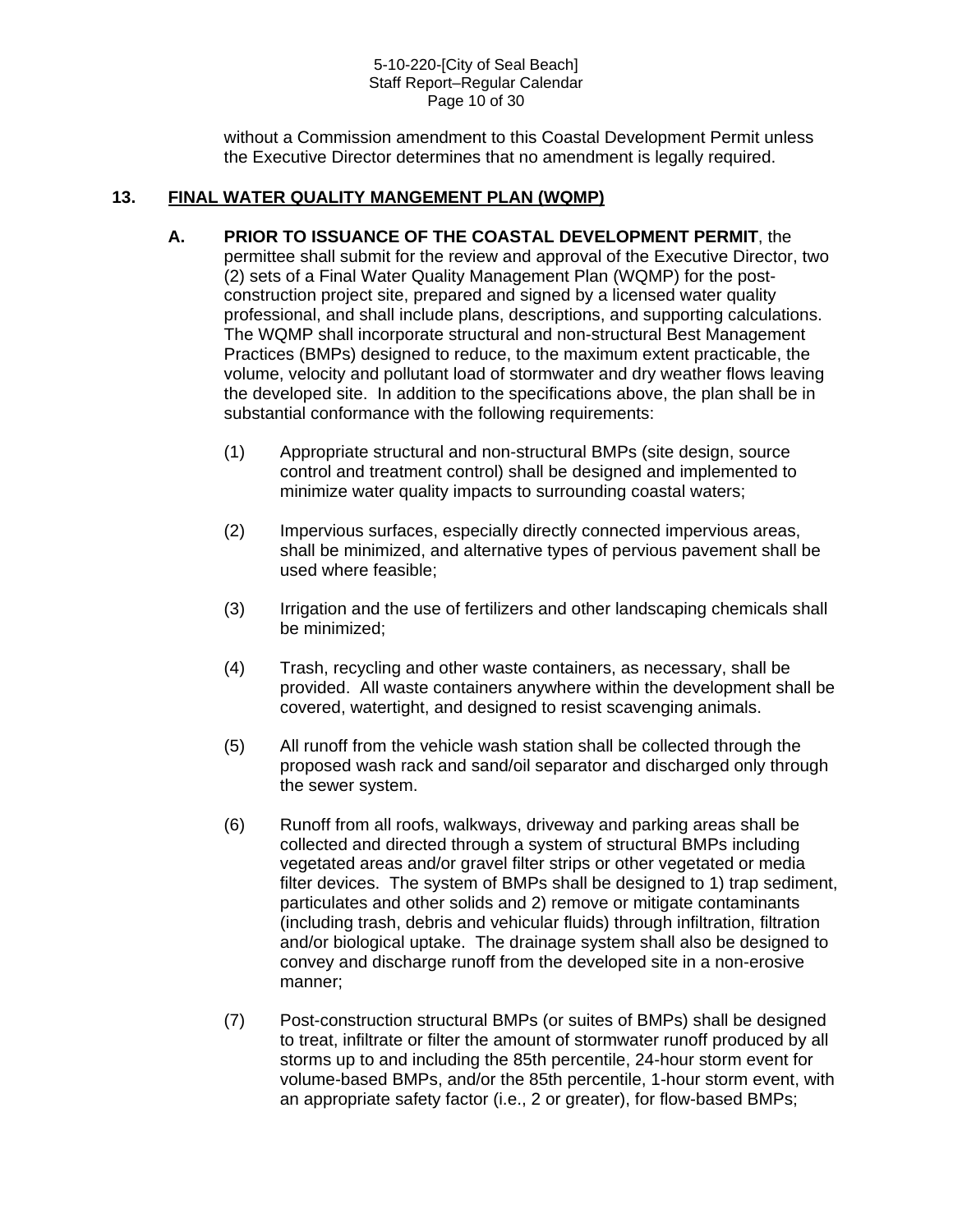- (8) All BMPs shall be operated, monitored, and maintained for the life of the project and at a minimum, all structural BMPs shall be inspected, cleaned-out, and where necessary, repaired at the following minimum frequencies: (1) prior to October 15th each year; (2) during each month between October  $15<sup>th</sup>$  and April  $15<sup>th</sup>$  of each year and, (3) at least twice during the dry season;
- (9) Debris and other water pollutants removed from structural BMP(s) during clean-out shall be contained and disposed of in a proper manner;
- (10) It is the permittee's responsibility to maintain the drainage system and the associated structures and BMPs according to manufacturer's specifications.
- **B.** The permittee shall undertake development in accordance with the approved final plans. Any proposed changes to the approved final plans shall be reported to the Executive Director. No changes to the approved final plans shall occur without a Commission amendment to this Coastal Development Permit unless the Executive Director determines that no amendment is legally required.

#### **14. REVISED LANDSCAPING PLAN**

- **A. PRIOR TO ISSUANCE OF THE COASTAL DEVELOPMENT PERMIT**, the permittee shall submit for the review and approval of the Executive Director, two (2) full size sets of a Revised Landscape Plan, prepared by a licensed landscape architect that includes the following:
	- (1) The plan shall demonstrate that:
		- (a) All landscaping shall consist of native or non-native drought tolerant non-invasive plant species. No plant species listed as problematic and/or invasive by the California Native Plant Society ([http://www.CNPS.org/\)](http://www.cnps.org/), the California Invasive Plant Council (formerly the California Exotic Pest Plant Council) ([http://www.cal](http://www.cal-ipc.org/)[ipc.org/](http://www.cal-ipc.org/)), or as may be identified from time to time by the State of California shall be employed or allowed to naturalize or persist on the site. No plant species listed as a "noxious weed" by the State of California or the U.S. Federal Government shall be utilized within the property. All plants shall be low water use plants as identified by California Department of Water Resources (See: [http://www.owue.water.ca.gov/docs/wucols00.pdf\)](http://www.owue.water.ca.gov/docs/wucols00.pdf). Any existing landscaping that doesn't meet the above requirements shall be removed;
		- (b) Proposed landscaping shall not adversely impact public views of the beach and ocean provided through the site from First Street and Ocean Avenue. All landscaping within the view corridor to the beach and ocean shall be comprised of plant species that, at maximum growth (width/height), do not reduce, obstruct, or in any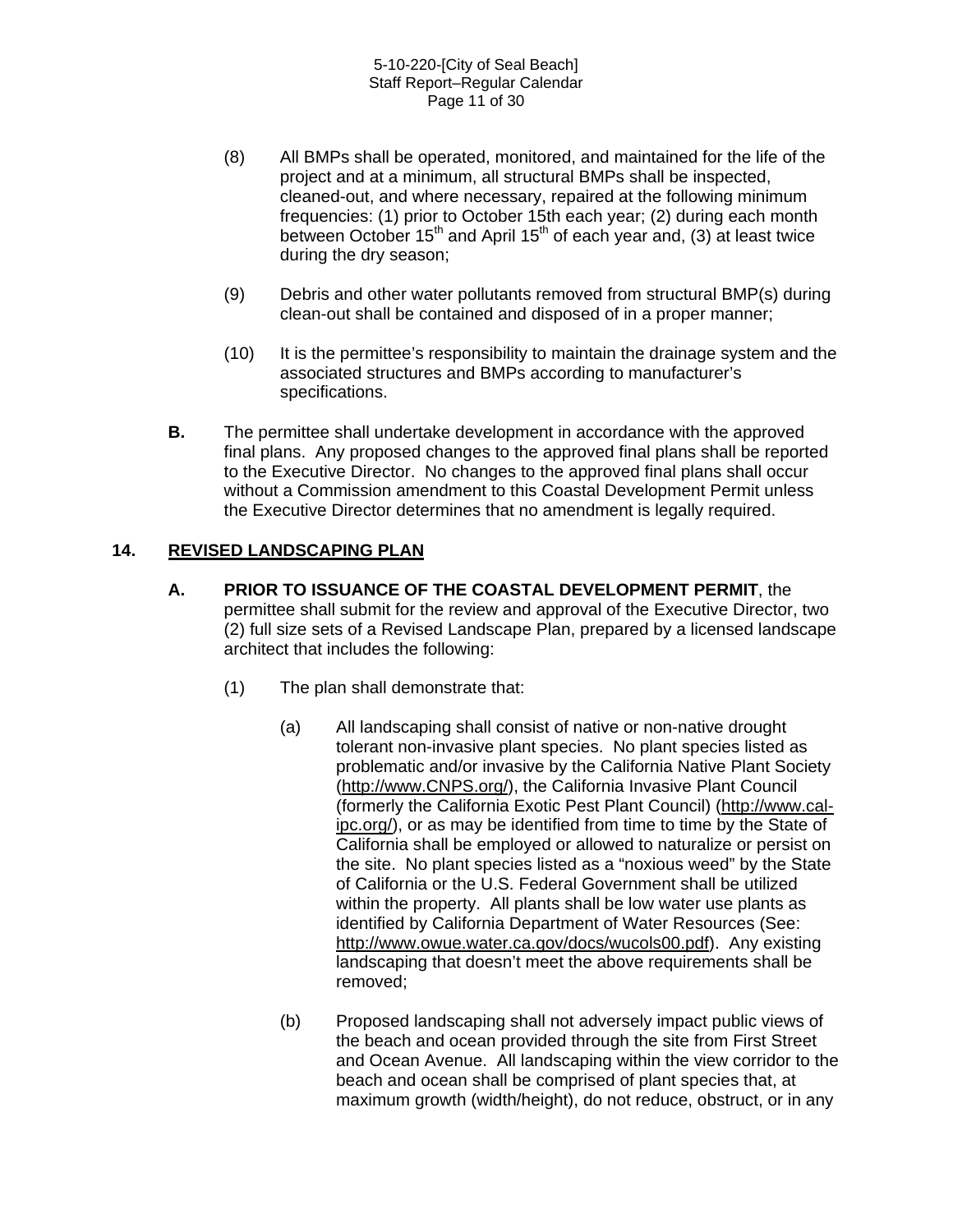#### 5-10-220-[City of Seal Beach] Staff Report–Regular Calendar Page 12 of 30

way interfere with, public views. The required Revised Landscape Plan shall provide information regarding the maximum height and width of the proposed landscaping vegetation. Landscaping shall be trimmed/maintained such that impacts upon public views are avoided. Once planted, if the Executive Director determines that any landscaping within the view corridor to the beach and ocean is causing an impact upon public views, the applicant shall replace such landscaping with different plant species that meet the requirements of this special condition, as directed by the Executive Director;

- (c) All planting shall provide 90 percent coverage within 90 days and shall be repeated if necessary to provide such coverage; and
- (d) All plantings shall be maintained in good growing condition throughout the life of the project, and whenever necessary, shall be replaced with new plant materials to ensure continued compliance with the landscape plan;
- (2) The plan shall include, at a minimum, the following components:
	- (a) Two (2) full size copies of a map showing the type, size, and location of all plant materials that will be on the developed site, the irrigation system, topography of the developed site, and all other landscape features, and
	- (b) A schedule for installation of plants.
- **B.** The permittee shall undertake development in accordance with the approved plan. Any proposed changes to the approved final plan shall be reported to the Executive Director. No changes to the approved final plans shall occur without a Commission amendment to this Coastal Development Permit unless the Executive Director determines that no amendment is legally required.

# **IV. FINDINGS AND DECLARATIONS**

The Commission hereby finds and declares as follows:

#### **A. PROJECT LOCATION AND DESCRIPTION, PREVIOUS COMMISSION APPROVAL ON-SITE & LEGAL ACTION**

1. Project Location

The project is located in the cities of Seal Beach and Long Beach, within the counties of Orange and Los Angeles (Exhibit #1). The majority of project improvements would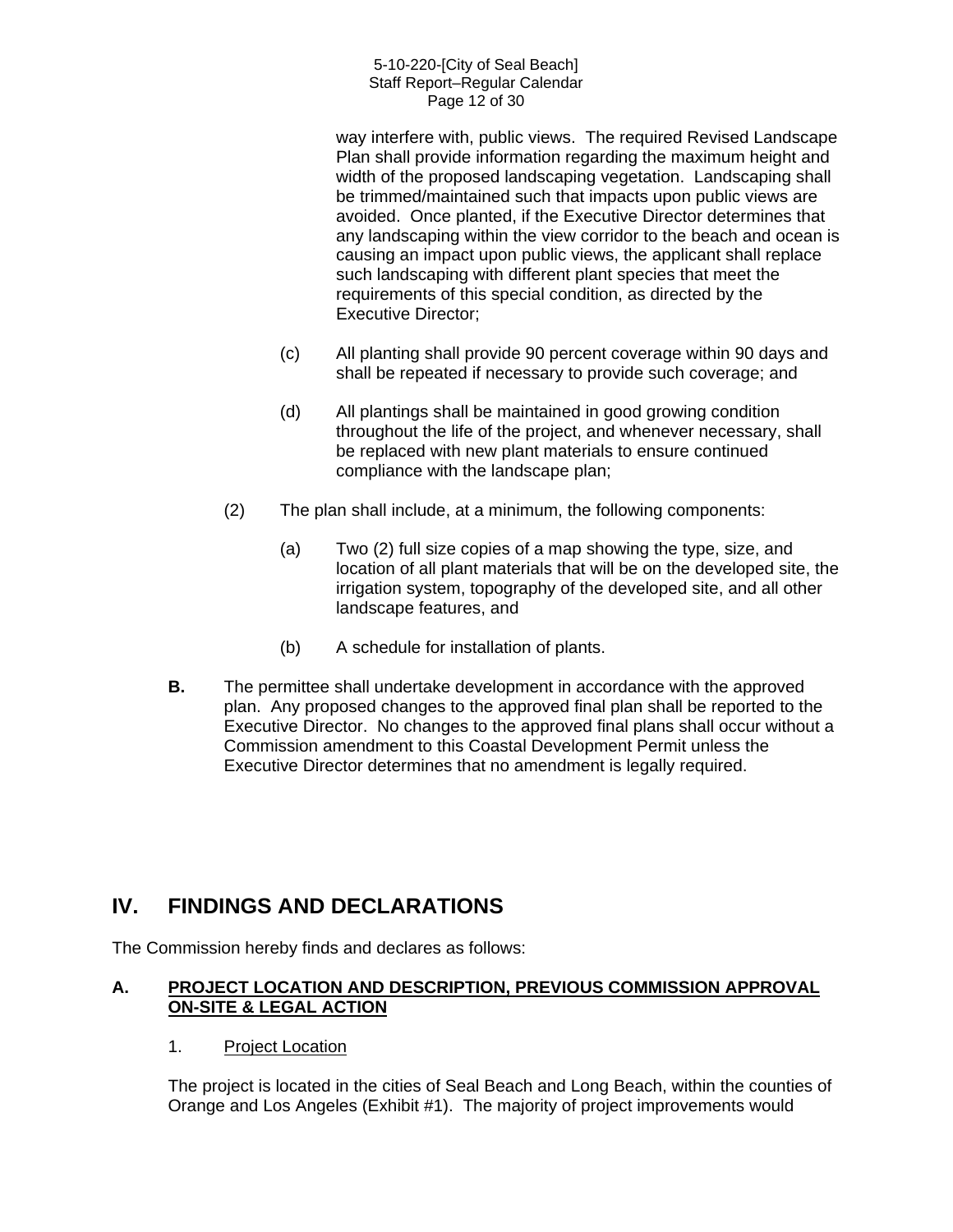#### 5-10-220-[City of Seal Beach] Staff Report–Regular Calendar Page 13 of 30

occur at the River's End Staging Area (RESA), located at the Southern (seaward) terminus of First Street (intersection of First Street and Ocean Avenue) within Seal Beach, adjacent to the mouth of the San Gabriel River. Improvements to the existing San Gabriel River Trail are proposed from its Southern terminus at the RESA, proceeding North (crossing Seal Beach/Long Beach City property), ultimately ending at the trail's intersection with interstate 405 (I-405) in the Eastern Portion of Long Beach. All portions of the project within Seal Beach are within the Coastal Zone. However, only a portion of the San Gabriel River Trail improvement in the City of Long Beach is located within the Coastal Zone.

#### River's End Staging Area (RESA)

The RESA is utilized as a recreational staging area for the San Gabriel River Trail and is a public beach area facility. It is approximately 2.70 acres in size and includes: 1) 114 paved surface parking spaces; 2) a 1,485 square-foot restaurant facility (the "River's End Café"), a 582 square-foot storage building, and a 1,122 square-foot restroom structure within the Southwestern portion of the site; 3) a City-owned 3,085 square-foot maintenance structure, associated storage yard and a 597 square-foot privately-owned oil facility structure within the Northern portion of the site; and 4) a grassy, landscaped windsurfing rigging area ("Windsurf Park") within the Eastern portion of the site.

In total, existing buildings encompass approximately 6,871 square feet within the 2.70 acre site. Landscaping treatments exist throughout several areas of the parking lot and throughout the restaurant and restroom area.

#### San Gabriel River Trail

The San Gabriel River Trail is a paved regional recreational trail along the Eastern boundary of the San Gabriel River (concrete and rip rap lined). It extends for a length of approximately 35 miles, generally in a North to South orientation. The trail terminates to the South at the RESA, and terminates to the North at the base of the San Gabriel Mountains within the City of Azusa.

The portion of the trail associated with the proposed project extends from the RESA, proceeding North through the cities of Seal Beach and Long Beach until it reaches I-405. This reach of the trail is a Class I Bikeway (i.e., a path intended exclusively for bicycle and pedestrian use, completely separated from automobile traffic). The average width of the trail is approximately 10 to 11-feet.

The majority of the RESA site is designated "Beach" by the City of Seal Beach General Plan, while Windsurf Park has a designation of "Park". The City of Seal Beach Zoning Code designation for the site is "Public Land Use/Recreational" (PLU/R). As a recreational trail, the San Gabriel River Trail does not have a General Plan or Zoning designation under the cities of Seal Beach or Long Beach.

The proposed project can generally be categorized by the following primary components: 1) improvements to the River's End Staging Area (RESA); and 2) improvements to the San Gabriel River Trail (Exhibit  $#2$ ). The City states that the proposed project is intended to enhance and beautify the existing aging facility in order to provide for the continued enjoyment of recreational users.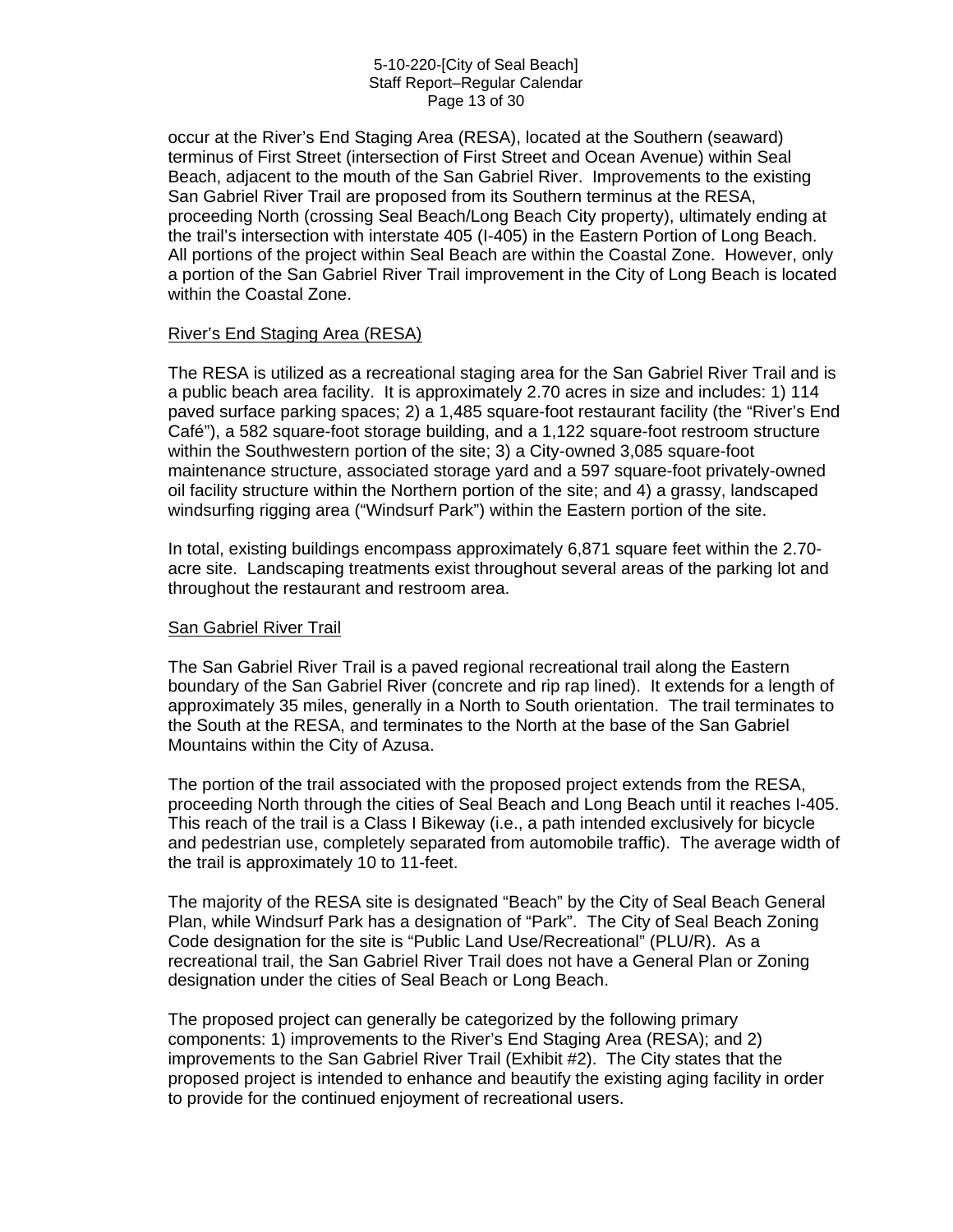#### 5-10-220-[City of Seal Beach] Staff Report–Regular Calendar Page 14 of 30

#### 2. Project Description

#### River's End Staging Area (RESA) Improvements

In general, the proposed on-site components would consist primarily of landscaping improvements (and associated irrigation facilities), new/renovated sidewalks, new asphalt paving, signage, lighting, picnic/bench facilities, and a series of seat walls that will also block wind-blown sand from reaching the RESA. More specifically, the project would consist of the following:

- 1) Native landscaping would be implemented around the perimeter of the facility, with the majority of landscaping focused within the Northern portion of the site near the Southerly terminus of First Street. Landscaping would line both sides of the entryway to the RESA parking lot;
- 2) A stone entry monument sign and entry gate would be placed at the main entrance. The stone entry monument sign will be constructed of concrete block with a rock veneer and will have the following dimensions: a  $7'-6''$  (w)  $\times$  10' (l)  $\times$  6" (h) base; a 4'-6" (w) x 5' (l) x 1'-6" (h) bottom section; a 3'-6' (w) x 4' (l) x 5 (h) upper section; and 6'-6" (w)  $\times$  6' (l)  $\times$  1'-8" (h) pitched roof. In total height, this entry monument sign will be 9' tall. Additionally, there are existing signs regarding the café, park and pay system and parking lot hours on the existing entry monument that the applicant proposes to remove and reinstall on the new entry monument. The upper level section will contain two approximately 3' (w) x 2' (h) signs: 1) the first stating "River's End Café"; and 2) the second stating "Beach Parking, Park and Pay System" and "Lot Hours: 7am to 10pm". The proposed entry gate will have the following dimensions 14'-6" (w) x 3'-7" (h). The gate will be composed of a post and rail with a lattice design constructed with galvanized steel poles.
- 3) The existing 114-space parking lot would be repaved in some areas and restriped to include 115-parking spaces, five (5) of which would be Americans with Disabilities Act (ADA) -compliant. The lot would feature three (3) primary parking aisles, each separated by vegetated drainage swales serving as a water quality feature. These swales would also include lighting facilities and landscaping;
- 4) Two (2) new stone informational kiosks would be constructed at the two (2) Southern corners of the parking lot. These kiosks will provide interpretative signs regarding: 1) the San Gabriel River Trail, 2) the San Gabriel River Wetlands, and 3) the Stingray habitat.
- 5) Removal and reinstallation of the existing parking pay station (parking fees are currently \$3.00 for 2 hours, or \$6.00 for the day);
- 6) The existing windsurfing rigging area along the Eastern boundary of the site would be expanded to include additional turf, picnic tables, benches, trash receptacles, and signage improvements. This area would also include windsurfer board racks and rinse facilities;
- 7) The existing City-owned maintenance structure, storage yard, and oil processing structure within the Northern portion of the site would not be directly affected by the project. However, the project would include native landscaping improvements along the Southern and Western boundaries of this area, in addition to a block wall along the Eastern boundary. A new tubular steel fence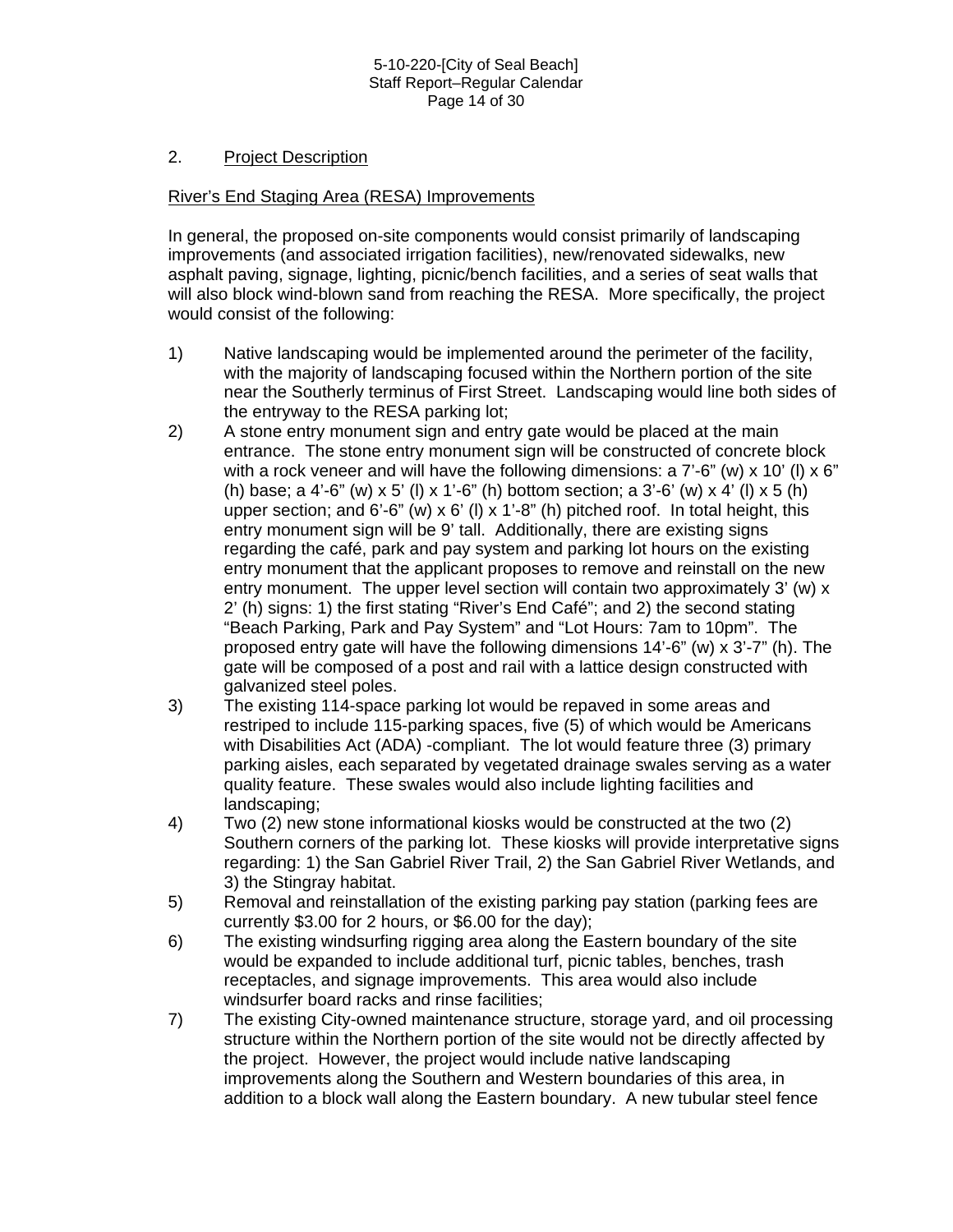#### 5-10-220-[City of Seal Beach] Staff Report–Regular Calendar Page 15 of 30

and gate would be installed along the Southern portion of the facility. These improvements would assist in screening these industrial uses from surrounding uses;

- 8) The Southern portion of the RESA (where the River's End Café and restroom facility currently exist) would be improved with a decorative concrete sidewalk, native landscaping, a turf area, and picnic/bench facilities. No work is proposed to the River's End Café. A new maintenance access gate to the beach is also proposed at this location;
- 9) The existing restroom facility would be remodeled as part of the proposed project (The restroom will not increase in size from the original structure); and
- 10) Along the Eastern and Southern boundaries of the RESA, six (6) poured-in-place concrete seat walls would be constructed. The addition of these walls would provide users a place to sit, in addition to reducing the amount of sand that blows from the beach onto the RESA.

The applicant is also proposing to remove and reinstall a number of other signs on site, regarding things such as: Tsunami warning, no dumping, fire lane-no parking, and other beach rules regarding no littering, etc. Additionally, the applicant intends to remove and reinstall the following signs: 1) "Right to pass by permission and subject to the control of the property owner. Section 1008 California Civil Code", and 2) "Notice Beach Closed 10pm to 4:30 AM S.B. Ord. 1365".

In total, the proposed project would increase the amount of paved area by 7,709 square feet (for a site total of 83,730 square feet) and landscaping by 16,422 square feet (for a site total of 48,242 square feet). The proposed RESA improvements are approximately 0.61-acre larger than the existing improvements. This occurs mostly in the sandy areas on the Southeast corner of the project area, a small amount on the East side, and a very small amount on the Southwest corner. Additionally, approximately 0.23 acre of sandy beach will be paved with new sidewalk/hardscape.

A total of 17-existing Mexican fan palms on-site could also potentially be removed as part of the project.

#### San Gabriel River Trail Improvements

The San Gabriel River Trail improvements are proposed in two (2) different segments: 1) Improvements from the RESA to Pacific Coast Highway (PCH); and 2) improvements from PCH to I-405.

The proposed improvements between the RESA and PCH consist of trail resurfacing, striping, fencing, landscaping, and irrigation. The applicant is also proposing to install a number of other signs along the trail, regarding things such as: no stopping, bike path, directional signs, no motor vehicles, bike parking, fishing area on Marina Drive Bridge, and other bike path related information.

The proposed improvements from PCH to I-405 will consist only of trail resurfacing, striping, and directional signage.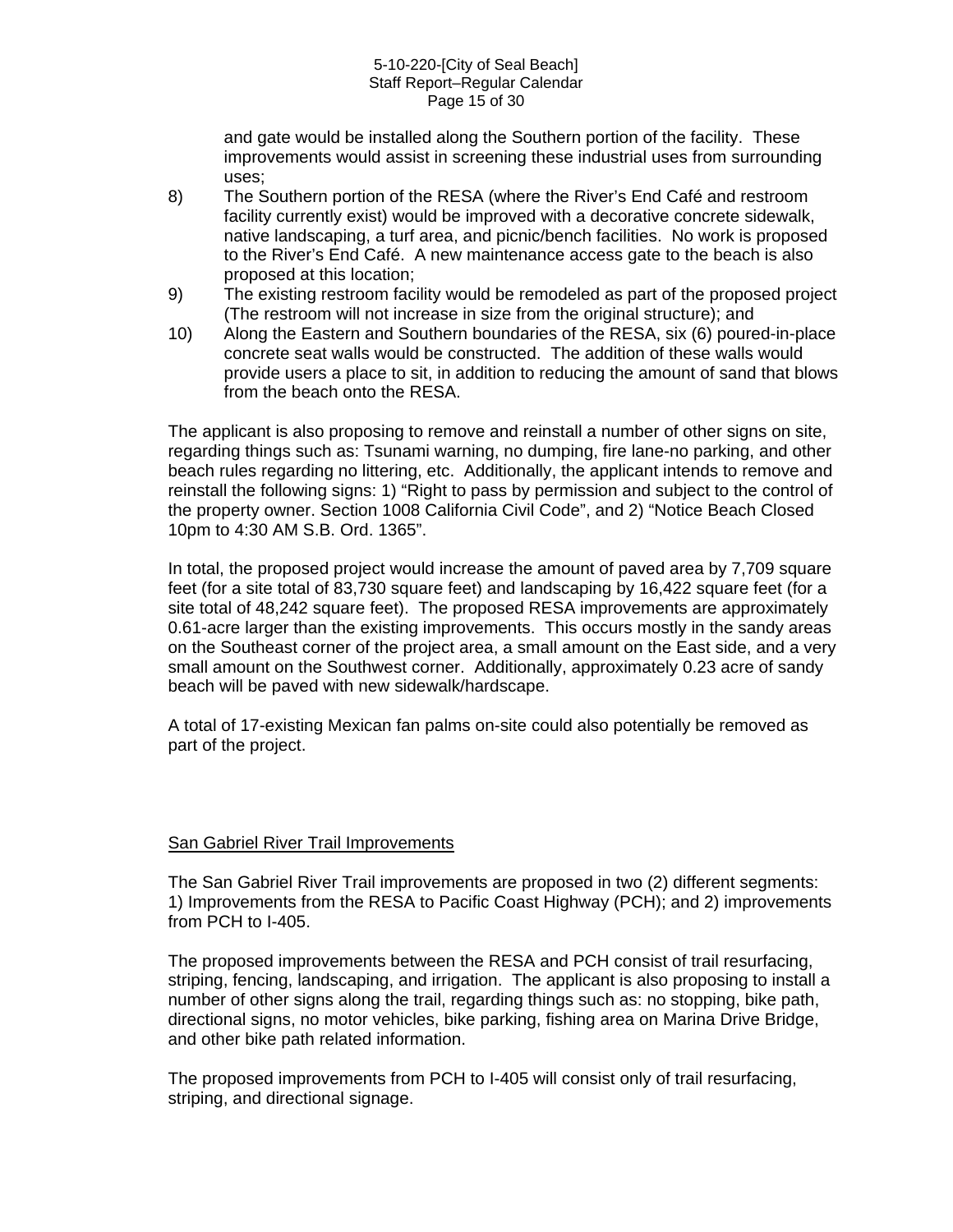#### 5-10-220-[City of Seal Beach] Staff Report–Regular Calendar Page 16 of 30

The total length of proposed trail improvements will be approximately 3.4 miles, with 1.53 miles of that length being in the Coastal Zone. This CDP application applies only to that portion of the San Gabriel River Trail within the Coastal Zone (i.e., from the RESA to the inland right-of-way line of Westminster Boulevard in the City of Long Beach).

#### *RESA to PCH Section located within the City of Seal Beach*

The total length of proposed trail improvements from the RESA to PCH is approximately 0.8-mile (4,330 linear feet), completely within the City of Seal Beach. The existing trail's Southerly terminus is located adjacent to the RESA where it meets the beach. At this site, the trail/RESA will be improved to include a decorative concrete area with a cobblestone kiosk featuring a trail map, a drinking fountain, a bicycle rack, and interpretive signage. As the trail proceeds North, it will be resurfaced and restriped along its entire reach to PCH. Approximately 0.2-mile North of the RESA, a viewing node will be constructed. This will include concrete benches, trash receptacles, and native landscaping. Approximately 0.5-mile North of the RESA, an existing strip of exotic landscaping between the trail and the existing Oakwood Apartment complex will be replaced with native plantings. As part of the project, the entryway to the trail along PCH will be enhanced to include a cobblestone kiosk, trail map, and trail signage.

#### *PCH to the Coastal Zone Boundary (and beyond to I-405) Section located within the City of Long Beach*

The total length of proposed trail improvements from PCH to the Coastal Zone Boundary and continuing beyond that to I-405 will be approximately 2.6 miles (13,740 linear feet). Of that distance, 0.75 miles (3,960 linear feet) are within the Coastal Zone. Along this portion of the project, improvements will include resurfacing and restriping of the existing trail, in addition to directional signage. (In contrast to the improvements described for the RESA to PCH segment, no landscaping, irrigation, or other facilities are proposed within this stretch of the project site.)

No work is proposed to take place within the San Gabriel River.

#### 2. Previous Commission Approval On Site

On April 12, 1996, the Commission approved De-Minimus Waiver No. 5-96-036-[City of Seal Beach] for the conversion of a partially completed basketball court (with dimensions of 120' x 60', surrounded by a 4' x 8' curb) to a sailboard rigging area, removal of existing rubble from the site, replace it with top soil, install an irrigation system, plant sod grass, construct an 18" high curb at the South end, and install a rinse area at the South end.

#### **B. PUBLIC ACCESS**

Section 30211 of the Coastal Act states: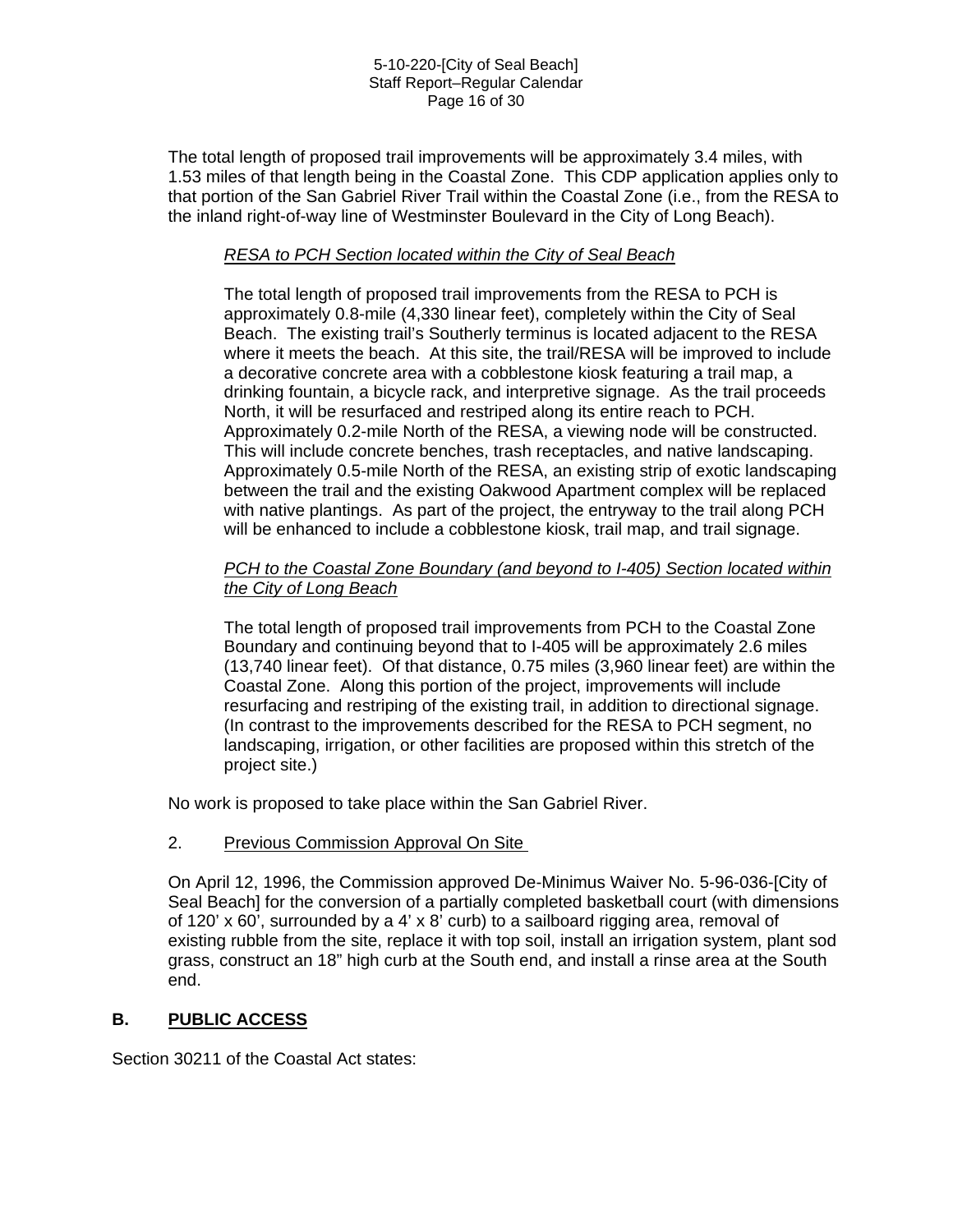#### 5-10-220-[City of Seal Beach] Staff Report–Regular Calendar Page 17 of 30

*Development shall not interfere with the public's right of access to the sea where acquired through use or legislative authorization, including, but not limited to, the use of dry sand and rocky coastal beaches to the first line of terrestrial vegetation.* 

Section 30221 of the Coastal Act states:

*Oceanfront land suitable for recreational use shall be protected for recreational use and development unless present and foreseeable future demand for public or commercial recreational activities that could be accommodated on the property is already adequately provided for in the area.* 

Section 30252 of the Coastal Act states in relevant part:

*The location and amount of new development should maintain and enhance public access to the coast by…* 

*(4) providing adequate parking facilities or providing substitute means of serving the development with public transportation.* 

The proposed project involves the River's End Staging Area and the San Gabriel River Trail. The RESA is utilized as a recreational staging area for the San Gabriel River Trail and is a public beach facility area and the proposed project would enhance public recreational opportunities to and along the coast. The RESA is a popular area for windsurfing and kite sailing and portions of the proposed project (expanded and enhanced kite sailing/windsurfing turf rigging area) are actually for improvements to that public use. The San Gabriel River Trail is a paved regional recreational trail along the Eastern boundary of the San Gabriel River. The proposed project will enhance the access located on that recreational trail. The project would not result in a change in use at the RESA or San Gabriel River Trail, and would represent a beneficial impact in regards to recreation since it includes substantial enhancements to these facilities.

Bay City Partners, LLC, currently owns the area of land on which the existing and proposed driveway lead into the RESA parking lot (to be referred to as the "Driveway Parcel") and also owns a small area of land that the San Gabriel River Trail traverses (to be referred to as the "Bike Trail Parcel") that leads into the RESA (Exhibit #3). Previously, on September 3, 2009, the City of Seal Beach filed an eminent domain action to acquire these parcels to provide access to the RESA. On March 16, 2011, the City and Bay City Partners settled the eminent domain action, resulting in an agreement that enabled the City to move forward with this project without finalizing its eminent domain proceedings. In the settlement, Bay City agreed to lease the Bike Trail and Driveway parcels to the City. On March 31, 2011, Bay City Partners and the City of Seal Beach entered into that lease agreement which allows the City use of these parcels. The 'Driveway Parcel" shall be used for a public access roadway from First Street and Ocean Avenue to the public parking lot that serves the RESA in order to maintain public access to the public beach. The "Bike Trail Parcel" shall be used for a public bike path. The City (Lessee) agrees to maintain the leased properties in good, safe and in orderly condition and may improve and install improvements on these leased premises. Thus, the City of Seal Beach is currently allowed to use these parcels to access the site and also to install the improvements as stated above in the project description. To address any potential future change in the City's right to use the Bike Trail and Driveway parcels, which would result in an adverse impact on the publics' ability to access the RESA from these parcels, the Commission imposes **SPECIAL CONDITION**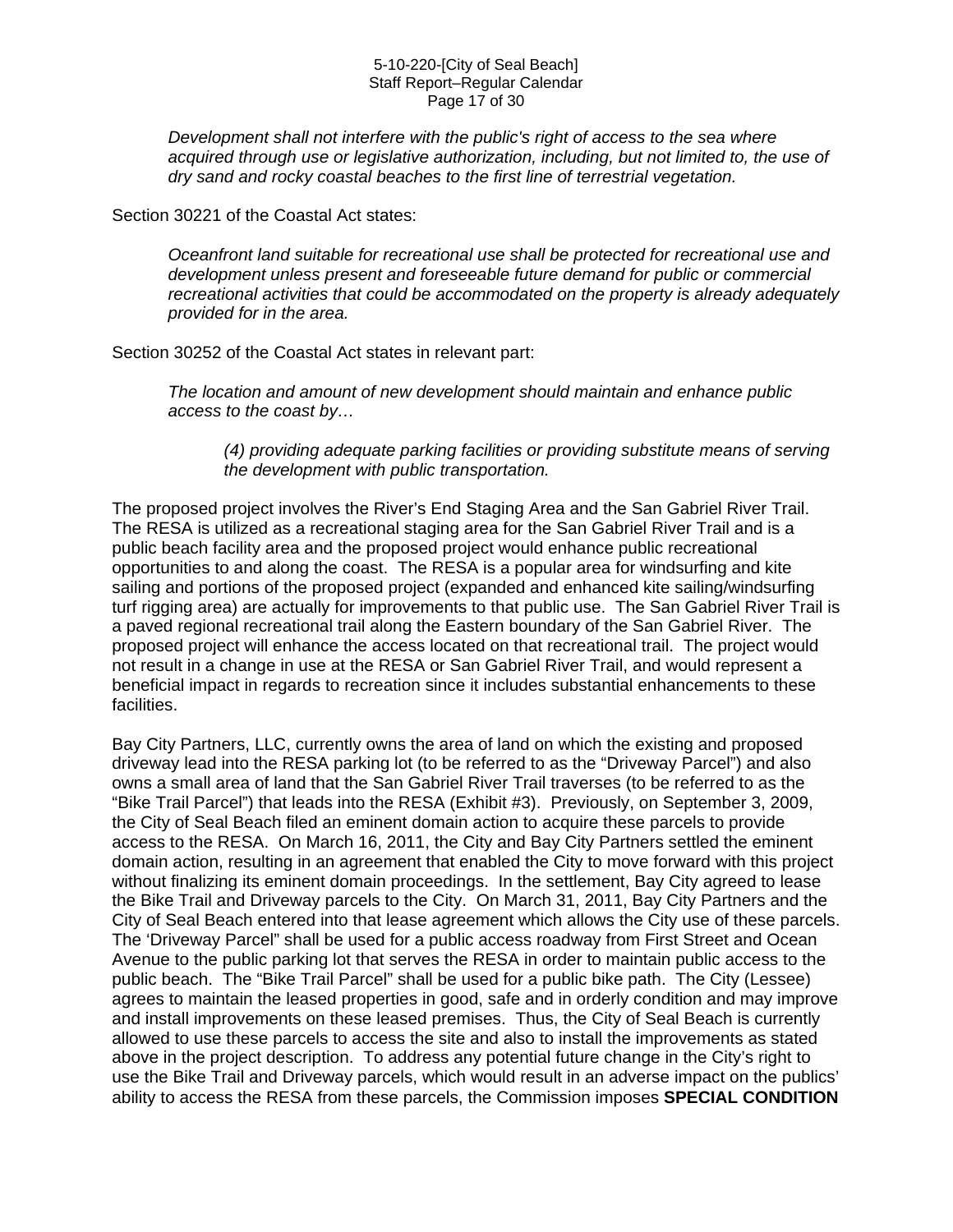**NO. 1**. **SPECIAL CONDITION NO. 1** requires the City to apply for an amendment and receive Commission approval if it intends to change the daily 24 hour access to the RESA from the "Driveway Parcel" and "Bike Trail Parcel" (except for public safety closures, as indicated in **SPECIAL CONDITION NO. 3**.

The proposed project includes improvements to the Southern portion of the RESA (where the River's End Café and restroom facility currently exist) encompassing a decorative concrete sidewalk, native landscaping, a turf area, and picnic/bench facilities. No work is proposed to the River's End Café. The proposed improvements would result in approximately 0.23 acre of sandy beach being paved with new sidewalk/hardscape. Typically, the Commission is not in favor of converting public sandy beach area into hardscape because it displaces beach users. However, this area that is proposed to be converted is not typically used by beachgoers for picnicking or sunbathing since the beach at this location is approximately 800-feet wide. The beach users for these types of activities at this location normally use the area closer to the water, which is hundreds of feet seaward from the project location. Thus, no adverse impacts to public access or recreation would occur with these improvements.

The Coastal Act requires that development not interfere with the public's right of access to the sea by providing adequate parking to serve that development. An existing 114-space parking lot would be repaved in some areas and restriped to include 115-parking spaces, five (5) of which would be Americans with Disabilities Act (ADA) -compliant. Thus, more parking will be provided on site.

The proposed project also includes the installation along the Eastern and Southern boundaries of the RESA, six (6) poured-in-place concrete seat walls. The addition of these walls would have a dual function—they would provide the public with a place to sit, and would reduce the amount of sand that blows from the beach onto the turf wind surfing and kite sailing rigging area. They will not function as a shoreline protective device (This will be further discussed in the staff report, below). At first, the applicant considered placing all these walls closer to the edge of the proposed sidewalk/hardscape. However, placing all these walls at that location would create something similar to a low solid wall that would impede access to the beach. In order to keep with their idea of keeping an open free path of travel to the beach, the applicant revised their locations by instead placing the walls in spaced out locations that would provide openings for the public to access the beach. However, the location of the three (3) most oceanward seat walls raise access issues, which will be discussed later.

These seat walls/structures to reduce the amount of sand blown onto the turf wind surfing and kite sailing rigging area are proposed to be 18" above finished grade. However, this proposed height would not serve as an adequate height for its intended purpose. The seat wall should be increased to 24" above finished grade in order to better serve its dual functions. Thus, the Commission imposes **SPECIAL CONDITION NO. 2,** which requires the applicant to submit two (2) full size sets of a Revised Final Project Plan showing the six (6) poured-in-place concrete seat walls/ structures to reduce the amount of sand blown onto the turf wind surfing and kite sailing rigging area raised in height from 18" to 24" above finished grade so they are more useful as seating.

Another issue with the proposed seat walls concerns the three (3) most oceanward seat walls that are proposed to be located out on the sandy beach (Exhibit #2). The remaining three (3) walls are located more inland and adjacent to the proposed sidewalk/hardscape. The location of these three (3) seat walls in the middle of the sandy beach would unnecessarily adversely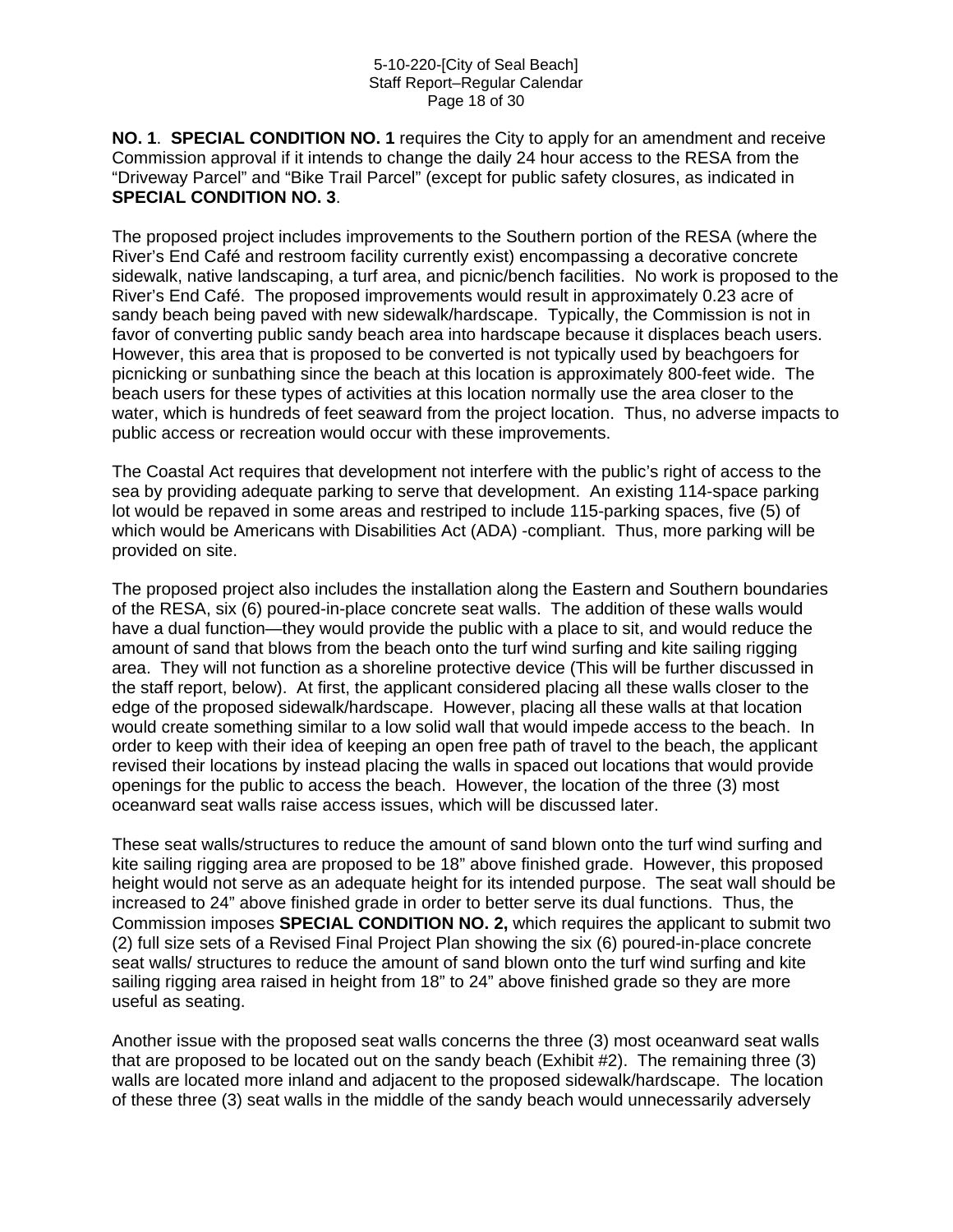#### 5-10-220-[City of Seal Beach] Staff Report–Regular Calendar Page 19 of 30

impact the access and openness of the public beach. Pulling these seat walls inland would preserve the openness of the sandy beach and also limit encroachment onto the public beach. Therefore, the locations for these three (3) most seaward seat walls must be relocated 10-feet closer (inland) to the edge of the proposed sidewalk/hardscape in order to prevent any adverse impacts to the public beach. Thus, the Commission imposes **SPECIAL CONDITION NO. 2,** which requires the applicant to submit two (2) full size sets of a Revised Final Project Plan showing the three (3) most seaward seat walls relocated more inland of their original location.

Additionally, the project includes a new stone entry monument sign and entry gate at the main entrance located at the terminus of First Street (intersection First Street & Ocean Avenue). There is an existing manual triangle shaped gate at the entrance and tire spikes at the exit. Pedestrian access is also provided at this location, which the gate does not impede. The vehicular gate is locked open (locked to a post in its open position) and never closed according to the City, unless, required (infrequently) due to public safety concerns related to natural hazards (i.e. flooding, tsunami warning, etc). The new gate would also be manually operated and remain locked open unless public safety concerns related to natural hazards occur. In order to make sure that the gate remains open and provides unrestricted public vehicular access to the parking area, the Commission imposes **SPECIAL CONDITION NO. 3**, which requires that the public parking lot shall be managed such that maximum public access is provided and that the vehicular gate remain open unless necessary to be temporarily closed due to public safety concerns related to natural hazards.

The RESA parking lot is a park and pay lot. There is currently one (1) parking pay station, which will be removed during construction and then reinstalled. This parking pay station distributes parking tickets upon payment that are to be displayed on the vehicle dash. Currently, there is a parking charge between the hours of 7am to 10pm, as stated on an existing sign on site. It costs \$3 for 2 hours, or \$6 a day to park in the lot. There are no proposed changes to the parking fees or parking lot hours. If any changes are proposed, the Executive Director should be consulted for permit requirements, and Commission approval may be necessary. Thus, the Commission imposes **SPECIAL CONDITION NO. 4**, which requires Commission approval for any future changes to the operation (i.e. hours, fees, etc.) of the River's End Staging Area (RESA) parking lot.

Adjacent to the RESA is an existing City-owned maintenance structure, storage yard, and oil processing structure within the Northern portion of the site that would not be directly affected by the project except for a new tubular steel fence and gate that would be installed along the Southern portion of the facility. Additionally, at the Southern portion of the RESA (where the River's End Café and restroom facility currently exist), a new maintenance access gate to the beach is also proposed at this location. Currently, no gate exist at this location. Thus, vehicles other than maintenance vehicles could possibly use this location to access the beach, which would result in adverse impacts to beach access. The proposed gates at this location would limit access of vehicles to the beach to only maintenance vehicles. As a result, these gates will not have an adverse impact upon public access.

The applicant is proposing to remove and reinstall a number of existing signs at the RESA site. For example, the new entry sign monument will be replaced and the existing sings located on the monument will be reinstalled. These signs indicate the following: "River's End Café"; "Beach Parking, Park and Pay System" "Lot Hours: 7am to 10pm".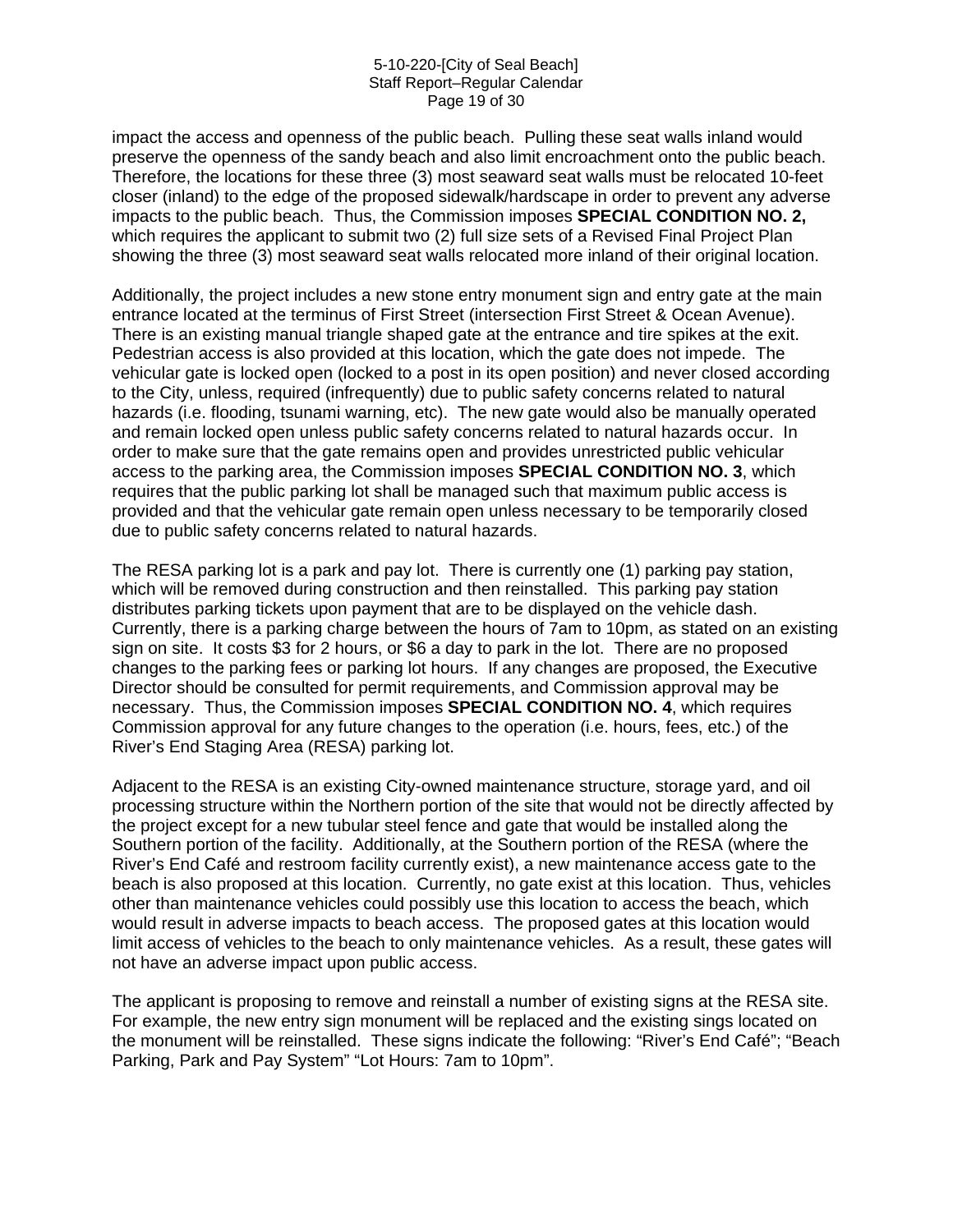#### 5-10-220-[City of Seal Beach] Staff Report–Regular Calendar Page 20 of 30

As stated above, one of the signs proposed to be removed and reinstalled states that the RESA parking lot hours are from 7am to 10pm. The City had previously indicated that the RESA parking lot always remains open, but fees are collected between 6am and 10pm. Thus, there is some inconsistency here with two (2) things: 1) the existing sign states that the parking lot is open from 7am to 10pm, while the City had stated that they are open from 6am to 10pm, and 2) that it would seem based on the posted sign, and to be reinstalled sign, that the lot is only open from 7am to 10pm and closed from 10pm to 7am. Therefore, the applicant must clarify the information found on these signs. It must be made clear that the RESA parking lot is always open, but that fees are collected between 7am to 10pm. Thus, the Commission imposes **SPECIAL CONDITION NO. 5**, which requires the applicant to submit two (2) copies of a Revised Final Signage Program making it clear that the RESA parking lot is always open, but that fees are collected between 7am to 10pm. If the Applicant proposes a RESA parking lot closure period, it will require an amendment to this Coastal Development Permit or a new Coastal Development Permit.

The applicant is also proposing to remove and reinstall a number of other signs at the RESA site, regarding things such as: Tsunami warning, no dumping, fire lane-no parking, and other beach rules regarding no littering, etc. Additionally, the applicant intends to remove and reinstall the following signs: 1) "Right to pass by permission and subject to the control of the property owner. Section 1008 California Civil Code", and 2) "Notice Beach Closed 10pm to 4:30 AM S.B. Ord. 1365".

The sign regarding the beach closure: "Notice Beach Closed 10pm to 4:30 AM S.B. Ord. 1365" was never authorized by the Commission, nor has any beach closure been authorized (aside from the sign). Therefore, the plans should be revised to show that any beach closure signs are removed and not replaced unless the City obtains approval from the Commission to institute a beach closure period (or other restrictions) through the Coastal Development Permit process. Thus, the Commission imposes **SPECIAL CONDITION NO. 5**, which requires the applicant to submit two (2) copies of a Revised Final Signage Program that shows that any beach closure signs are removed and not replaced. If the Applicant proposes a beach closure, it will require an amendment to this Coastal Development Permit or a new Coastal Development Permit.

The applicant has acknowledged that neither a Construction Staging Plan nor a Traffic Control Plan has been submitted. The applicant has stated that they will be prepared by Contractor during construction and approved by the City. However, the applicant has stated the following: 1) the Traffic Control Plan will conform to the W.A.T.C.H. Handbook, the most recent edition, and the State of California "Manual of Traffic Control Devices,' most recent edition; 2) the Contractor shall provide for and maintain one (1) lane of traffic in each direction during its entire operation; 3) "No Parking" signs, if required, must be installed forty-eight (48) hours in advance indicating time and date that parking will be prohibited; 4) the Contractor shall provide and maintain steel traffic plates securely over the trench whenever required or at the end of the day. The plates shall be pinned and ramped with temporary asphaltic concrete; 5) the Contractor shall maintain traffic access to all local streets throughout construction. Temporary shutdown of streets must be approved by the City a minimum of 72 hours in advance of the proposed closure; and 6) the 2009 "Greenbook" Standard Specification for Public Works Construction will be used. While these points help maintain public access to the site, a site specific and thorough Construction Staging Plan and Traffic Control Plan are needed. Thus, in order to ensure access to the beach is protected during the peak summer season and that public access is not hindered during construction, the Commission finds that it is necessary to impose **SPECIAL CONDITION NO. 6** and **SPECIAL CONDITION NO. 7**. **SPECIAL CONDITION NO. 6** requires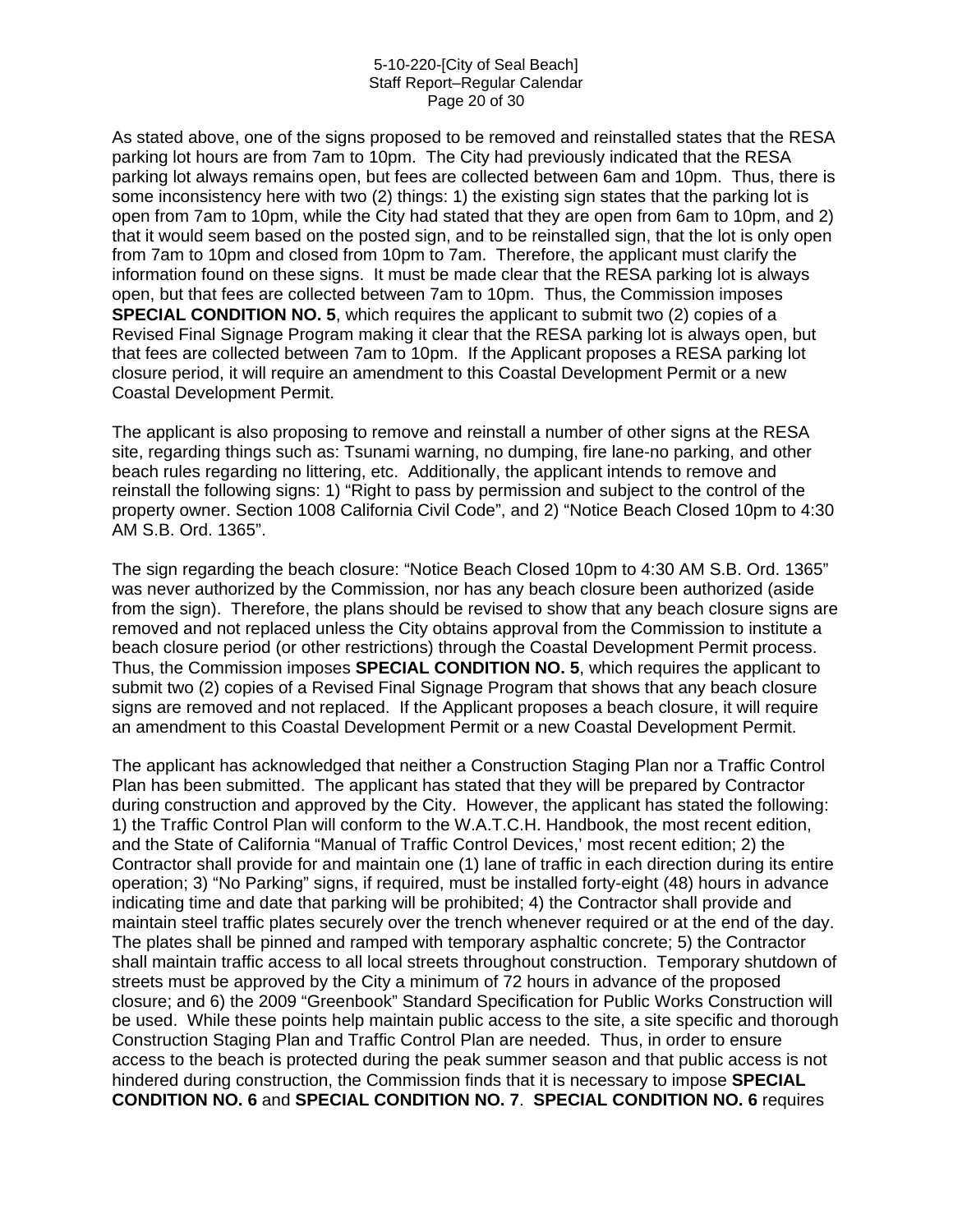#### 5-10-220-[City of Seal Beach] Staff Report–Regular Calendar Page 21 of 30

the applicant to submit two (2) full size sets of a Construction Staging Plan. **SPECIAL CONDITION NO. 7** requires the applicant to submit two (2) full size sets of a Traffic Control Plan.

#### **CONCLUSION**

To minimize the adverse impacts upon public access, **SEVEN (7) SPECIAL CONDITIONS** have been imposed. **SPECIAL CONDITION NO. 1** requires the City to apply for an amendment and receive Commission approval if it intends to change the daily 24 hour access to the RESA from the "Driveway Parcel" and "Bike Trail Parcel" (except for public safety closures, as indicated in **SPECIAL CONDITION NO. 3**. **SPECIAL CONDITION NO. 2** requires the applicant to submit two (2) sets full size sets of a Revised Final Project Plan showing: a) the seat walls/structures to reduce the amount of sand blown onto the RESA shall be raised in height from 18" to 24" above finished grade so they are more useful as seating and b) the three (3) most seaward seat walls shall be relocated 10-feet closer (inland) to the edge of the proposed sidewalk/hardscape. **SPECIAL CONDITION NO. 3** which requires that the public parking lot shall be managed such that maximum public access is provided and that the vehicular gate remain open unless necessary to be temporarily closed due to public safety concerns related to natural hazards. **SPECIAL CONDITION NO. 4** requires Commission approval for any future changes to the operation (i.e. hours, fees, etc.) of the River's End Staging Area (RESA) parking lot. **SPECIAL CONDITION NO. 5** requires submittal of a Revised Final Signage Program, which makes clear that the RESA parking lot is always open, but fees are collected between 7am to 10pm and shows that any beach closure signs are removed and not replaced without an amendment or separate Commission approval;. **CONDITION NO. 6** requires the applicant to submit two (2) full size sets of a Construction Staging Plan. **SPECIAL CONDITION NO. 7** requires the applicant to submit two (2) full size sets of a Traffic Control Plan. Only as conditioned does the Commission find the proposed development is consistent with Sections 30211, 30221 and 30252 of the Coastal Act.

#### **C. VISITOR SERVING DEVELOPMENT**

Section 30213 of the Coastal Act states in part:

*Lower cost visitor and recreational facilities shall be protected, encouraged, and, where feasible, provided. Developments providing public recreational opportunities are preferred.* 

Public beaches constitute a lower cost visitor-serving facility. As such, any development on a public beach is subject to scrutiny as to whether the development would affect the public's recreational interest. In this case, the proposed project, as conditioned, will not adversely impact public access or recreation. The proposed project will enhance public access to the beach by improving the facilities and access to these facilities. The beach will remain open and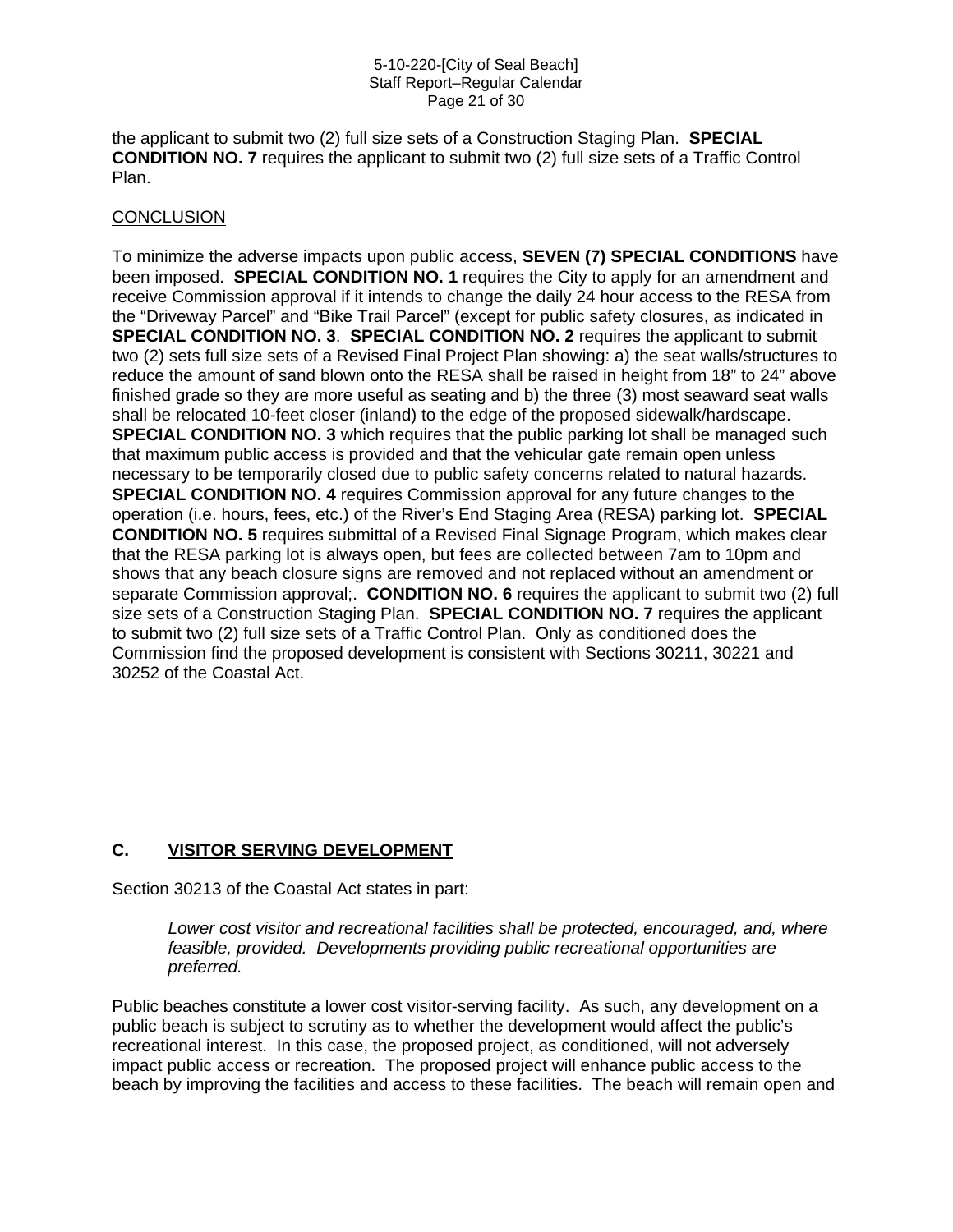#### 5-10-220-[City of Seal Beach] Staff Report–Regular Calendar Page 22 of 30

available to visitors during construction and will be completed prior to the peak beach use season, as discussed in the preceding section.

Thus, the proposed project would not result in any adverse impacts on visitor serving development.

#### **CONCLUSION**

Therefore, the Commission finds that the proposed development, as conditioned, is consistent with the provisions of Section 30213 of the Coastal Act.

#### **D. GEOLOGY AND COASTAL HAZARDS**

Section 30235 of the Coastal Act states, in pertinent part:

*Revetments, breakwaters, groins, harbor channels, seawalls, cliff retaining walls, and other such construction that alters natural shoreline processes shall be permitted when required to serve coastal-dependent uses or to protect existing structures or public beaches in danger from erosion, and when designed to eliminate or mitigate adverse impacts on local shoreline sand supply.* 

Section 30253 of the Coastal Act states in relevant part:

*New development shall:* 

*(1) Minimize risks to life and property in areas of high geologic, flood, and fire hazard.* 

*(2) Assure stability and structural integrity, and neither create nor contribute significantly to erosion, geologic instability, or destruction of the site or surrounding area or in any way require the construction of protective devices that would substantially alter natural landforms along bluffs and cliffs.* 

The proposed project will occur on an existing trail adjacent to the San Gabriel River (concrete and rip rap lined) and a sandy beach, as such, the project may be subject to sea level rise, liquefaction and wave uprush during high storm events. Development adjacent to the river and ocean is inherently risky. The applicant states that both project sites are safe for development at this time and have not requested or proposed protection from hazards such as sea level rise, flooding and/or wave attack. The applicant has proposed seat walls/structure to prevent sand from accumulating on the RESA, but these structures would not function as shoreline protective devices. Although the applicant indicates that the sites are safe for development at this time, beach areas are dynamic environments, which may be subject to unforeseen changes. Such changes may affect beach processes and could result in the applicant proposing protection of the structure in the future. As discussed below, a protective device would result in adverse effects to coastal resources.

Shoreline protective devices can result in a number of adverse effects on the dynamic shoreline system and the public's ability to utilize the beach. First, shoreline protective devices can cause changes in the shoreline profile, particularly changes in the slope of the profile resulting from a reduced beach berm width. This may alter the usable area under public ownership. A beach that rests either temporarily or permanently at a steeper angle than under natural conditions will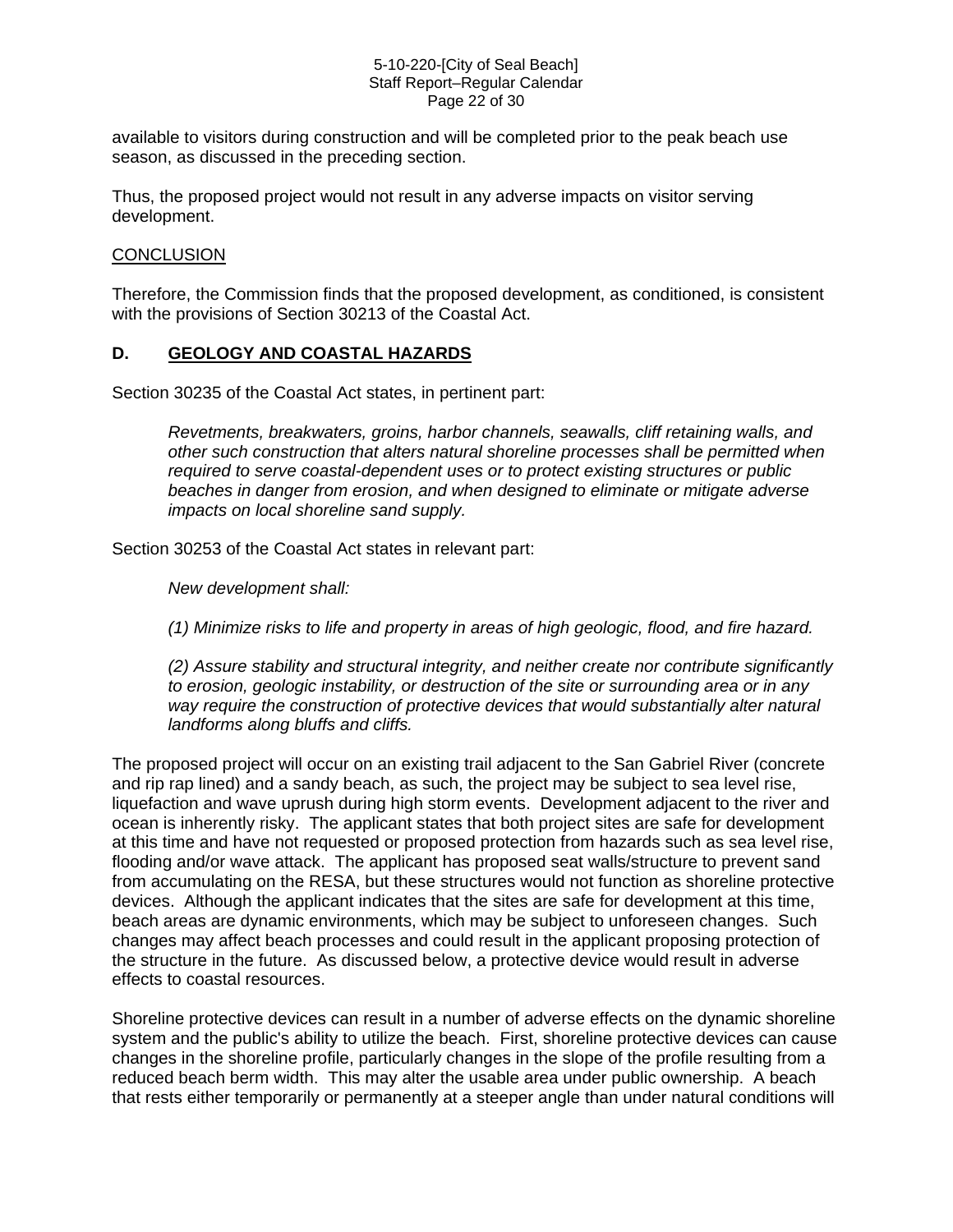#### 5-10-220-[City of Seal Beach] Staff Report–Regular Calendar Page 23 of 30

have less horizontal distance between the mean low water and mean high water lines. This reduces the actual area in which the public can pass on public property.

The second effect of a shoreline protective device on access is through a progressive loss of sand as shore material is not available to nourish the bar. The lack of an effective bar can allow such high wave energy on the shoreline that materials may be lost far offshore where it is no longer available to nourish the beach. A loss of area between the mean high water line and the actual water is a significant adverse impact on public access to the beach, as it results in less usable sandy beach area.

Third, shoreline protective devices such as revetments and bulkheads cumulatively affect shoreline sand supply and public access by causing accelerated and increased erosion on adjacent public beaches. This effect may not become clear until such devices are constructed individually along a shoreline and they reach a public beach. The Commission notes that if a seasonally eroded beach condition occurs with greater magnitude due to the placement of a shoreline protective device, then the subject beach would also accrete at a slower rate. The Commission also notes that many studies performed on both oscillating and eroding beaches have concluded that loss of beach occurs on both types of beaches where a shoreline protective device exists.

Fourth, if not sited in a landward location that ensures that the seawall is only acted upon during severe storm events, beach scour during the winter season will be accelerated because there is less beach area to dissipate the wave's energy. Finally, revetments, bulkheads, and seawalls interfere directly with public access by their occupation of beach area that will not only be unavailable during high tide and severe storm events, but also potentially throughout the winter season.

Section 30253 (2) of the Coastal Act states that new development shall neither create nor contribute to erosion or geologic instability of the project site or surrounding area. Therefore, if the proposed beach improvements require a protective device in the future, it would be inconsistent with Section 30253 of the Coastal Act because such devices contribute to beach erosion.

To assure that no protective device will be constructed in the future to protect the proposed improvements, the Commission imposes **SPECIAL CONDITIONS NO. 8** and **SPECIAL CONDITIONS NO. 9**. Since the proposed development is taking place adjacent to the ocean in an area that is potentially subject to sea level rise, erosion, flooding and wave uprush, the Commission is imposing **SPECIAL CONDITION NO. 8,** which is its standard waiver of liability Special Condition. **SPECIAL CONDITIONS NO. 9**, which requires that the applicant agree that no future shoreline protective device shall be constructed to protect the improvements. This condition insures that any potential future owners of the property will be informed that future protection of these improvements through some form of shoreline protection work is not guaranteed nor is it likely to be supported.

#### **CONCLUSION**

To minimize the adverse impacts caused by hazards, **TWO (2) SPECIAL CONDITIONS** have been imposed. **SPECIAL CONDITION NO. 8** requires an assumption of risk. **SPECIAL CONDITION NO. 9** prohibits any future shoreline protective devices. Only as conditioned does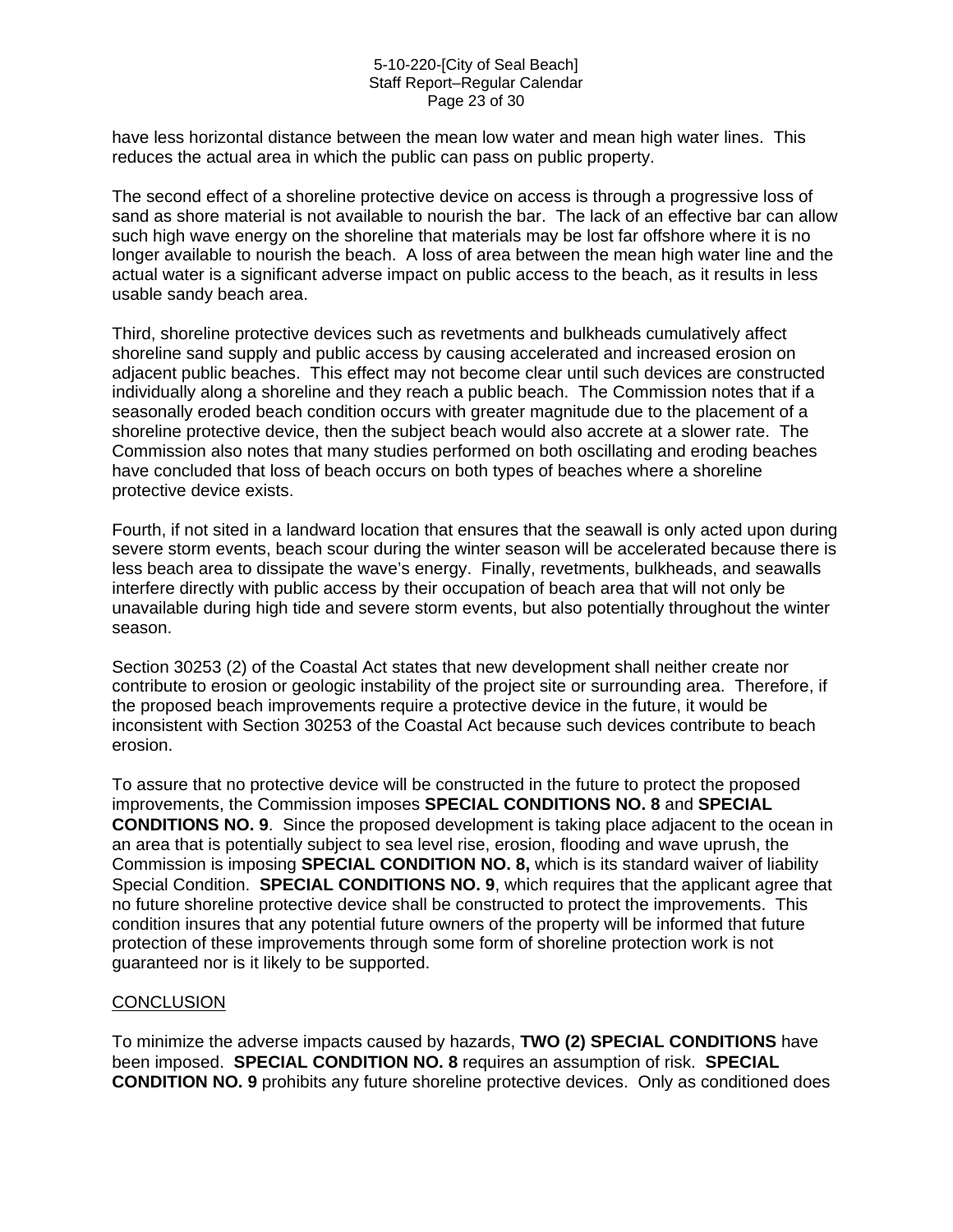#### 5-10-220-[City of Seal Beach] Staff Report–Regular Calendar Page 24 of 30

the Commission finds that the proposed project is consistent with Sections 30235 and 30253 of the Coastal Act.

#### **E. WATER QUALITY AND MARINE RESOURCES**

Section 30230 of the Coastal Act states:

*Marine resources shall be maintained, enhanced, and where feasible, restored. Special protection shall be given to areas and species of special biological or economic significance. Uses of the marine environment shall be carried out in a manner that will sustain the biological productivity of coastal waters and that will maintain healthy populations of all species of marine organisms adequate for long-term commercial, recreational, scientific, and educational purposes.* 

#### Section 30231 of the Coastal Act states:

*The biological productivity and the quality of coastal waters, streams, wetlands, estuaries, and lakes appropriate to maintain optimum populations of marine organisms and for the protection of human health shall be maintained and, where feasible, restored through, among other means, minimizing adverse effects of waste water discharges and entrainment, controlling runoff, preventing depletion of ground water supplies and substantial interference with surface water flow, encouraging waste water reclamation, maintaining natural vegetation buffer areas that protect riparian habitats, and minimizing alteration of natural streams.* 

Section 30232 of the Coastal Act states:

*Protection against the spillage of crude oil, gas, petroleum products, or hazardous substances shall be provided in relation to any development or transportation of such materials. Effective containment and cleanup facilities and procedures shall be provided for accidental spills that do occur.* 

#### 1. Construction Impacts to Water Quality

Storage or placement of construction materials, debris, or waste in a location subject to erosion and dispersion or which may be discharged into coastal water via rain or wind would result in adverse impacts upon the marine environment that would reduce the biological productivity of coastal waters. For instance, construction debris entering coastal waters may cover and displace soft bottom habitat. Sediment discharged into coastal waters may cause turbidity, which can shade and reduce the productivity of foraging avian and marine species' ability to see food in the water column. In order to avoid adverse construction-related impacts upon marine resources, **SPECIAL CONDITION NO. 10** outlines construction-related requirements to provide for the safe storage of construction materials and the safe disposal of construction debris. In order to prevent impacts to coastal waters, **SPECIAL CONDITION NO. 11** requires that all demolition and cut material debris be disposed of at a legal site. Choice of a site within the Coastal Zone shall require an amendment to this permit or a new Coastal Development Permit, unless the Executive Director determines that no amendment or new permit is legally required.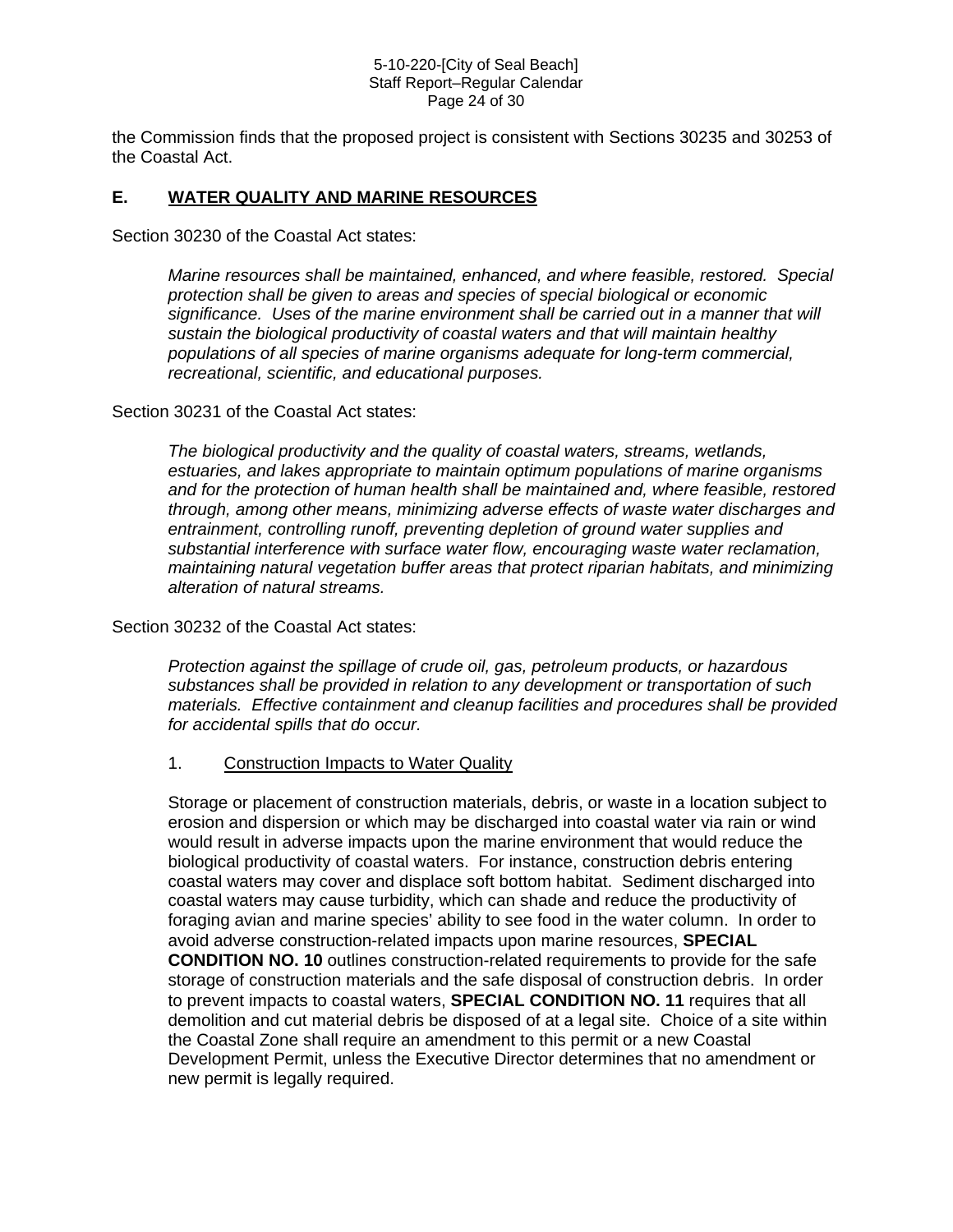#### 5-10-220-[City of Seal Beach] Staff Report–Regular Calendar Page 25 of 30

Besides adhering to the Construction Best Management Practices as required by **SPECIAL CONDITION NO. 10** above, a Storm Water Pollution Prevention Plan (SWPPP) should be prepared for the proposed project that would specifically deal with water quality on site during construction. The applicant acknowledges that a SWPPP needs to be development for the project site, but such a plan has not yet been development. The applicant also states that the SWPPP measures will be defined by the current applicable National Pollutant Discharge Elimination System (NODES) Permit R8-2009-0030, Order No. 99-08-DWQ and Order No. R8-2009-0004. The SWPPP would identify sources of sediments and pollutants that would affect stormwater quality, designate use of appropriate BMPs at the project site, and implement stormwater pollution prevention measures that would reduce water pollution associated with construction activities. Therefore, it is necessary to impose **SPECIAL CONDITION NO. 12** which requires the applicant to submit two (2) sets of a Storm Water Pollution Prevention Plan (SWPPP)

#### 2. Post-Construction Impacts to Water Quality

The proposed development will result in urban runoff entering the storm water system. Pollutants such as sediments or toxic substances such as grease, motor oil, heavy metals, pesticides and fertilizers are often contained within urban runoff entering the storm water system. In this case, the site drains a redone parking lot and hardscape area. Therefore, the primary post-construction water quality concerns associated with the proposed project include grease, motor oil, heavy metals, trash, pesticides and fertilizer.

The proposed development would result in the discharge of storm water into the storm water conveyance system. As such, the amount of pollutants carried through the system would increase proportionally. Therefore, the project has the potential to affect the water quality of the coastal waters in Seal Beach.

The proposed project would not result in change in use in comparison to existing conditions. The site currently sheet flows to the adjacent beach area and drains directly to the beach. There are no existing drains or channels. Operations at the RESA would also remain the same with post project and improvements along the San Gabriel River Trail would not result in a change in long-term operational water quality characteristics, since only resurfacing, signage, and landscaping improvements are proposed. However, the proposed project is new development, which affords an opportunity to improve water quality. Much of the pollutants entering the ocean come from land-based development. The Commission finds that it is necessary to minimize to the extent feasible within its jurisdiction the cumulative adverse impacts on water quality resulting from incremental increases in impervious surface associated with additional development. Reductions in the amount of pollutants in the existing runoff would be one step to begin to reduce cumulative adverse impacts to coastal water quality. The currently proposed project drains a redone parking lot and hardscape area. As such, appropriate measures must be taken to assure that adverse affects on water quality are minimized. The applicant has taken this opportunity to improve water quality and has provided a *Preliminary Water Quality Management Plan (WQMP)* dated June 4, 2010, Revised August 18, 2010 prepared by RBF Consulting that discusses the proposed water quality features resulting in a beneficial impact on-site. Within the 115-space parking lot proposed on-site, the project would include two (2) grass-lined water quality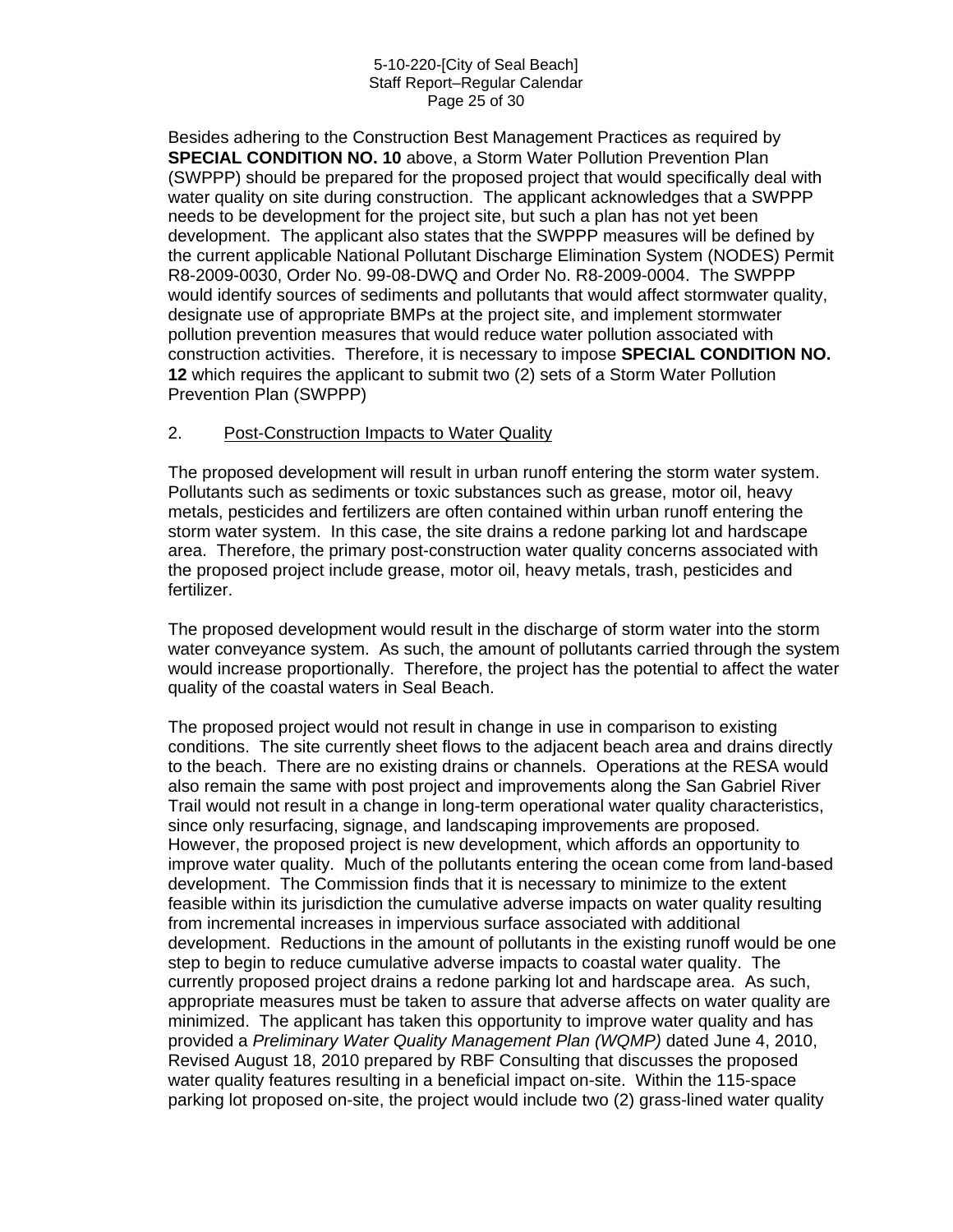#### 5-10-220-[City of Seal Beach] Staff Report–Regular Calendar Page 26 of 30

swales that would divide the three (3) aisles of parking available to recreational users. Also, the windsurf rinse facility will be drained into a perforated PVC pipe encased in gravel. The project would also include long-term operational BMPs in compliance with National Pollutant Discharge Elimination Systems (NPDES) Waste Discharge Requirements that could include, among others: 1) regular plaza/sidewalk cleaning; 2) maintenance of trash storage areas; 3) regular landscape maintenance; 4) installation of an efficient landscape irrigation system; and 5) maintenance of proposed grass-lined swales. Upon implementation of on-site Best Management Practices (BMPs) as required by the NPDES regulations, impacts in regards to long-term operations would be reduced. However, there was no information (beyond the basic size calculations) of the primary treatment control BMPs (i.e. bioswales and "porous landscape detention"). Information on the BMP designs including plant palette, soil or soil amendment types used to capture pollutants and maintenance plans for these BMPs is needed. Therefore, it is necessary to impose **SPECIAL CONDITION NO. 13**, which requires the applicant to submit two (2) sets of a Final Water Quality Management Plan (WQMP). The Final Water Quality Management Plan shall meet water quality goals such as use of appropriate structural and non-structural BMPs designed to treat, infiltrate, or filter the runoff from all surfaces and activities on the development site and that runoff from all roofs, parking areas, maintenance areas and driveways shall be collected and directed through a system of structural BMPs and/or gravel filter strips or other vegetated or media filter devices.

The applicant has stated that landscaping is proposed and plans have been submitted. The placement of vegetation that is considered to be invasive which could supplant native vegetation should not be allowed. Invasive plants have the potential to overcome native plants and spread quickly. Invasive plants are generally those identified by the California Invasive Plant Council (http://www.caleppc.org/) and California Native Plant Society (www.CNPS.org) in their publications. Furthermore, any plants in the landscaping plan should be drought tolerant to minimize the use of water. The term drought tolerant is equivalent to the terms 'low water use' and 'ultra low water use' as defined and used by "A Guide to Estimating Irrigation Water Needs of Landscape Plantings in California" prepared by University of California Cooperative Extension and the California Department of Water Resources dated August 2000 available at [http://www.owue.water.ca.gov/landscape/pubs/pubs.cfm.](http://www.owue.water.ca.gov/landscape/pubs/pubs.cfm)

Commission staff has reviewed the submitted Landscaping Plan and determined that a non-drought tolerant plant has been found: *Leymus Condensatus 'Canyon Prince (Canyon Prince Wild Rye)*. Also, the drought tolerancy of the following ground cover could not be determined: *Distichlis Spicata (Saltgrass)*. In addition, the following plant has been determined to be invasive: *Cynodon Dactylon (Bermuda Grass).* Therefore, the Commission imposes **SPECIAL CONDITION NO. 14**, which requires the applicant to submit two (2) full size sets of a Revised Landscaping Plan, which consists of native or non-native drought tolerant plants, which are non-invasive.

#### **CONCLUSION**

To minimize the adverse impacts upon the marine environment, **FIVE (5) SPECIAL CONDITIONS** have been imposed. **SPECIAL CONDITION NO. 10** requires the applicant to adhere to construction-related requirements to provide for the safe storage of construction materials and the safe disposal of construction debris and also requires the applicant to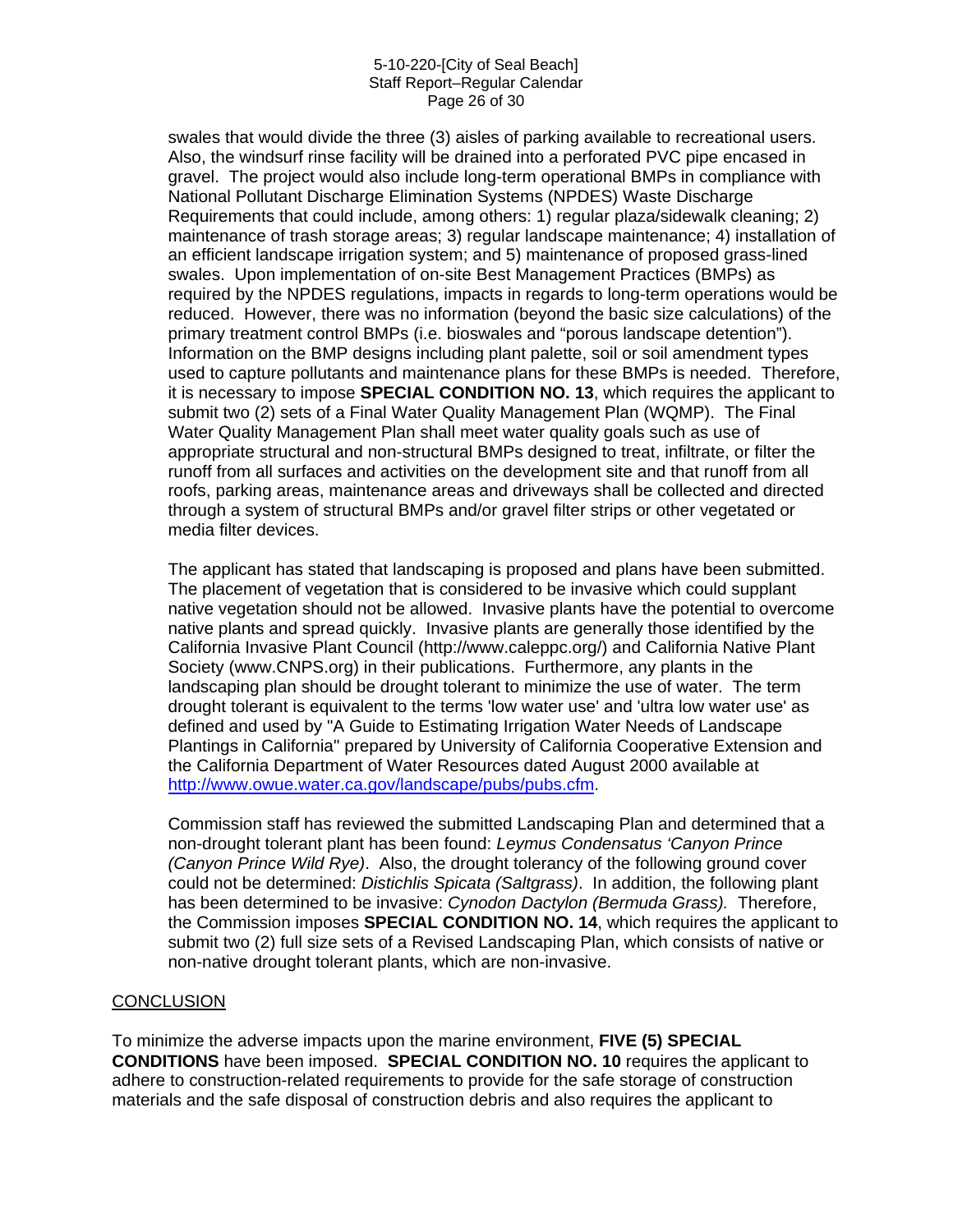#### 5-10-220-[City of Seal Beach] Staff Report–Regular Calendar Page 27 of 30

incorporate Best Management Practices effective at mitigating pollutants of concern. **SPECIAL CONDITION NO. 11** requires the applicant to dispose all demolition and construction debris at an appropriate location. **SPECIAL CONDITION NO. 12** requires the applicant to submit two (2) sets of Storm Water Pollution Prevention Plan (SWPPP). **SPECIAL CONDITION NO. 13** requires the applicant to submit two (2) sets of a Final Water Quality Management Plan. **SPECIAL CONDITION NO. 14** requires the applicant to submit two (2) full size sets of a Revised Landscape Plan, which only consists of native or non-native drought tolerant plants, which are non-invasive. Only as conditioned does the Commission finds that the proposed project is consistent with Section 30230, 30231 and 30232 of the Coastal Act.

#### **F. BIOLOGICAL RESOURCES**

Section 30240 of the Coastal Act states:

- *(a) Environmentally sensitive habitat areas shall be protected against any significant disruption of habitat values, and only uses dependent on those resources shall be allowed within those areas.*
- *(b) Development in areas adjacent to environmentally sensitive habitat areas and parks and recreation areas shall be sited and designed to prevent impacts which would significantly degrade those areas, and shall be compatible with the continuance of those habitat and recreation areas.*

The proposed project site is developed with recreational uses, and exists within an urbanized area. The project would not result in direct impacts to any sensitive species or wildlife habitat. No areas of native or sensitive habitat exist at the RESA or along the San Gabriel River Trail. However, since the project may result in the removal or relocation of some or all of the 17 mature Mexican Fan Palm Trees at the RESA, the project could result in potential impacts to nesting birds. Should it be necessary to remove the Mexican Fan Palms, the City states that they will remove the trees between September 1 and January 31 (non breeding season). Additionally, the City states that if tree removal or relocation occurs between February 1 and August 31 (breeding season), the City of Seal Beach shall have a pre-construction survey conducted by a qualified biologist to identify any active nesting locations. However, Commission staff requested that a bird survey be conducted now since this information would have a serious impact upon the project. This survey is important as it would determine if the trees would be determined to be Environmentally Sensitive Habitat Areas (ESHA) based on if certain birds are found nesting in them and if similar suitable habitat is not near by. If determined to be ESHA, then these trees could not be relocated. In response, the City prepared the following: *Pre-Construction Nesting Bird Clearance Survey on the River's End Staging Area for the Seal Beach River's Enhancement in the City of Seal Beach, California*  dated May 31, 2011 prepared by RBF Consulting. A 30 day pre-construction nesting bird clearance survey was conducted on May 25, 2011 at the RESA to determine the presence of absence of nesting birds in order to comply with the Migratory Bird Treaty Act (MBTA) for tree removal or other construction activities that may occur during the avian nesting season. The survey was negative: Thus, no nesting birds/active nests or nesting behaviors were observed within the survey area. This bird survey was conducted recently and the project is anticipated to take place as soon a Coastal Development Permit is issued since funding sources require that the project begins as soon as possible. If in the future the permit needs to be extended, a new bird survey would be necessary.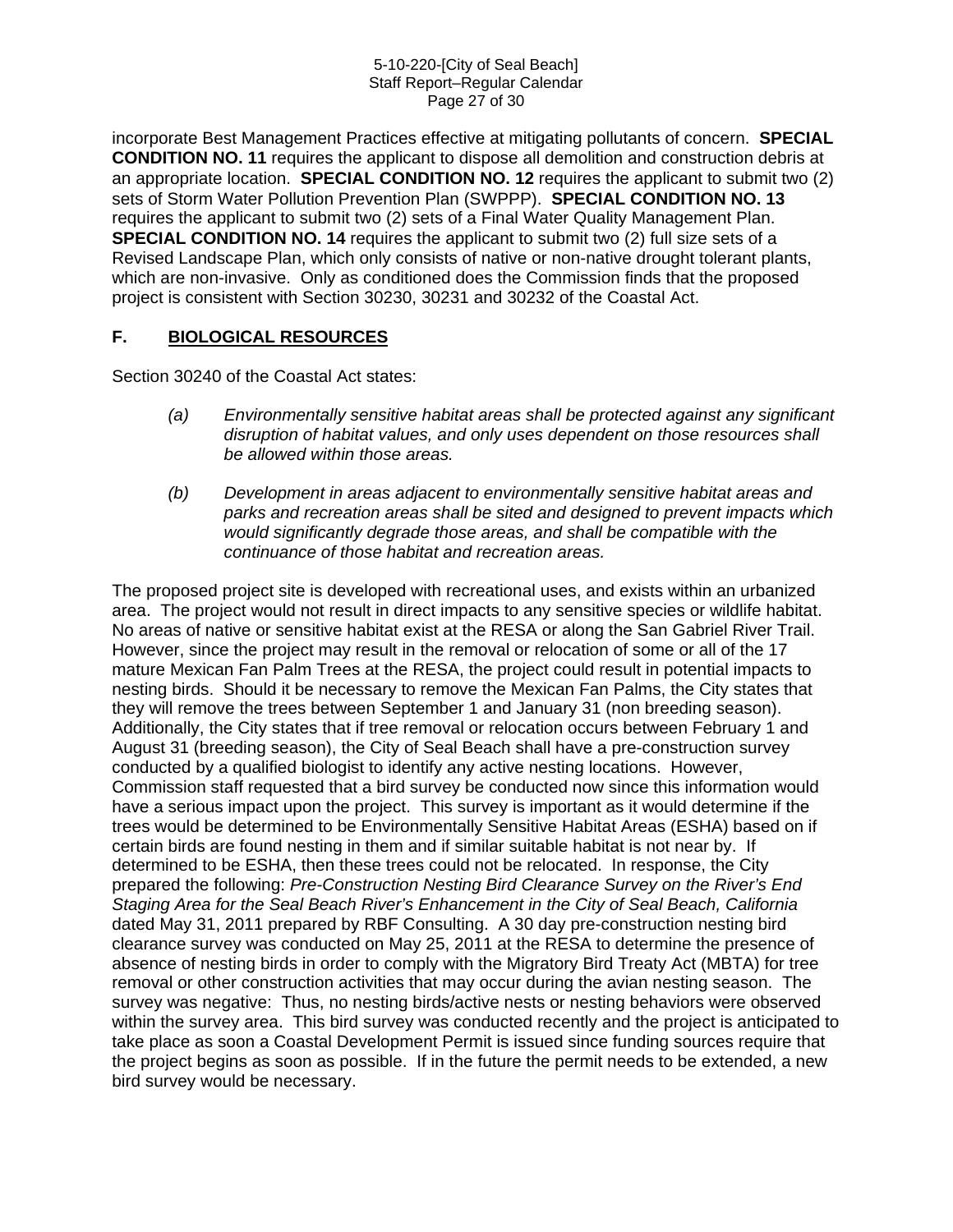#### 5-10-220-[City of Seal Beach] Staff Report–Regular Calendar Page 28 of 30

The project site is near the Seal Beach Sand Dunes. The Coastal Act protects sand dunes because they are: 1) natural landforms; 2) visual resources that provide a dramatic scenic backdrop to the wide sandy beaches of Southern California; and 3) designated Environmentally Sensitive Habitat Areas (ESHA). Dune habitats are ESHA because they support exceedingly rare ecosystems easily disturbed by human activities. The sand dunes located near the project site support a wide range of native vegetation including *Beach Primrose* (*Camissonia cheiranthifolia), Beach Sand Verbena* (*Abronia umbellate*) *and Beach Bursage (Ambrosia chamissonis*). Sand dunes are a vanishing landform in Southern California and their rare presence improves the scenic and visual character of a beach. Also, Section 30240(a) protects ESHA against any significant disruption and Section 30240(b) requires that development adjacent to any ESHA is sited to prevent impacts. While the proposed project site is near these sand dunes, no development is anticipated that will impact these sand dunes.

Thus, the proposed project would not result in any adverse impacts on environmentally sensitive habitat.

#### **CONCLUSION**

Therefore, the Commission finds that the proposed development, as conditioned, is consistent with the provisions of Section 30240 of the Coastal Act.

#### **G. SCENIC RESOURCES**

Section 30251 of the Coastal Act states, in relevant part:

*The scenic and visual qualities of coastal areas shall be considered and protected as a resource of public importance. Permitted development shall be sited and designed to protect views to and along the ocean and scenic coastal areas, to minimize the alteration of natural land forms, to be visually compatible with the character of surrounding areas, and, where feasible, to restore and enhance visual quality in visually degraded areas…*

The proposed project area has a high aesthetic value, due to its location along the coast of Seal Beach and along the Eastern bank of the San Gabriel River. At the entrance to the RESA located at the Southern (seaward) terminus of First Street (intersection of First Street and Ocean Avenue) there is an existing public view of the beach and ocean (Exhibit #4). However, as part of the proposed project, landscaping is proposed that would result in adverse impacts to this current public view opportunity. Seaward and in line of sight from the RESA entrance a clump of *Pinus Torreyana (Torrey Pine)* and *Prunus Lyonii (Catalina Cherry)* are proposed to be planted. *Pinus Torreyana* can grow up to 40-feet in height and *Prunus Lyonii* can grow up to 25-feet in height. The heights of these proposed tees, combined with them being clumped together would create a wall adversely impacting the public view available from the entrance to the RESA. Thus, changes to the proposed Landscaping Plan are necessary. Therefore, the Commission imposes **SPECIAL CONDITION NO. 14**, which requires the applicant to submit two (2) full size sets of a Revised Landscaping Plan, which consists of landscaping which does not adversely impact scenic coastal views provided on site and maintenance of that landscaping such that views are not impacted.

Improvements to the San Gabriel River Trail would occur in the vicinity of Pacific Coast Highway (PCH). PCH is a primary transportation route within the cities of Seal Beach and Long Beach, and although not officially designated, it is an eligible State Scenic Highway. The proposed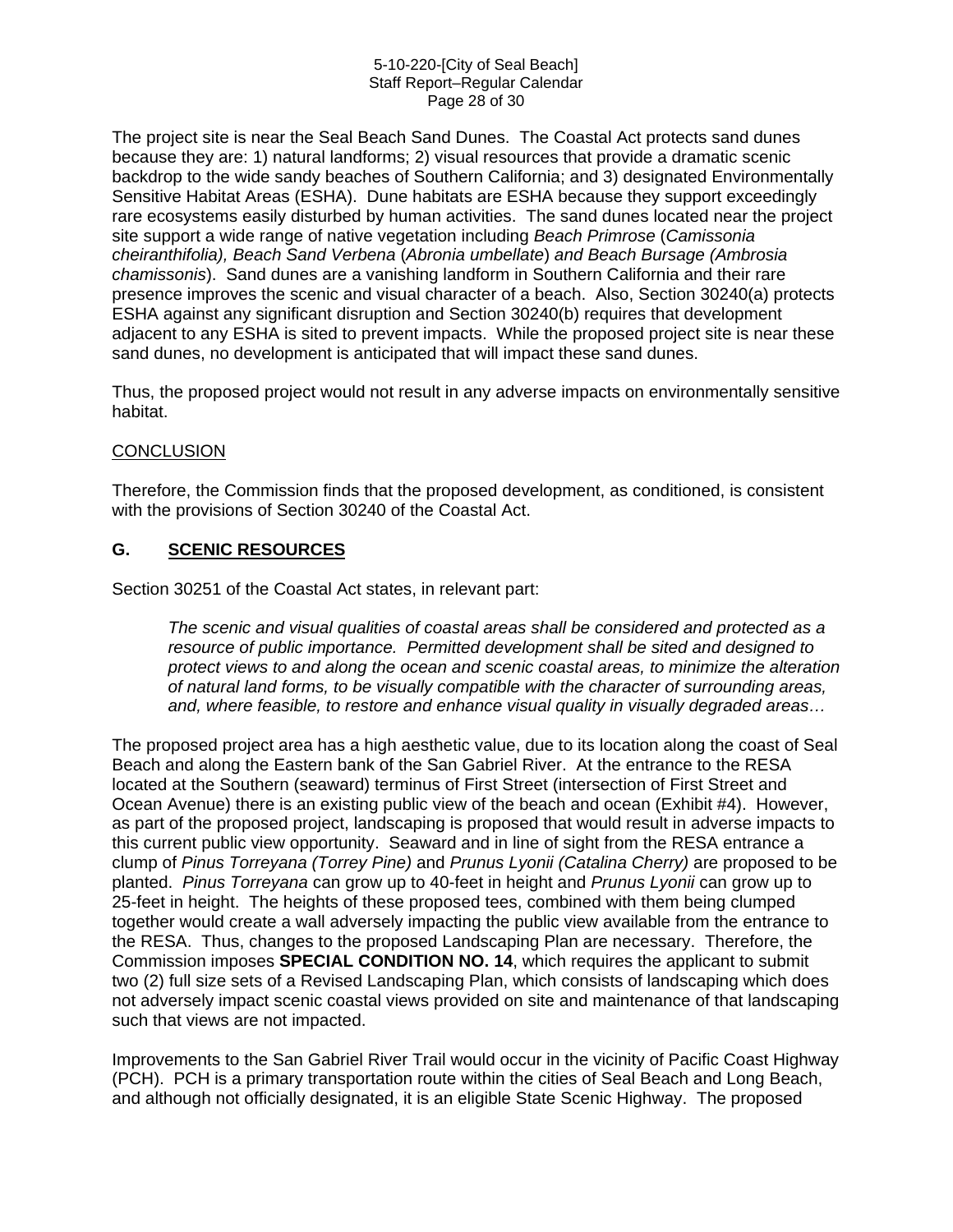#### 5-10-220-[City of Seal Beach] Staff Report–Regular Calendar Page 29 of 30

project does not propose to damage any scenic resources or block the view of any scenic resources, within the viewshed of PCH. The project would result in a beneficial impact along the San Gabriel River Trail.

#### **CONCLUSION**

To minimize the adverse impacts caused by hazards, **ONE (1) SPECIAL CONDITION** has been imposed. **SPECIAL CONDITION NO. 14** requires the applicant to submit two (2) full size sets of a Revised Landscaping Plan, which consists of landscaping which does not adversely impact scenic coastal views provided on site and maintenance of that landscaping such that views are not impacted.

#### **H. LOCAL COASTAL PROGRAM (LCP)**

Section 30604 of the Coastal Act provides for the issuance of Coastal Development Permits directly by the Commission in regions where the local government having jurisdiction does not have a certified Local Coastal Program. The permit may only be issued if the Commission finds that the proposed development will not prejudice the ability of the local government to prepare a Local Coastal Program, which conforms with the Chapter 3 policies of the Coastal Act.

The proposed development is taking place in the City of Seal Beach and in the City of Long Beach. The City of Seal Beach does not have a certified Local Coastal Program. On July 28, 1983, the Commission denied the City of Seal Beach Land Use Plan (LUP) as submitted and certified it with suggested modifications. The City did not act on the suggested modifications within six (6) months from the date of Commission action. Therefore, pursuant to Section 13537(b) of the California Code of Regulations, the Commission's certification of the Land Use Plan (LUP) with suggested modifications expired. The LUP has not been resubmitted for certification since that time. The City of Long Beach has a certified Local Coastal Program that was certified by the Commission on July 22, 1980

Based on Coastal Act Section 300601.3, the Commission may process and act upon a consolidated Coastal Development Permit application if both of the following criteria are satisfied:

- 1) A proposed project requires a Coastal Development Permit from both a local government with a certified Local Coastal Program and the commission.
- 2) The applicant, the appropriate local government, and the commission, which may agree through its executive director, consent to consolidate the permit action, provided that public participation is not substantially impaired by that review consolidation.

The standard of review for a consolidated Coastal Development Permit application are the Chapter 3 policies of the Coastal Act with the appropriate Local Coastal Program used as guidance. In a letter dated June 2, 2011, the City of Long Beach gave its consent to the City of Seal Beach to process a consolidated Coastal Development Permit with the Commission.

As conditioned, the proposed development is consistent with the Chapter Three policies of the Coastal Act. Therefore, the Commission finds that the proposed development would not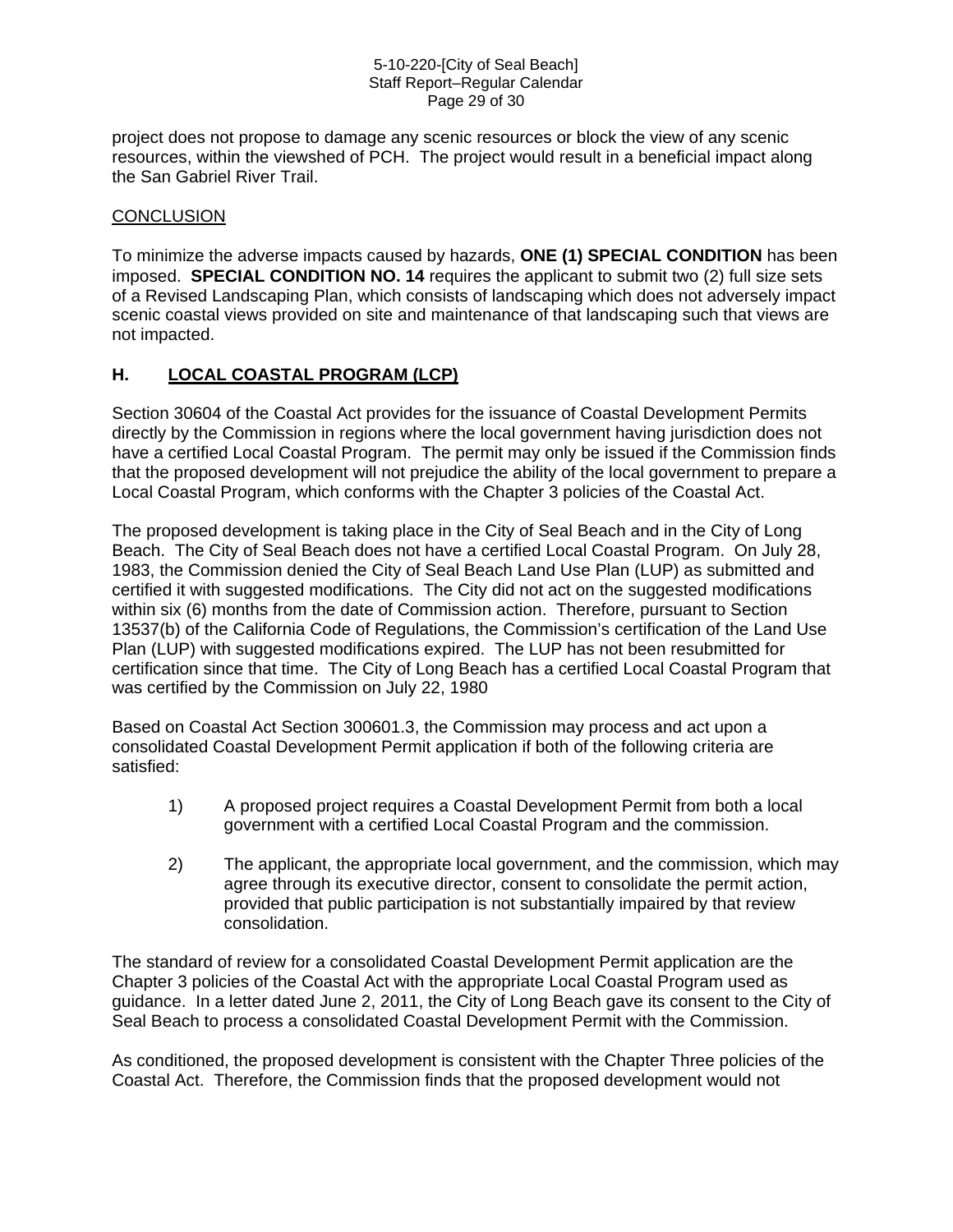#### 5-10-220-[City of Seal Beach] Staff Report–Regular Calendar Page 30 of 30

prejudice the ability of the City to prepare a certified coastal program consistent with the Chapter 3 policies of the Coastal Act.

#### **I. CALIFORNIA ENVIRONMENTAL QUALITY ACT (CEQA)**

Section 13096 of Title 14 of the California Code of Regulations requires Commission approval of Coastal Development Permit applications to be supported by a finding showing the application, as conditioned by any conditions of approval, to be consistent with any applicable requirements of the California Environmental Quality Act (CEQA). Section 21080.5(d)(2)(A) of CEQA prohibits a proposed development from being approved if there are feasible alternatives or feasible mitigation measures available which would substantially lessen any significant adverse effect which the activity may have on the environment.

The City of Seal Beach is the lead agency for purposes of CEQA compliance. A Mitigated Negative Declaration was prepared for this project in February 2010 pursuant to the provisions of CEQA. Mitigation measures included a measure to minimize any impacts to public access, hazards, and water quality.

The proposed project is located in an urban area. Infrastructure necessary to serve the project exists in the area. The proposed project has been conditioned in order to be found consistent with the resource protection policies of the Coastal Act. As conditioned, the proposed project has been found consistent with the public access, hazards, and water quality policies of the Coastal Act.

As conditioned, there are no feasible alternatives or feasible mitigation measures available, beyond those required, which would substantially lessen any significant adverse effect which the activity may have on the environment. Therefore, the Commission finds that the proposed project, as conditioned to mitigate the identified effects, is the least environmentally damaging feasible alternative and can be found consistent with the requirements of the Coastal Act to conform to CEQA.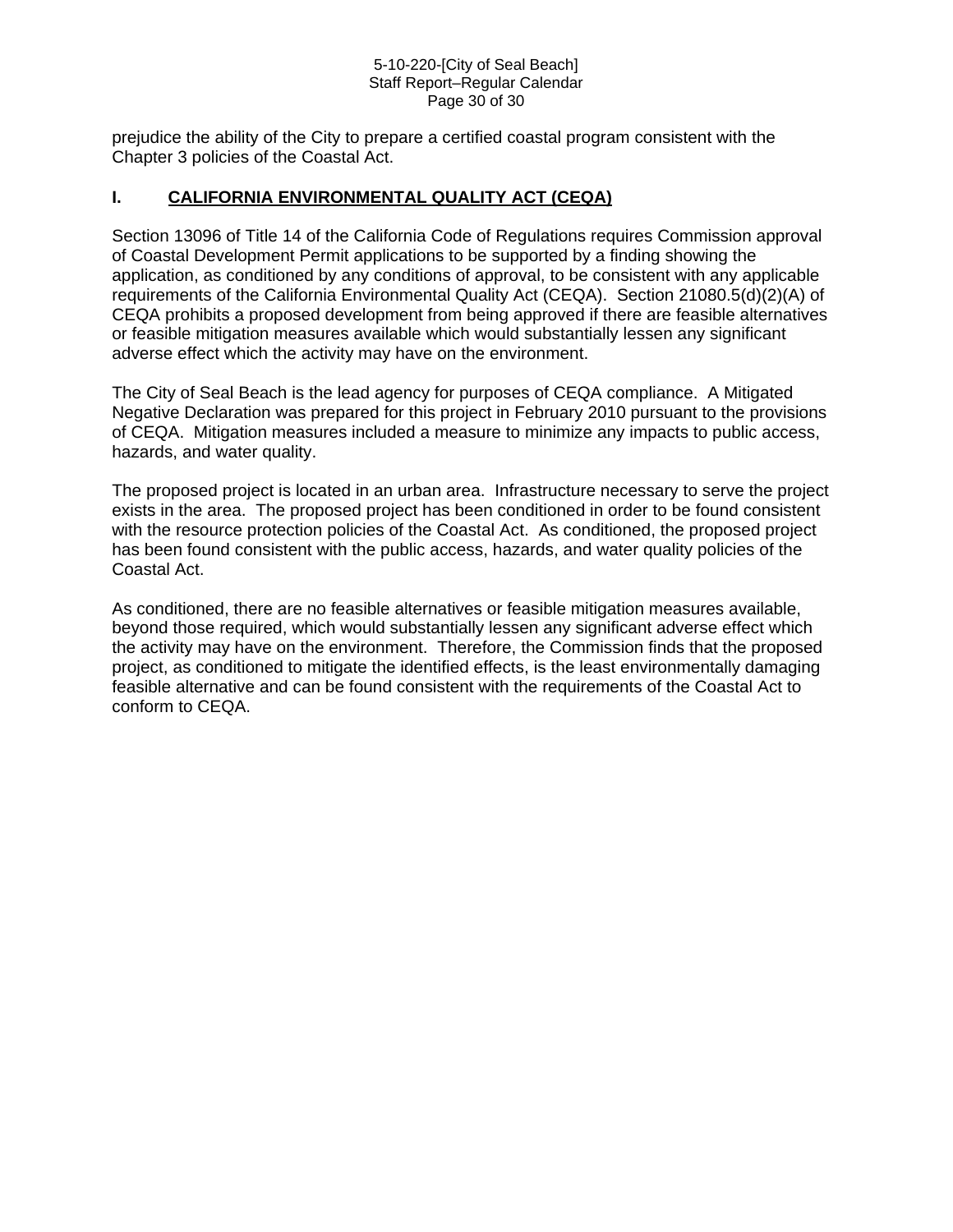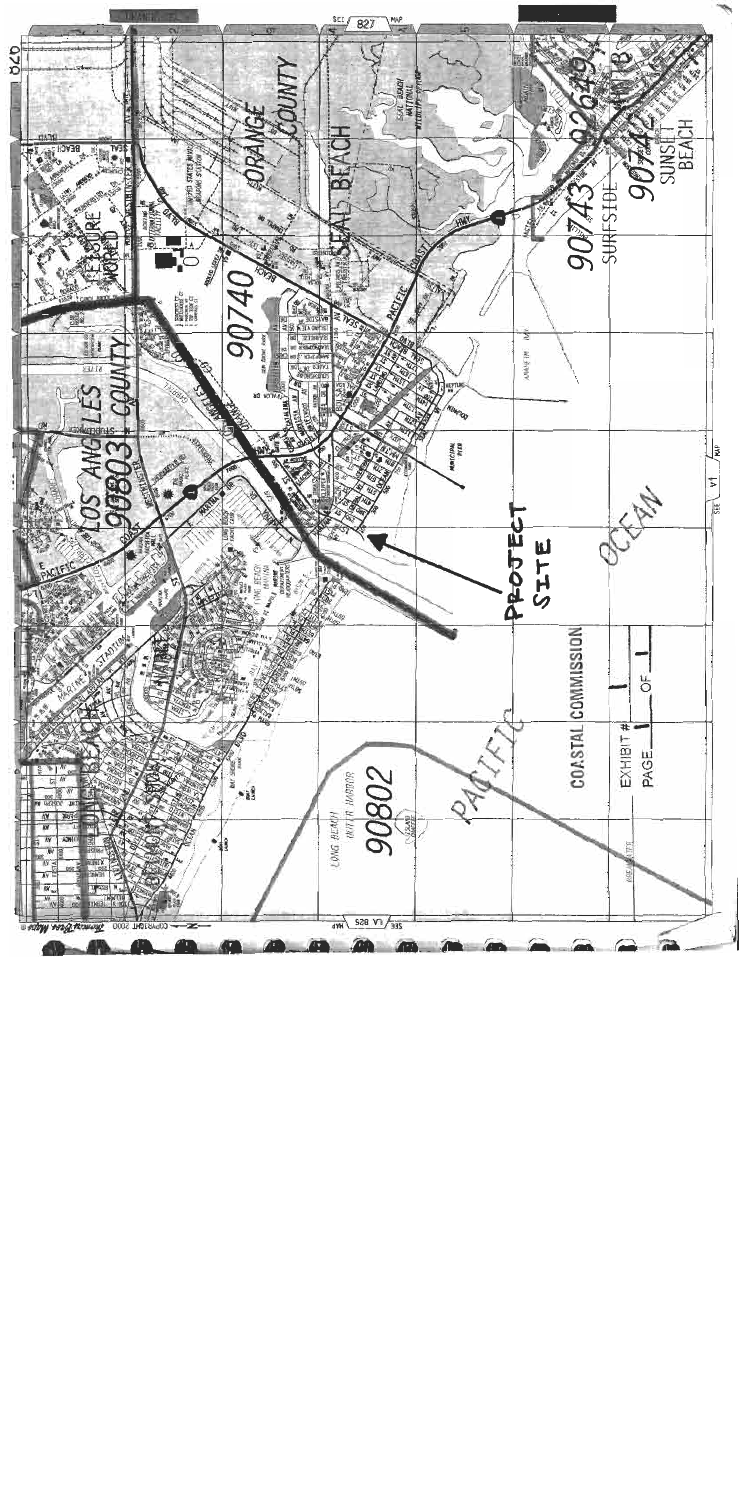

 $\mathcal{L}$ Ĉ EXHIBIT # PAGE.

COASTAL COMMISSION

連

Proposed Rivers End Staging Area Conceptual Plan

NATH JRANANCHING ANNO 2014 GEAR GABERT WAS DROWN SIMPLIFED FOR THE TRING

Exhibit 2-4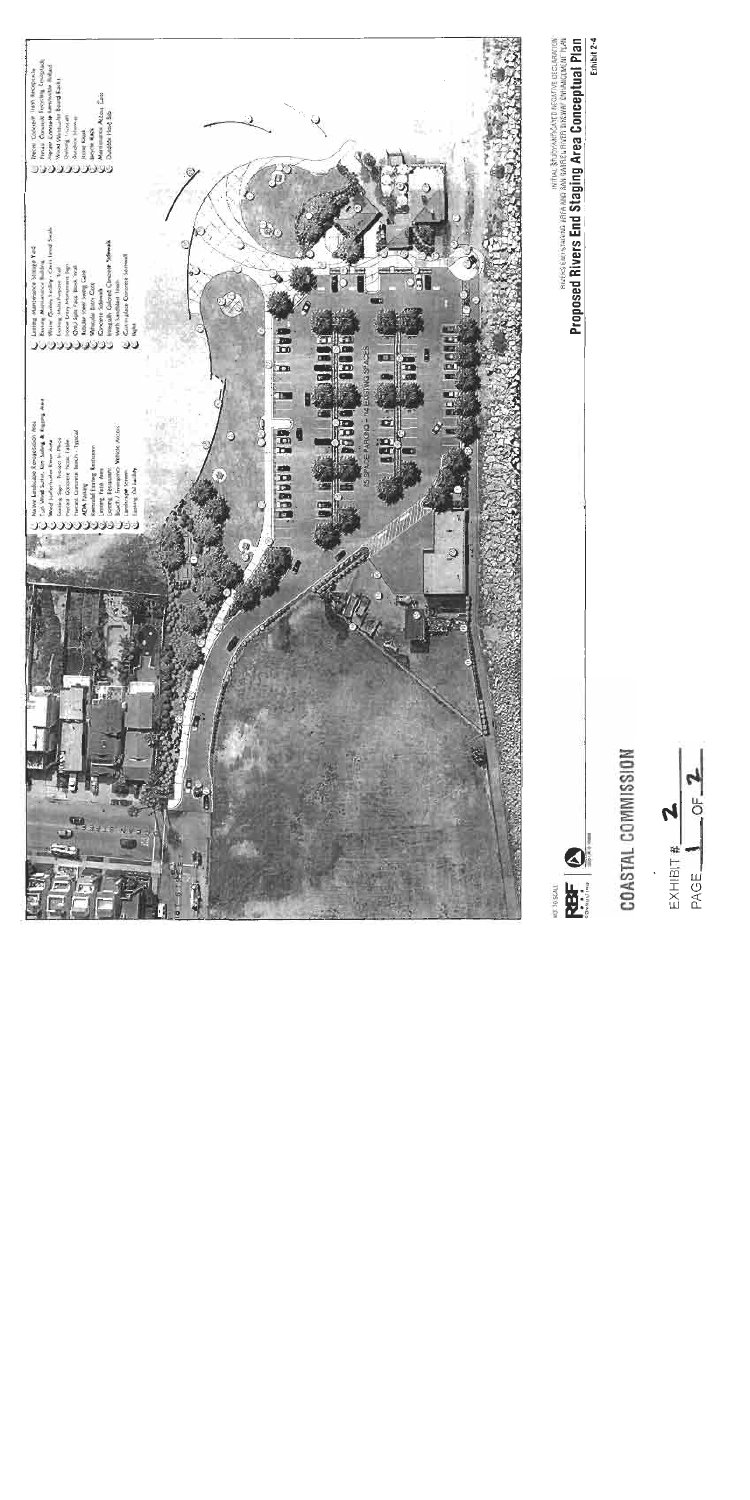



# COASTAL COMMISSION

**Proposed Trail and Staping Area Enhancement Master Proposed Plan** 

**ROT-10 SEAU** 

也

Exhibit 2-3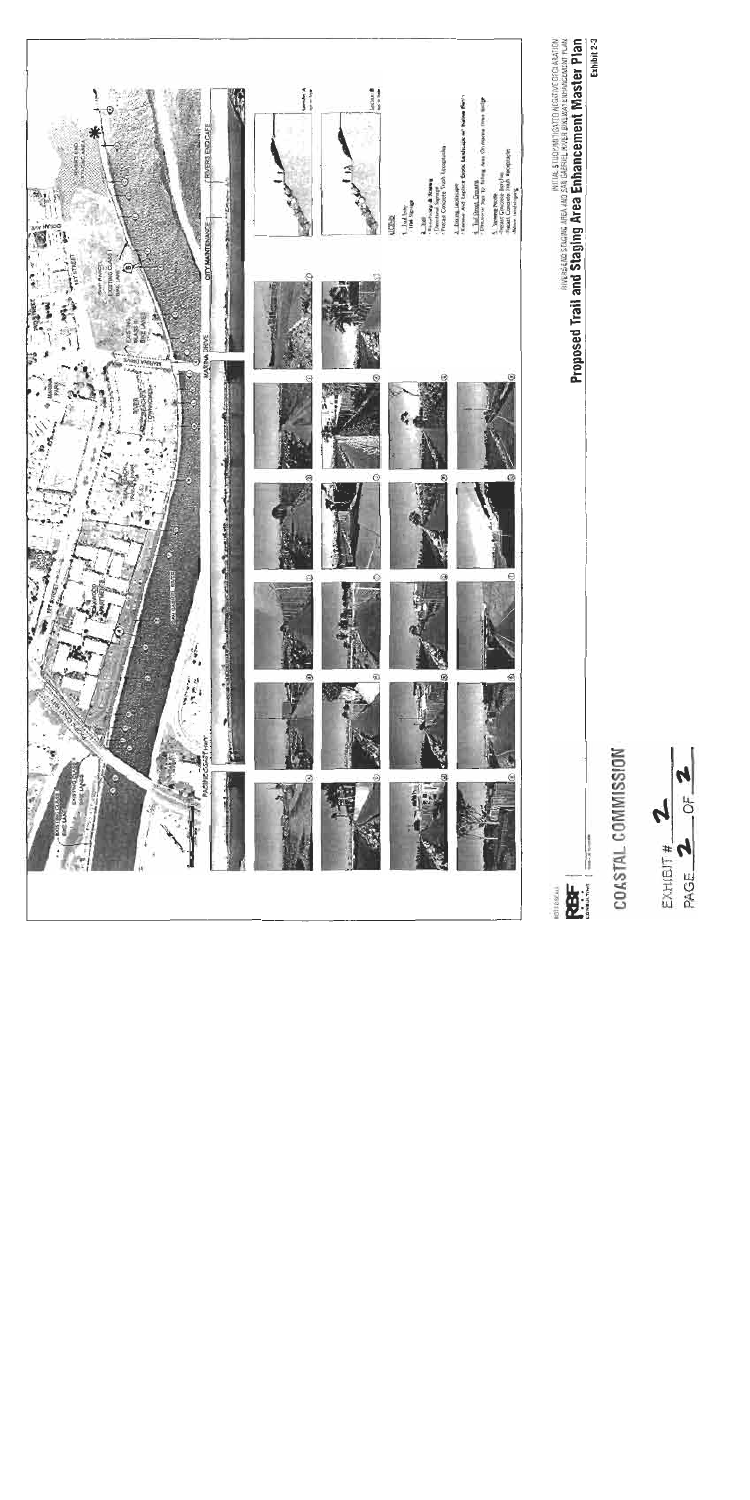COASTAL COMMISSION

**FXHIBIT#** 

2

OF  $14$ 

#### **LEASE**

This Lease is made and entered into as of the 31<sup>st</sup> day of March, 2011 by and between Bay City Partners LLC, a California limited liability company ("Lessor"). and the CITY OF SEAL BEACH, a municipal corporation ("Lessee").

#### **RECITALS**

Lessor and Lessee have entered into a Settlement Agreement and А. Mutual Release dated March 16, 2011 ("Settlement Agreement") addressing and resolving certain issues in dispute between Lessor and Lessee.

The Settlement Agreement provides, among other things, for B. Lessor to lease a certain Driveway Parcel and a certain Bike Trail Parcel to Lessee.

 $C_{-}$ Lessee has received a grant to improve the Driveway Parcel and Bike Trail Parcel in connection with the "Rivers End Staging Area and San Gabriel River Bikeway Enhancement Plan" ("RESA" hereinafter).

A portion of the Bike Trail Parcel crosses an easement commonly D. known as the "Ocean Avenue Extension." The parties disagree as to the width of the easement and the purposes of the easement. By entering into this Lease, neither party to this Lease is waiving its respective rights and claims as to that easement.

#### **AGREEMENT**

NOW, THEREFORE, in consideration of the foregoing recitals, which are hereby incorporated into and made a part of the terms and conditions of this Lease, and the covenants in this Lease, Lessor and Lessee agree as follows:

Description of Leased Premises. Lessor hereby leases to Lessee.  $1<sub>1</sub>$ and Lessee hereby leases from Lessor, the Driveway Parcel legally described on Exhibit A and depicted on Exhibit A-1 (the "Driveway Parcel") and the Bike Trail Parcel legally described on Exhibit B and depicted on Exhibit B-1 (the "Bike Trail Parcel"). The Driveway Parcel and the Bike Trail Parcel are sometimes referred to collectively in this Lease as the "Leased Premises."

 $2.$ Term. The term of this Lease is for a period commencing on the date first above written and shall expire on the earliest to occur of:

> $(i)$ March 31, 2015;

Conveyance of the fee interest in the Driveway Parcel and  $(i)$ the Bike Trail Parcel to the Lessee pursuant to the terms and conditions of the Settlement Agreement; or

Thirty (30) days after the California Coastal Commission's  $(iii)$ denial of or declining to process further Lessor's proposed residential project shall have sole discretion to determine whether a denial or declination has blowned? South Coast Region

MAY 2 0 2011

CALIFORNIA<br>COASTAL COMMISSION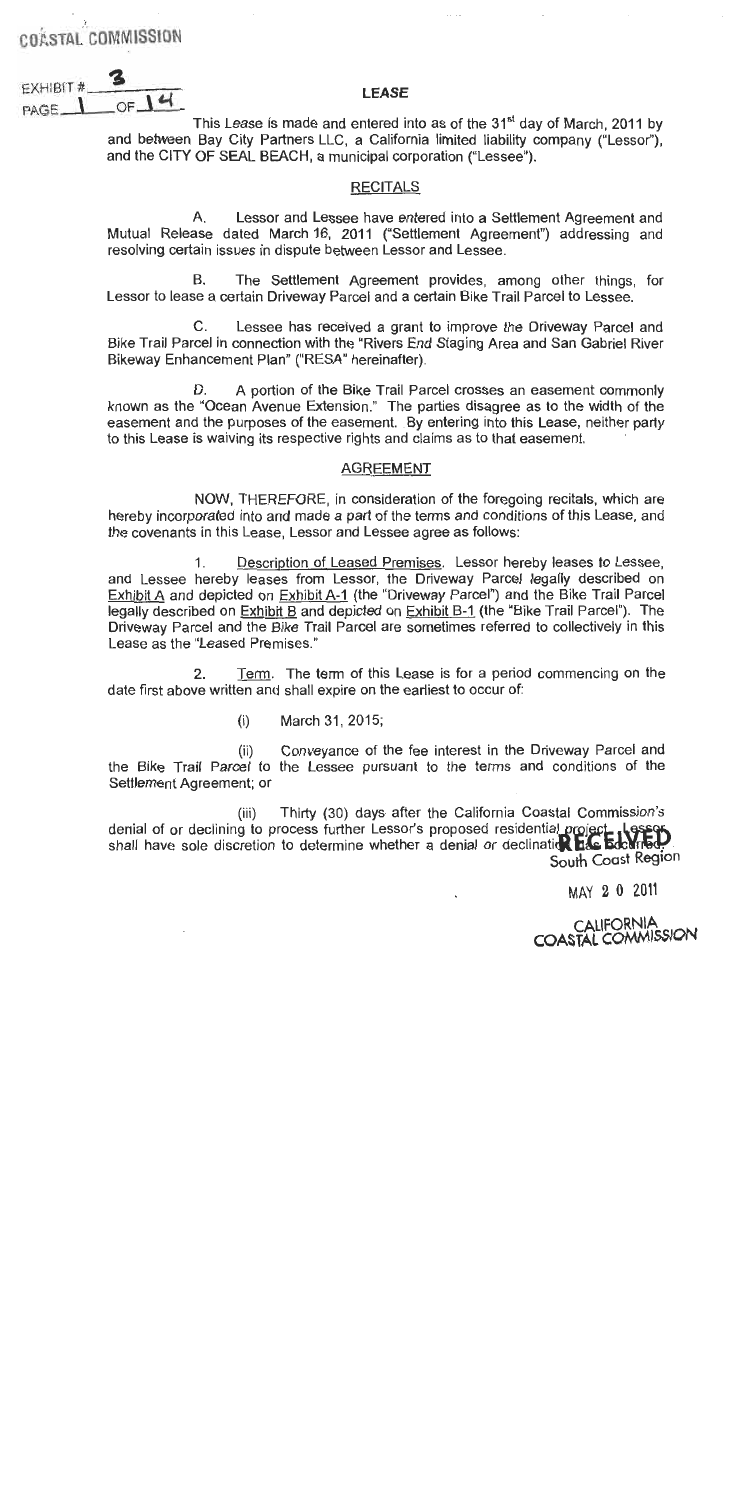Upon such determination by Lessor, Lessor shall promptly notify Lessee in writing of any such denial or declining of further processing.

Rent. The annual rent for the Driveway Parcel and the Bike Trail 3. Parcel shall be One Dollar (\$1.00) per annum payable in advance on or before the first business day of January of each calendar year; however Lessee shall not be in default for failure to pay rent unless such failure is not cured by Lessee within ten (10) days after written notice of the failure is delivered by Lessor to Lessee.

Use of Leased Premises. The Driveway Parcel shall be used for a  $4.$ public access roadway from First Street and Ocean Avenue to the public parking lot that serves the River's End Project in order to maintain public access to the public beach, the Pacific Ocean, Windsurfer Park, the First Street parking lot, and the River's End Café. The Bike Trail Parcel shall be used for a public bike path. Lessee agrees to maintain the Leased Premises in good, safe and in an orderly condition. Lessee may improve and install improvements on the Leased Premises in accordance with the plans for the RESA.

 $5<sub>1</sub>$ Indemnity. As a condition to the exercise of the rights under this Lease, Lessee shall release, defend, indemnify and hold harmless Lessor and Lessor's members, officers, employees, contractors, consultants and agents from any and all claims, demands, causes of action, injuries, damages and/or liability, however the same may be caused, which arise out of or are in any way connected with the Leased Premises granted by this Lease, except to the extent caused by the sole negligence and willful misconduct of the Lessor or the failure by Lessor to disclose material facts known to Lessor regarding the Leased Premises.

Lessee's Liability Insurance. Lessee is a member of the California 6. Joint Insurance Authority ("CJPIA"). Attached hereto as Exhibit C and incorporated by this reference is evidence of the City's participation in the CJPIA's commercial insurance program with an annual aggregate limit in the amount of Two Million Five Hundred Thousand Dollars (\$2,500,000) with respect to the Leased Premises. As indicated in the letter, the CJPIA will endeavor to notify the Lessor in writing of any material change, cancellation or termination of the coverage at least 30 days in advance of the effective date of such material change, cancellation or termination.

Surrender of Possession Upon Expiration or Termination. Upon  $7.$ expiration or termination of this Lease, Lessee agrees to peaceably deliver possession of the Leased Premises to Lessor with any improvements and unconditionally agrees to vacate the leased area in a clean, safe and orderly condition, without contest, legal or otherwise.

Attorneys' Fees. Should either Lessor or Lessee be required to 8. employ counsel to enforce the terms, conditions and covenants of this Lease, the prevailing party shall recover all reasonable attorneys' fees incurred therein, whether or not court proceedings were commenced, and court costs, if any.

Successors and Assigns. This Lease shall inure to the benefit and 9. be binding upon Lessor and Lessee and each of the party's respective TAgeoCMMISSION

EXHIBIT  $#$ . PAGE  $2$  of 14

Å,

 $\mathcal{C}$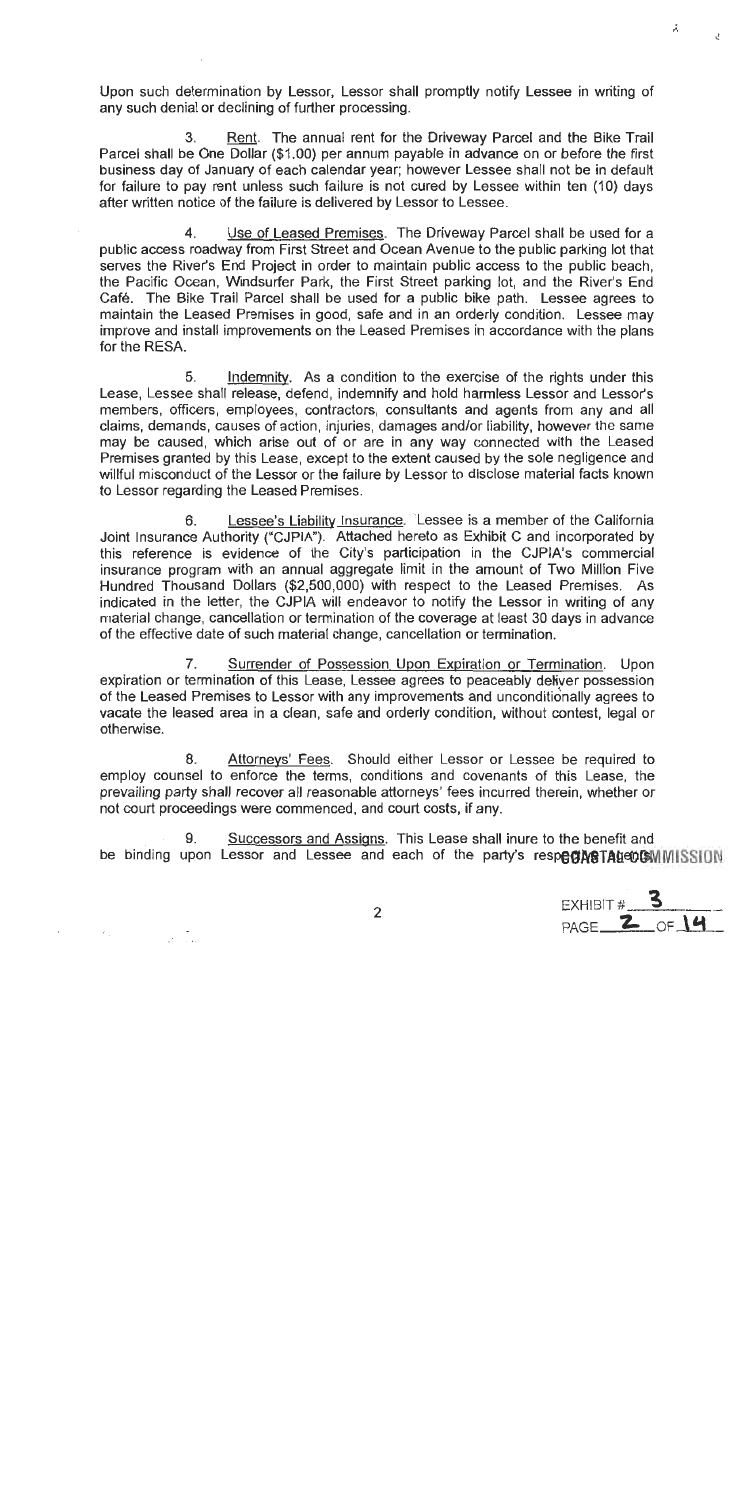representatives, heirs, administrators, executors, successors, successors-in-interest and assigns.

 $10.$ Counterparts. This Lease may be executed in one or more counterparts, each of which, when taken together, shall constitute a completely executed original. The counterparts may be transmitted by facsimile, which shall be deemed original signatures.

 $11.$ Notices. Any notice or notices provided for in this Lease or by law. to be given or served by Lessor or Lessee, may be given or served by certified mail. return receipt requested, postage prepaid, or reputable overnight messenger service, with a request that the addressee sign a receipt evidencing delivery, addressed as follows:

| To Lessor:      | <b>Bay City Partners LLC</b><br>2999 Westminster Ave., Suite 211<br>Seal Beach, CA 90740<br>Attn: Rocky Gentner                |
|-----------------|--------------------------------------------------------------------------------------------------------------------------------|
| To Lessee:      | City of Seal Beach<br>211 8 <sup>th</sup> Street<br>Seal Beach, CA 90740<br>Attn: City Manager                                 |
| With a copy to: | Quinn Barrow, Esg.<br>Richards, Watson & Gershon<br>355 South Grand Ave., 40 <sup>th</sup> Floor<br>Los Angeles, CA 90071-3101 |

Default Under Settlement Agreement. A default or breach of the  $12.$ terms or conditions of the Settlement Agreement shall also result in a default of the terms and conditions of this Lease

[Signature page follows]

EXHIBIT # 3  $\circ$  14  $PAGE$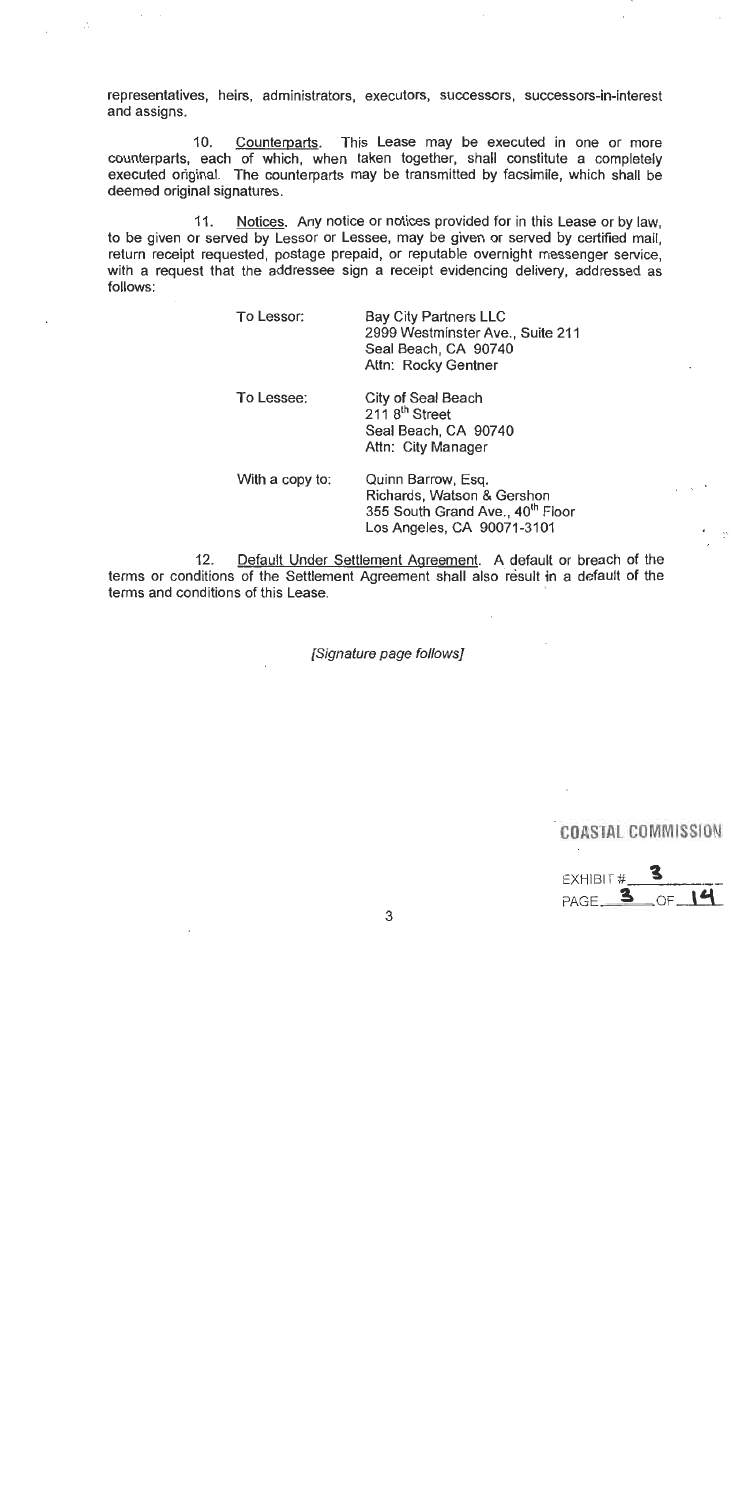IN WITNESS WHEREOF, the parties have caused this Lease to be executed on the day and year first above written.

LESSOR:

BAY CITY PARTNERS LLC, a California limited liability company

By: **Bob A** Griffith, Me íρr By: Brian Kyle, Member By: arkhurst, Member 9Ś Tíř By: n, Member

 $\Lambda$ 

LESSEE:

CITY OF SEAL BEACH, a municipal corporation By: Michael Levitt, Mayor

ATTEST:

Linda Devine, City Clerk

**APPROVED AS TO FORM:** ana un Bv:

Quinn Barrow, City Attorney

EXHIBIT # OF 14 PAGE<sub>4</sub>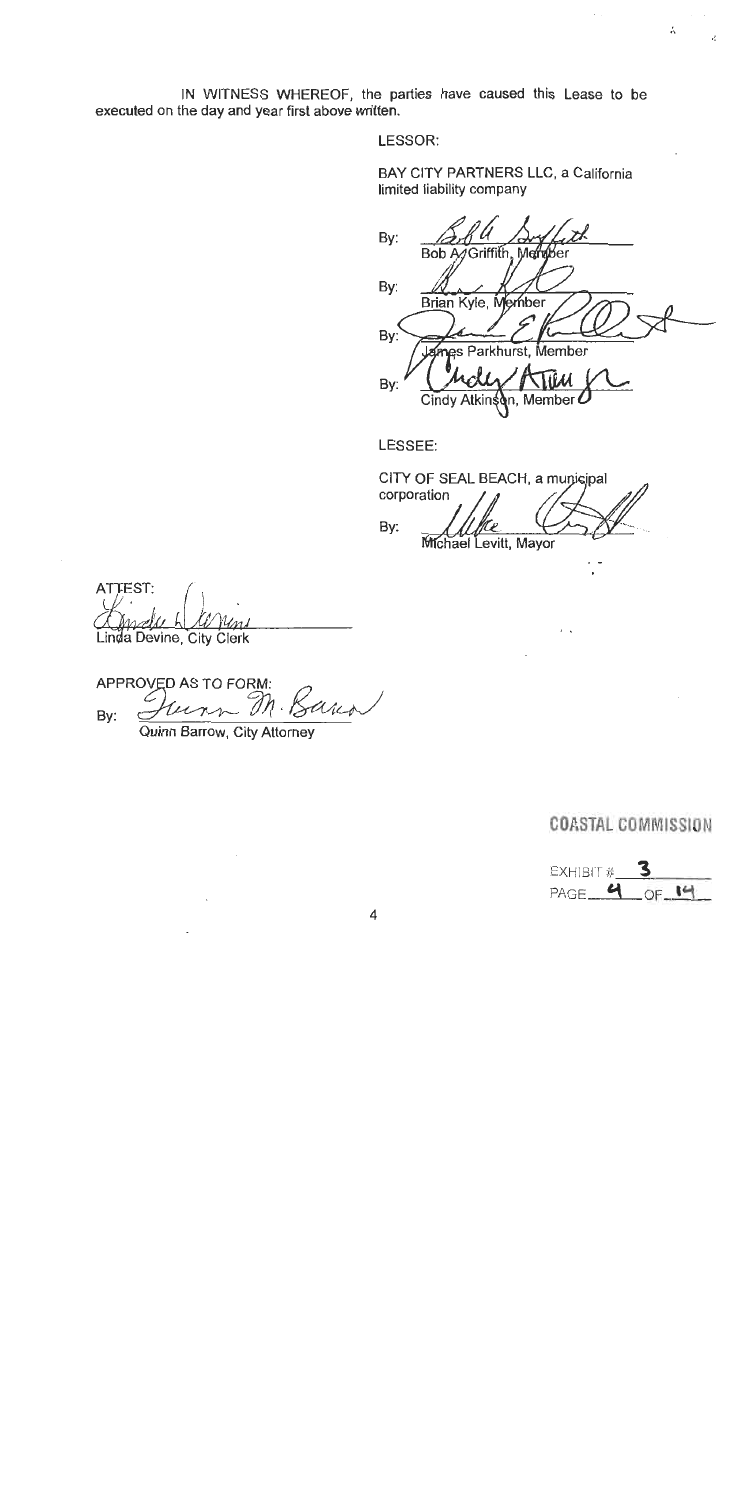#### **EXHIBIT A**

# **LEGAL DESCRIPTION OF DRIVEWAY EASEMENT**

EXHIBIT # 3<br>PAGE 5 OF 14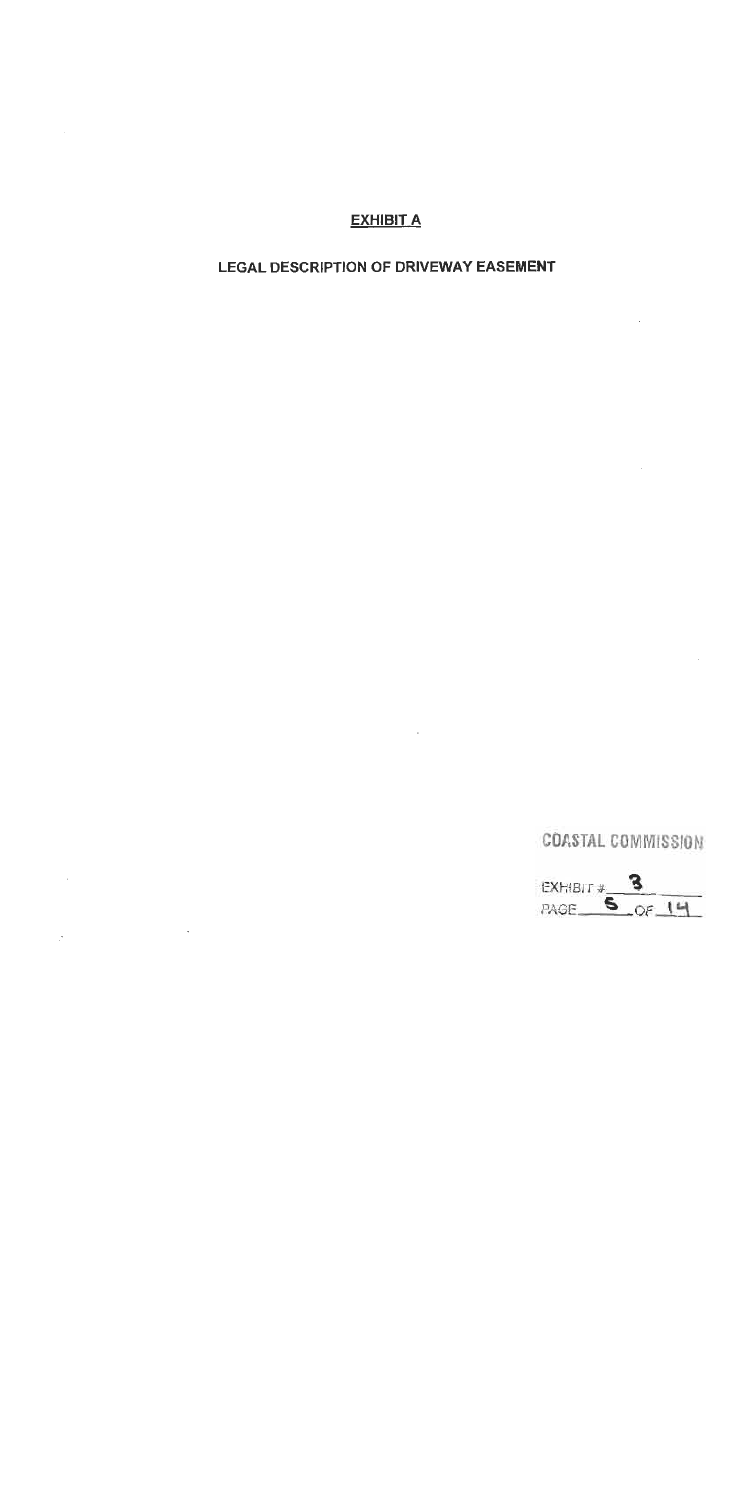#### DRIVEWAY EASEMENT **EXHIBIT A**

 $\sim$   $\sim$ 

 $\sim 100$  km s  $^{-1}$ 

 $\ddot{\cdot}$ 

 $\mathcal{A}$  and  $\mathcal{A}$  and  $\mathcal{A}$  are  $\mathcal{A}$  . Then

A STRIP OF LAND 40.00 FEET WIDE IN BLOCK B OF BAY CITY, IN THE CITY OF SEAL BEACH, COUNTY OF ORANGE, STATE OF CALIFORNIA, PER MAP RECORDED IN BOOK 3, PAGE 19 OF MISCELLANEOUS MAPS IN THE OFFICE OF THE COUNTY RECORDER OF SAID COUNTY, THE SOUTHEASTERLY LINE OF WHICH STRIP OF LAND IS DESCRIBED AS FOLLOWS:

COMMENCING AT THE POINT OF INTERSECTION OF THE EXTENSION OF THE SOUTHEASTERLY LINE OF FIRST STREET AND THE SOUTHWESTERLY LINE OF OCEAN AVENUE AS SAID STREETS ARE SHOWN ON THE MAP OF SAID BAY CITY: THENCE, NORTH 54°44'12" WEST, 13.95 FEET ALONG THE SOUTHWESTERLY LINE OF OCEAN AVENUE AS SHOWN ON RECORD OF SURVEY NO. 2002-1090 FILED AS INSTRUMENT NO. 2003000516244 IN BOOK 193, PAGE 47 OF RECORDS OF SURVEY IN THE OFFICE OF THE COUNTY RECORDER OF ORANGE COUNTY, STATE OF CALIFORNIA, TO THE TRUE POINT OF BEGINNING, SAID POINT ALSO BEING AT THE INTERSECTION OF A CURVE CONCAVE NORTHWESTERLY AND HAVING A RADIUS OF 500.00 FEET WITH A RADIAL TO SAID CURVE AT SAID POINT BEARING NORTH 58°15'19" WEST; THENCE, SOUTHWESTERLY, 106.15 FEET ALONG SAID CURVE THROUGH A CENTRAL ANGLE OF 12°09'49" TO A POINT OF COMPOUND CURVE WITH A CURVE CONCAVE NORTHWESTERLY AND HAVING A RADIUS OF 200.00 FEET, A RADIAL THROUGH SAID POINT OF COMPOUND CURVE BEARING NORTH 46°05'30" WEST; THENCE, SOUTHWESTERLY, 22.35 FEET ALONG SAID 200,00-FOOT RADIUS CURVE THROUGH A CENTRAL ANGLE OF 6°24'07" TO A POINT OF TANGENCY WITH A LINE BEARING SOUTH 50°18'37" WEST; THENCE, SOUTH 50°18'37" WEST ALONG SAID TANGENT LINE 42.77 FEET TO A POINT OF TANGENCY WITH A CURVE CONCAVE NORTHWESTERLY HAVING A RADIUS OF 90.00 FEET; THENCE, SOUTHWESTERLY, 17.98 FEET ALONG SAID CURVE THROUGH A CENTRAL ANGLE OF 11°26'52" TO A POINT OF REVERSE CURVE WITH A CURVE CONCAVE SOUTHEASTERLY AND HAVING A RADIUS OF 400.00 FEET, A RADIAL THROUGH SAID POINT OF REVERSE CURVE BEARING SOUTH 28°14'31" EAST; THENCE, SOUTHWESTERLY, 78.24 FEET ALONG SAID 400.00-FOOT RADIUS CURVE THROUGH A CENTRAL ANGLE OF 11°12'25" TO THE SOUTHWESTERLY LINE OF SAID RECORD OF SURVEY NO. 2002-1090.

THE NORTHWESTERLY LINE OF SAID 40,00-FOOT-WIDE STRIP SHALL BE LENGTHENED OR SHORTENED TO TERMINATE SOUTHWESTERLY IN THE SOUTHWESTERLY LINE OF SAID RECORD OF SURVEY AND NORTHEASTERLY IN THE SOUTHWESTERLY LINE OF SAID OCEAN AVENUE.

CONTAINING 10,233 SQUARE FEET, MORE OR LESS.

ALL AS MORE PARTICULARLY SHOWN ON EXHIBIT B ATTACHED HERETO AND MADE A PART HEREOF.

EXHIBIT# PAGE  $6 - 0F$  14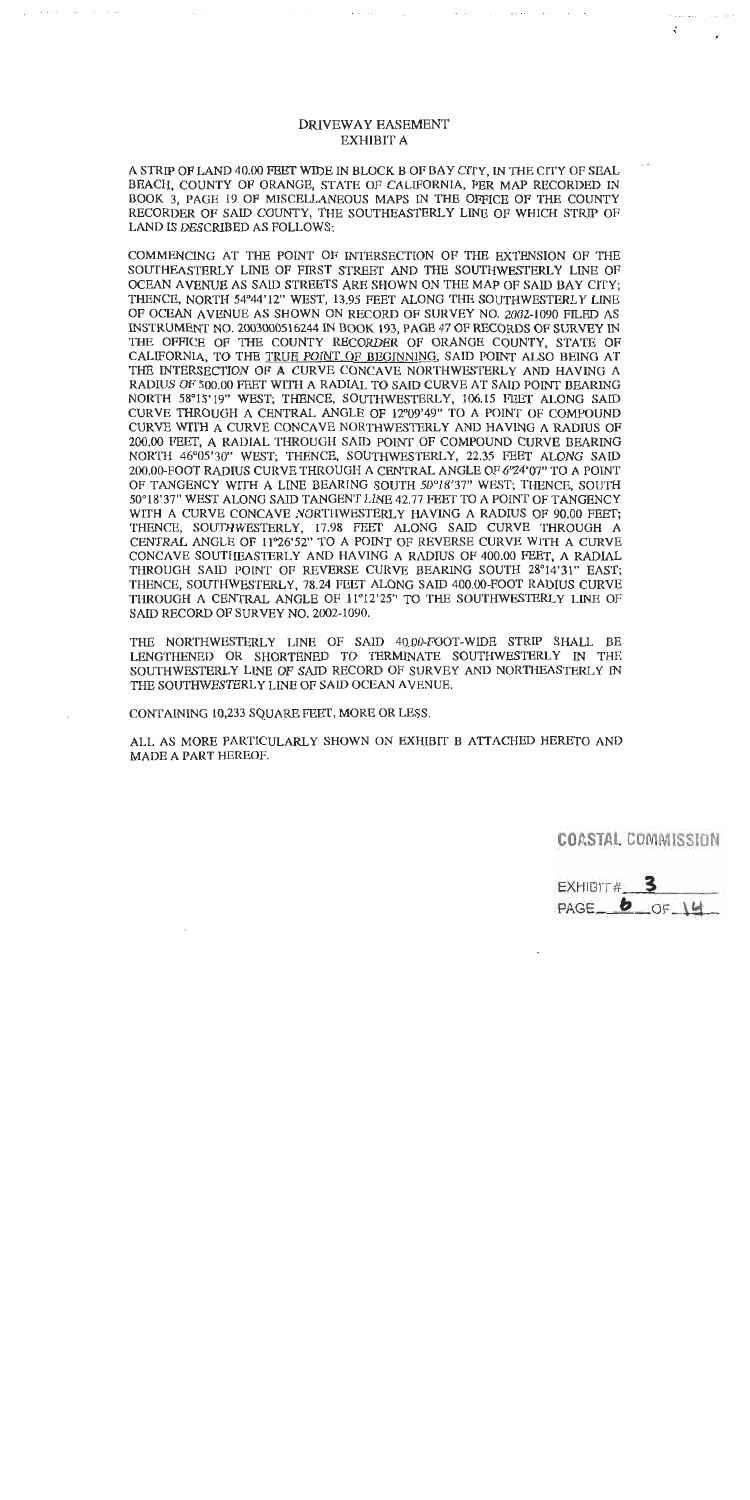#### EXHIBIT A-1

and the state of the state of the state of the state of the state of the state of the state of the state of th<br>The state of the state of the state of the state of the state of the state of the state of the state of the st

#### DEPICITION OF DRIVEWAY EASEMENT

 $\mathcal{L}^{\text{max}}_{\text{max}}$  and  $\mathcal{L}^{\text{max}}_{\text{max}}$ 

 $\mathcal{L}^{\text{max}}_{\text{max}}$  and  $\mathcal{L}^{\text{max}}_{\text{max}}$ 

 $\label{eq:2.1} \frac{d\mathbf{r}}{d\mathbf{r}} = \frac{1}{2\pi}\sum_{i=1}^N \frac{d\mathbf{r}}{d\mathbf{r}} \, .$ 

# COASTAL COMMISSION

 $\mathcal{L}^{\text{max}}_{\text{max}}$  and  $\mathcal{L}^{\text{max}}_{\text{max}}$ 

 $\sim 10^{-11}$ 

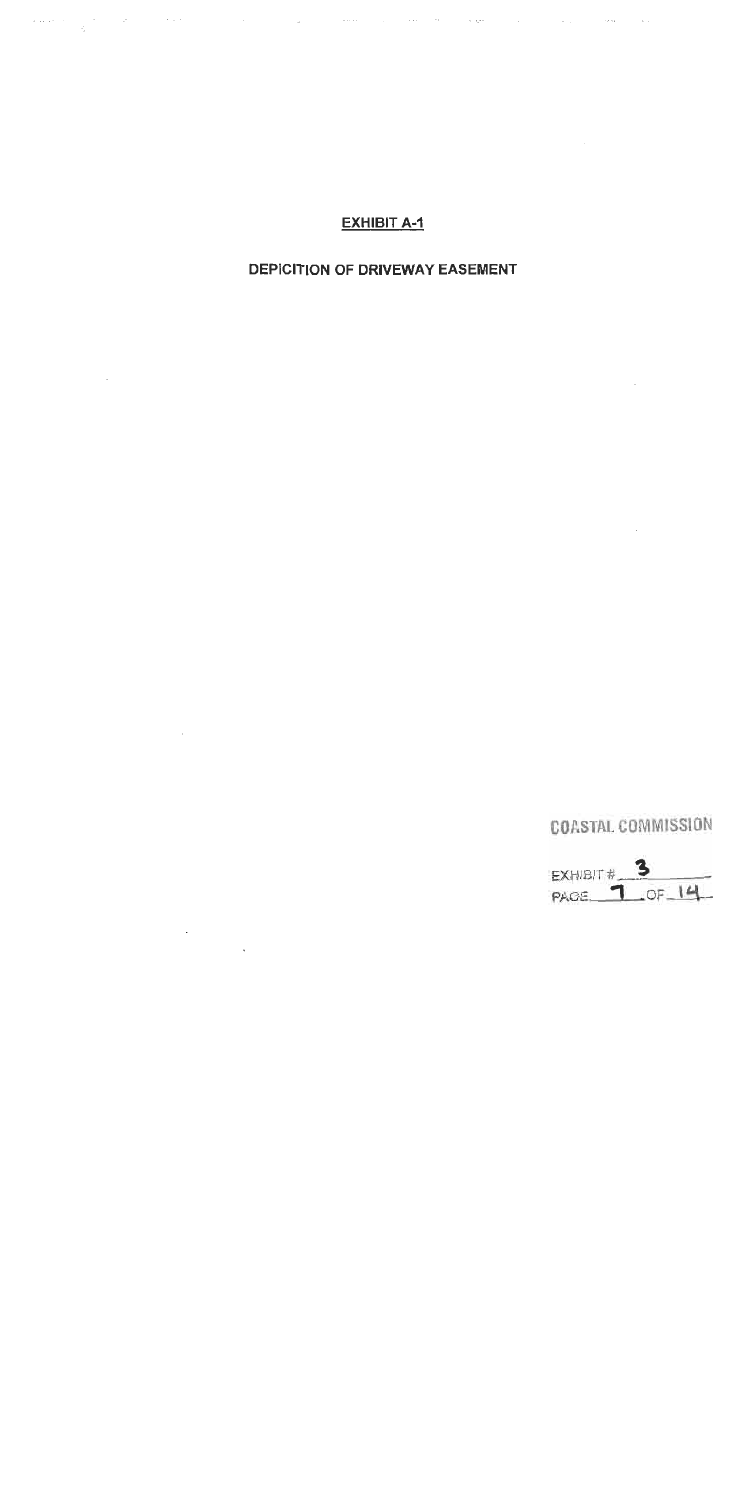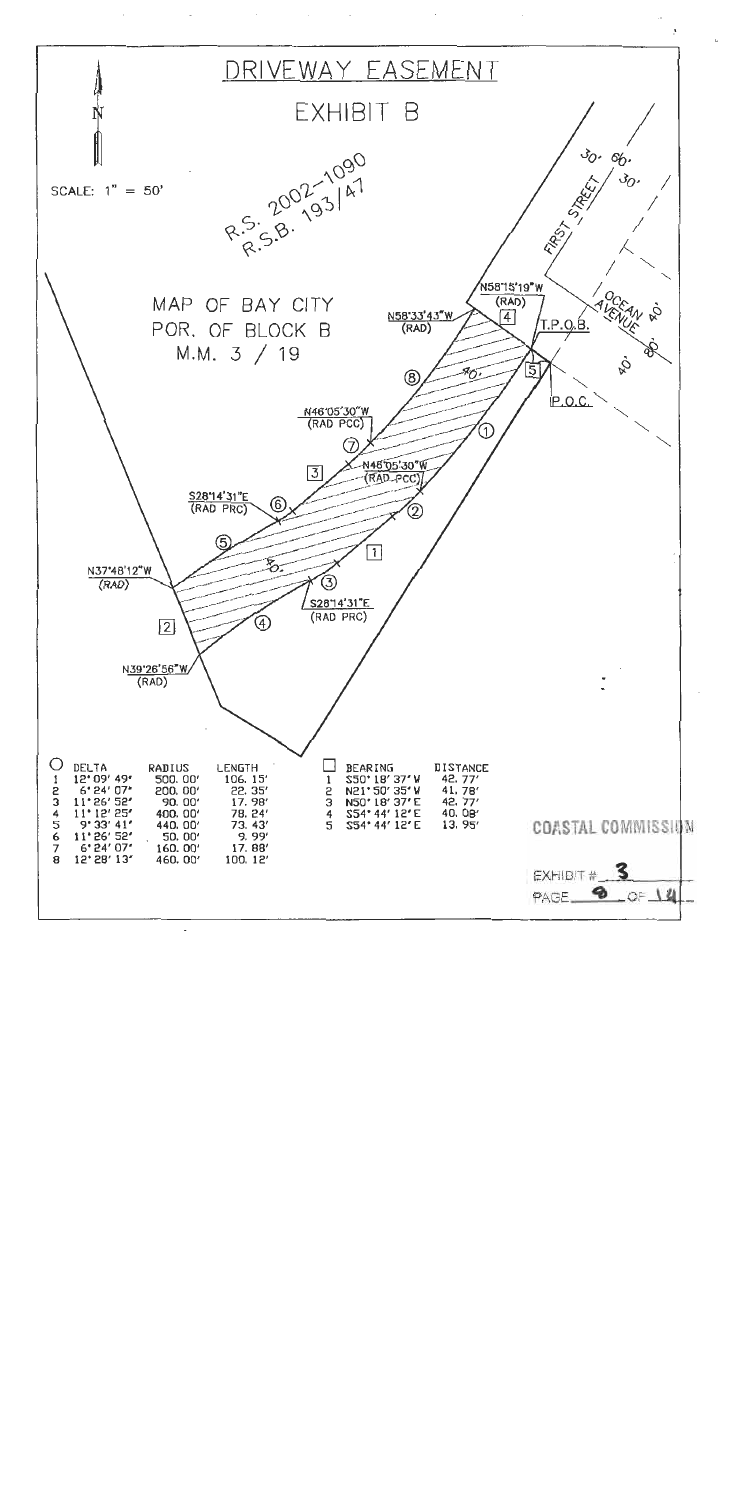#### **EXHIBIT B**

#### LEGAL DESCRIPTION OF BIKE TRAIL PARCEL

 $\mathbb{R}^2$ 

 $\sim$   $\sim$ 

# COASTAL COMMISSION

 $\tilde{\mathcal{E}}$ 

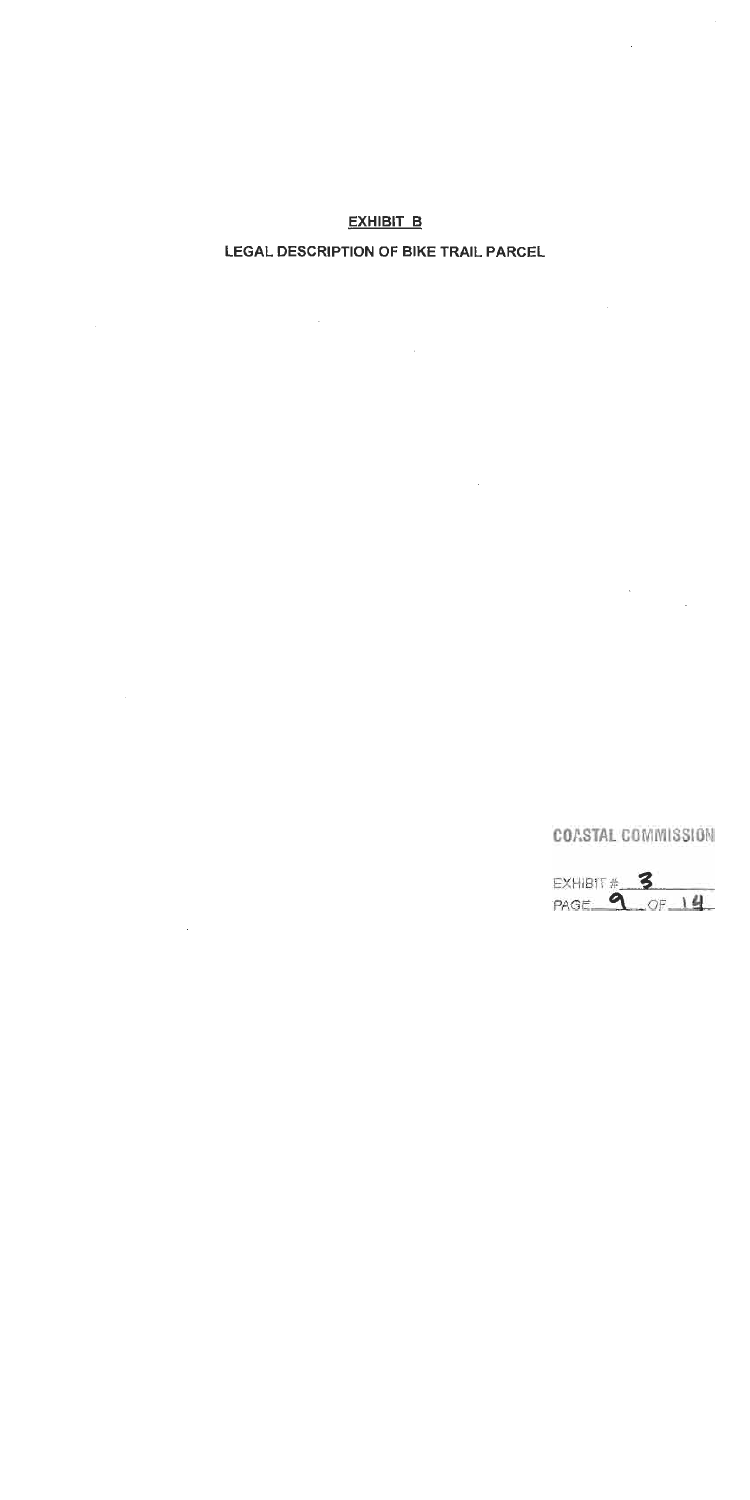#### **EXHIBIT B**

August 20

 $\sim$   $\sim$   $\sim$   $\sim$   $\sim$   $\sim$   $\sim$ 

Coast Surveying, Inc. Мась 18, 2011  $\mathcal{L}$ 

#### **LEGAL DESCRIPTION OF BIKE TRAIL PARCEL**

THOSE PORTIONS OF BLOCKS B AND C AND OCEAN AVENUE AS SHOWN ON THE MAP OF BAY CITY. IN THE CITY OF SEAL BEACH, COUNTY OF ORANGE, STATE OF CALIFORNIA, AS PER MAP FILED IN BOOK 3, PAGE 19 OF MISCELLANEOUS MAPS, IN THE OFFICE OF THE COUNTY RECORDER OF SAID COUNTY, DESCRIBED AS FOLLOWS:

BEGINNING AT THE WESTERLY CORNER OF BLOCK B AS SHOWN ON RECORD OF SURVEY 2002-1080, RECORDED IN BOOK 193, PAGE 47 OF RECORDS OF SURVEY, IN THE OFFICE OF SAID COUNTY RECORDER: THENGE ALONG THE NORTHWESTERLY LINE OF SAID BLOCK B AND ALONG THE NORTHWESTERLY LINE OF OCEAN AVENUE THE FOLLOWING TWO (2) COURSES:

1. NORTH 25"31'25" EAST 78.63 FEET;

 $\sim$   $\sim$ 

 $\ddot{\phantom{a}}$ 

2. NORTH 21°26'48" EAST 80.01 FEET TO THE SOUTHERLY CORNER OF THE LAND DESCRIBED IN THE EASEMENT DEED TO THE LOS ANGELES COUNTY FLOOD CONTROL DISTRICT RECORDED MAY 20, 1933 IN BOOK 612, PAGE 317 OFFICIAL RECORDS, IN THE OFFICE OF SAID COUNTY RECORDER:

THENCE ALONG THE SOUTHWESTERLY LINE OF SAID FASEMENT DEED NORTH 28°13'48" WEST 5,29 FEET; THENCE LEAVING SAID SOUTHWESTERLY LINE NORTH 20°35'51' EAST 145.28 FEET; THENCE NORTH 08°19'15" EAST 25.13 FEET; THENCE NORTH 00°42'40' EAST 29.01 FEET; THENCE NORTH 20°50'28" EAST 87.75 FEET; THENCE NORTH 16°52'02" EAST 82.47 FEET; THENCE NORTH 18°18'30' EAST 130.33 FEET; THENCE NORTH 16°20'55" EAST 143.42 FEET; THENCE NORTH 19°04'10" EAST 9.40 FEET TO THE NORTHERLY LINE OF SAID LOT C; THENCE ALONG SAID NORTHERLY LINE SOUTH 63°58'48" EAST 9.78 FEET; THENCE LEAVING SAID NORTHERLY LINE<br>SOUTH 15°01'22' WEST 74.66 FEET; THENCE SOUTH 17'33'54' WEST 179.66 FEET; THENCE SOUTH 74'58'38" EAST 29.41 FEET TO THE SOUTHEASTERLY LINE OF SAID EASEMENT DEED TO THE LOS ANGELES COUNTY FLODD CONTROL DISTRICT; THENCE ALONG SAID SOUTHEASTERLY LINE SOUTH 11°38'49" WEST 91.41 FEET; THENCE CONTINUING ALONG SAID SOUTHEASTERLY LINE SOUTH 32°10'48" WEST 126.09 FEET; THENCE SOUTH 12°02'48" WEST 13.48 FEET; THENCE SOUTH 23°03'47" WEST 21,18 FEET; THENCE SOUTH 19°47'40" WEST 46.26 FEET; THENCE SOUTH 21°00'17" WEST 127.66 FEET; THENCE SOUTH 20°12'32' WEST 90.35 FEET; THENCE SOUTH 22°43'11" WEST 40.94 FEET TO THE SOUTHWESTERLY LINE OF SAID BLOCK B; THENCE ALONG SAID SOUTHWESTERLY LINE NORTH 21°50'35' WEST 18.54 FEET TO THE POINT OF BEGINNING.

CONTAINING 14,206 SQUARE FEET, MORE OR LESS.

ALL AS MORE PARTICULARLY SHOWN ON EXHIBIT B ATTACHED HERETO AND MADE A PART HEREOF.

DATED THIS 18TH DAY OF MARCH, 2011

GWEN-VERA DEL CASTILLO, PLS 5108



COASTAL COMMISSION

EXHIBIT #\_\_\_ PAGE 10 OF 14

JS! 192-032 Seo Galiciel River Yras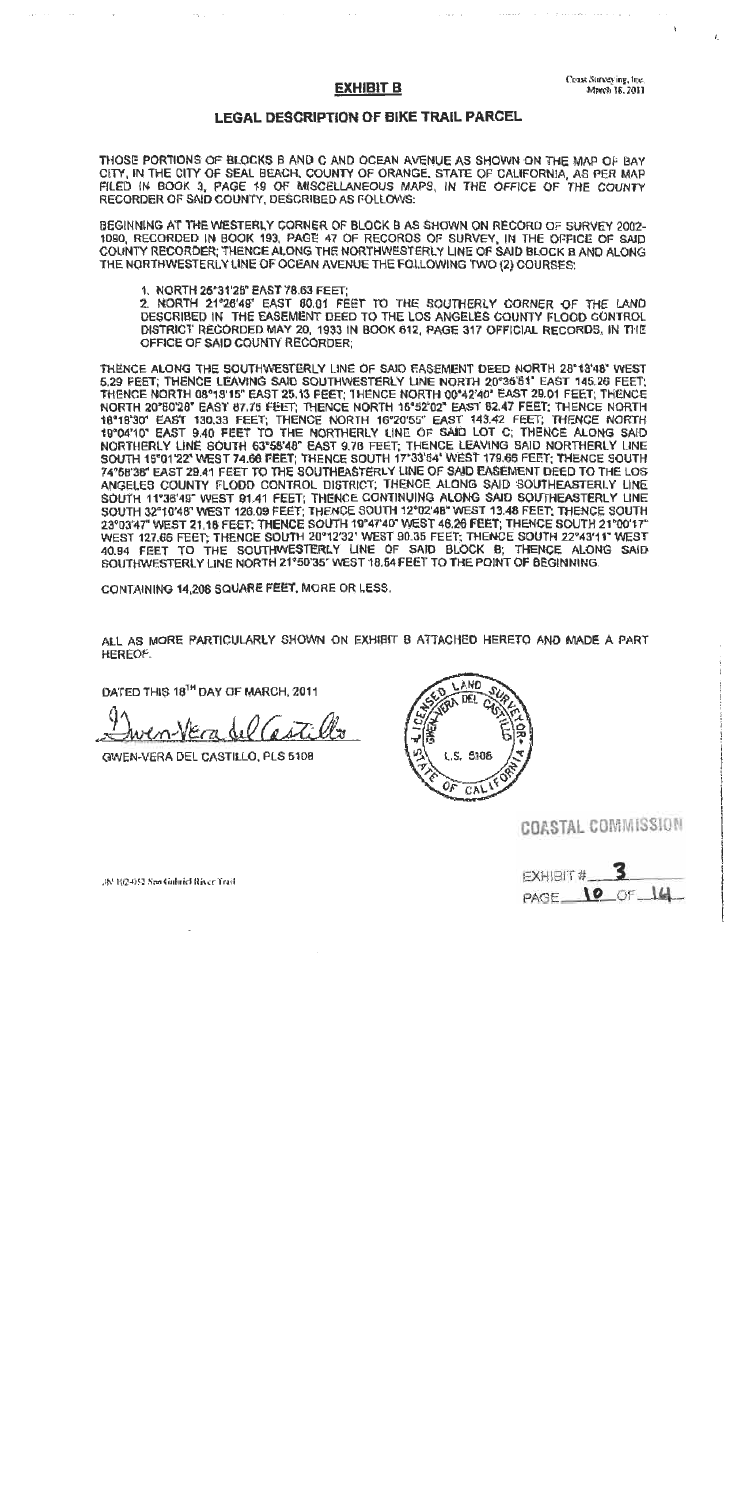#### EXHIBIT B-1

## **DEPICTION OF BIKE TRAIL PARCEL**

 $\sim 10$ 

i.

 $\bar{z}$ 

EXHIBIT # 3<br>PAGE 11 OF 14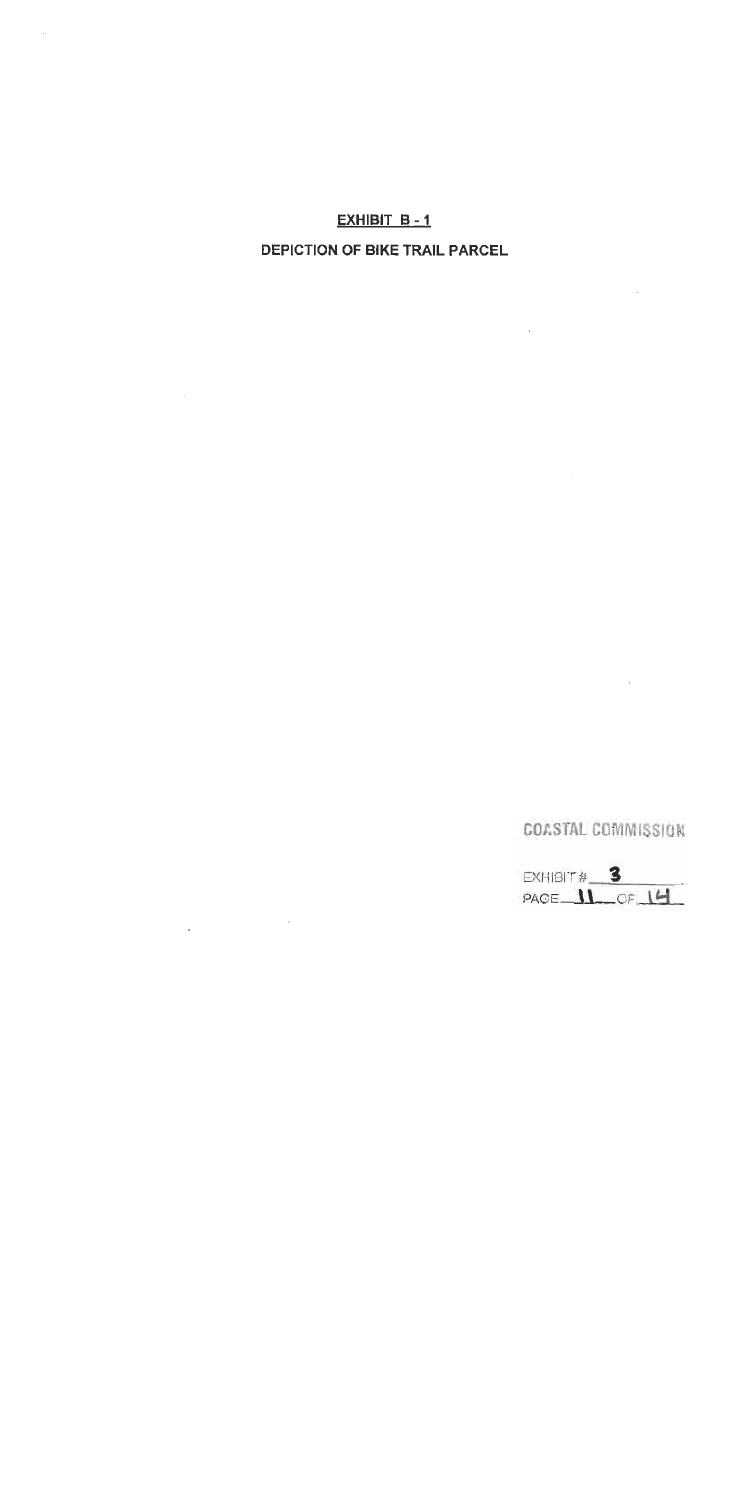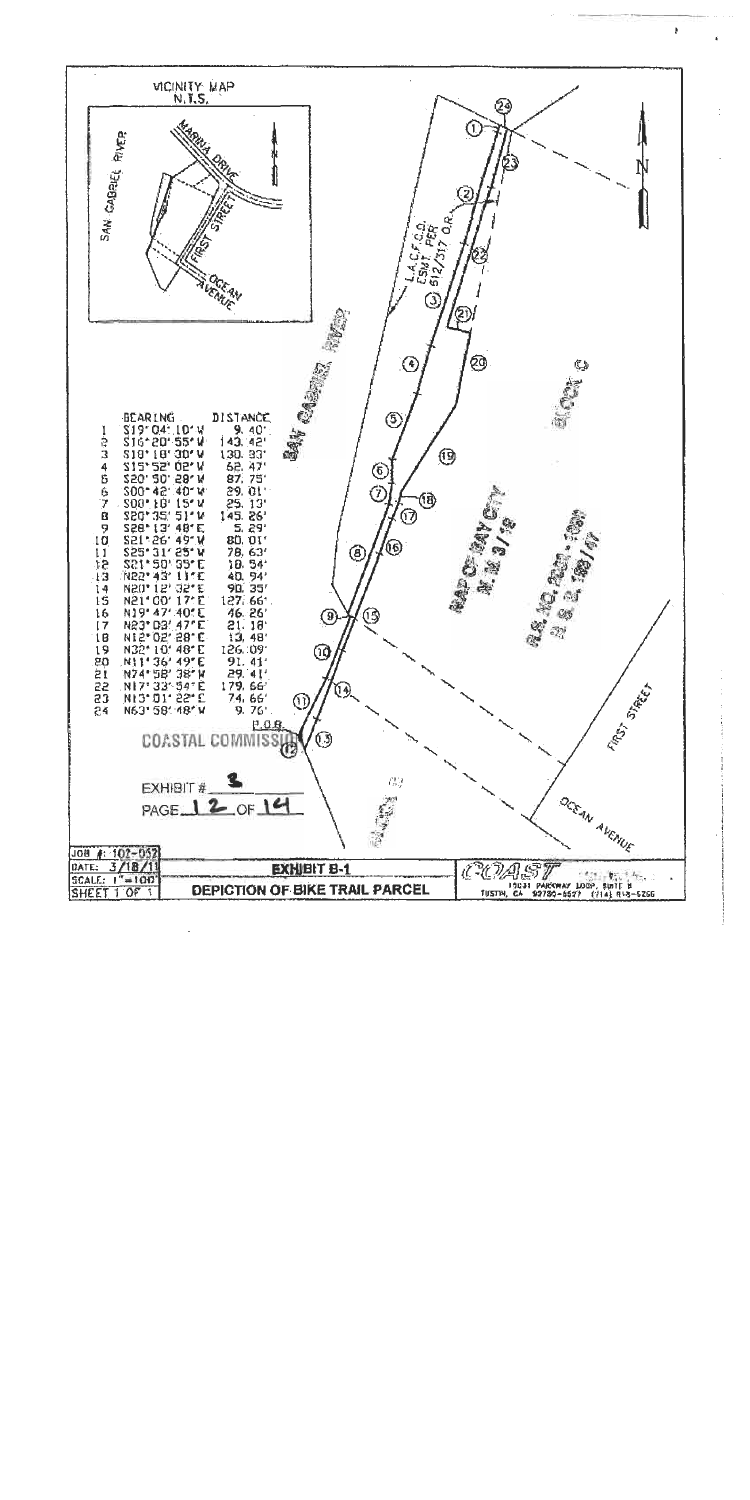# **EXHIBIT C**

 $\sim 10^{-10}$ 

 $\frac{1}{\sqrt{2}}$ 

 $\mathcal{L}^{\mathcal{L}}$  and  $\mathcal{L}^{\mathcal{L}}$ 

 $\sim$ 

#### **EVIDENCE OF INSURANCE**

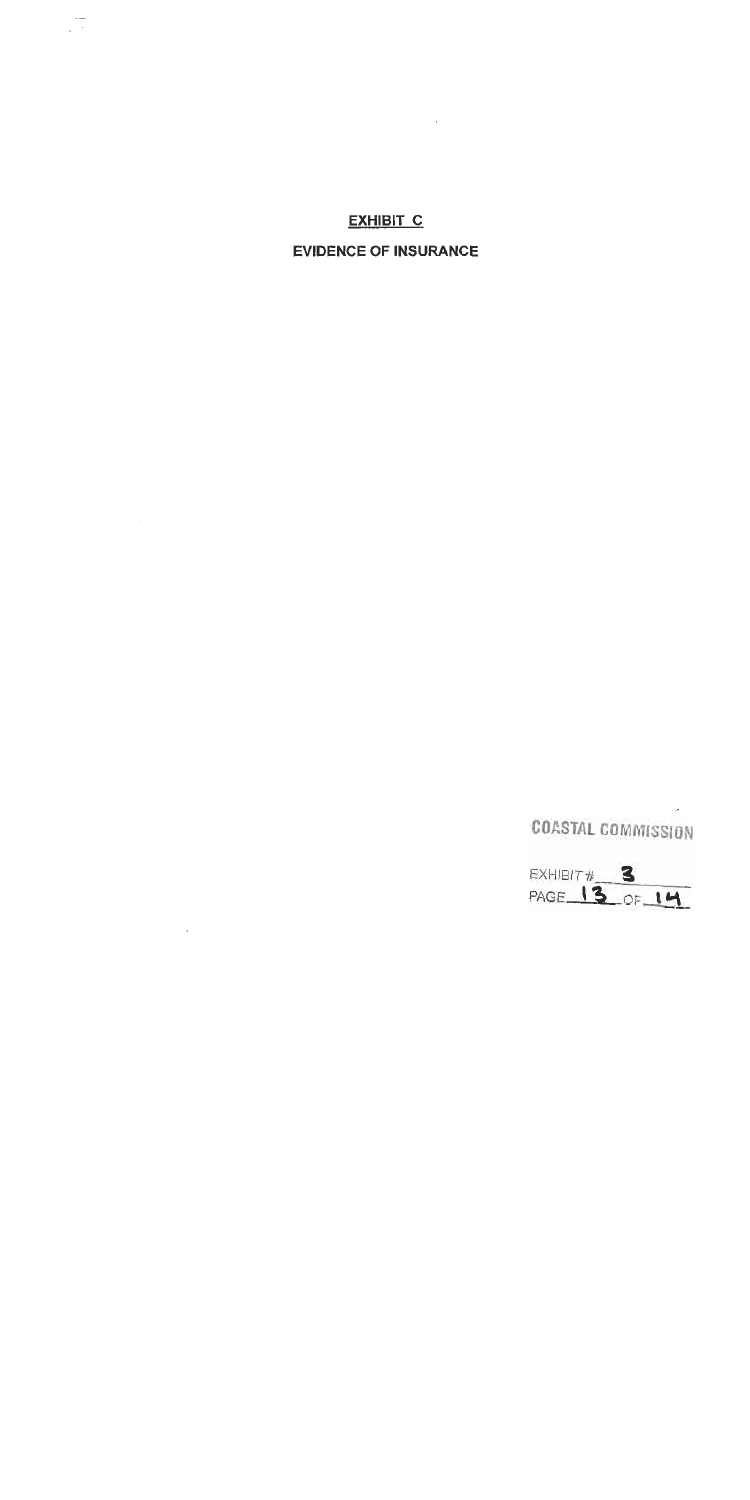

# RECEIVED AUG 1 3 2010

City Manager's Office.

**REVISED** 

August 12, 2010

**Edward Selich Bay City Partners** 627 Bayside Drive Newport Beach, California 92660

> Member Name: City of Seal Beach Public use of the: (1) a 10,768 sq. ft. property located southwesterly Activity: of First Street and Ocean Avenue upon which the First Street extension to the First Street Parking Lot is located and (2) the adjacent 10,233 sq. ft. property easterly of the First Street extension, as shown on maps in the City Clerk's office at Seal Beach City Hall and (3) the bike path allogedly on Bay City's property (aka DWP site). From 12:01 AM on 8/3/2010 to 11:59 PM on 6/30/2011

Coverage Period:

The City of Seal Beach (Member) along with other California public agencies, is a member of the California Joint Powers Insurance Authority (California JPIA), and participates in the following solf-insurance and commercial insurance program that is administered by the California JPIA for its members:

General Liability Program, Including Automobile Liability Coverago Limit: 2,500,000 per occurrence Annual Aggregate Limit: 2,500,000

The California JPIA will endeavor to provide at least thirty (30) days notice of any change in the foregoing information.

Sincerely,

Shythe

Jim Thyden Insurance Programs Manager

cc: Jill R. Ingram, Assistant to the City Manager, City of Seal Beach

COASTAL COMMISSION s a dres gun  $\Delta E_{\rm{eff}}$   $\sim$ to and the proof  $\sim 100$  $EXHIBIT \#$  : Only Reported **SAMILY BOX 2000 BOW PORT CONTRACTOR**  $-14$  of 14  $\epsilon_1$ 

CALIFORNIA JOINT POWERS INSURANCE AUTHORITY 8081 MOODY STREET, LA PALMA, CA 90623 TEL (562) 467-8700 FAX (562) 860-4992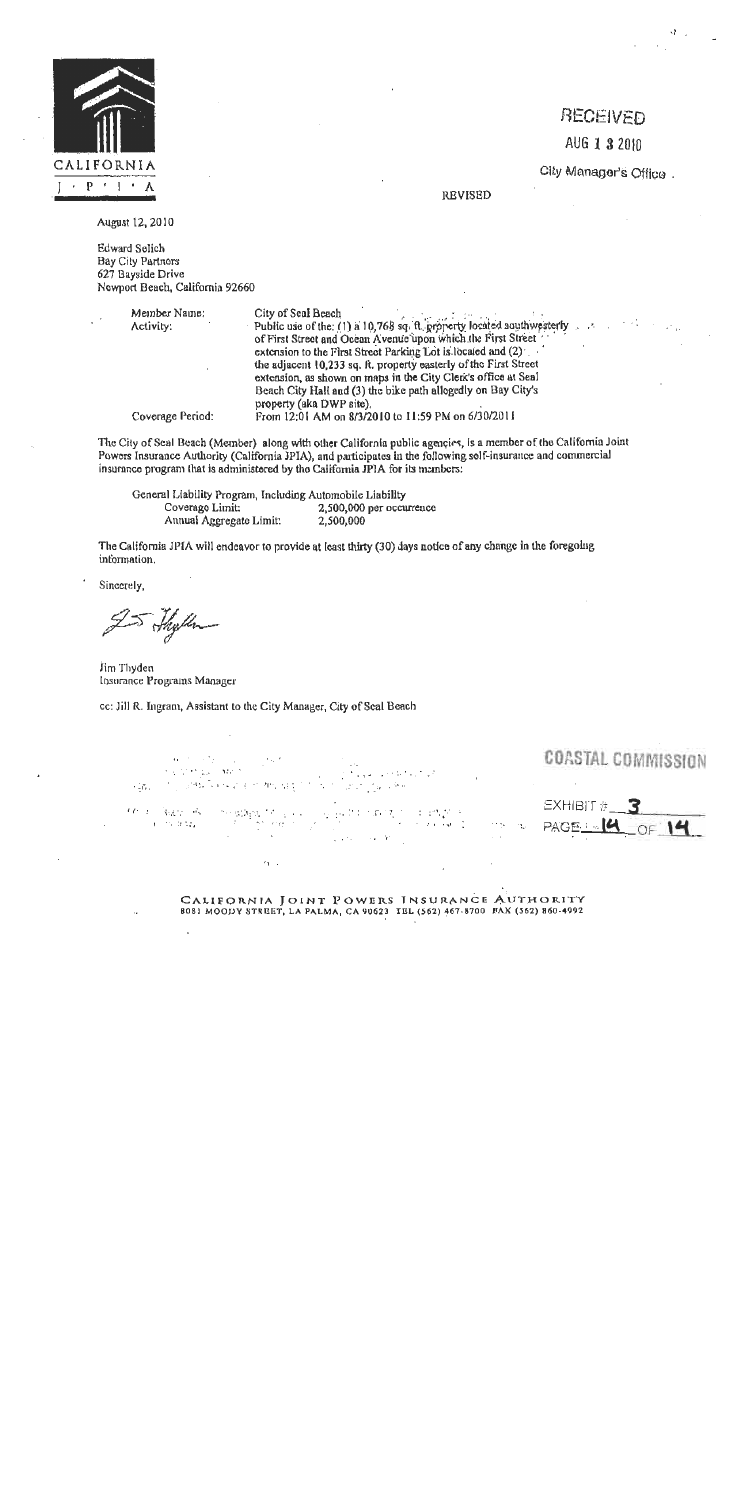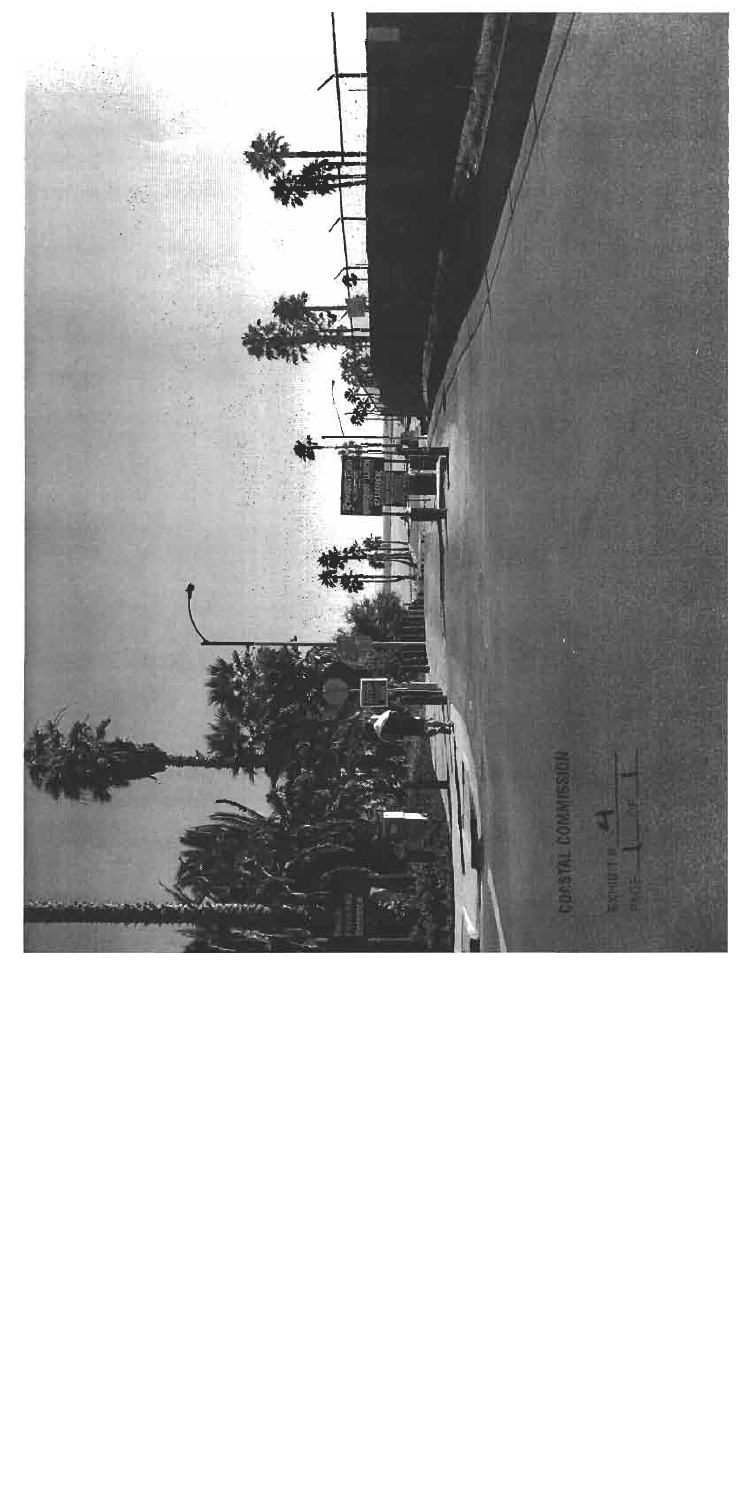August 24<sup>th</sup>, 2011

Chair Mary K. Shallenberger California Coastal Commission 45 Fremont Street, Suite 2000 San Francisco, CA 94105



City of Seal Beach Chamber of Commerce provides support for the **SUBJECT:** City of Seal Beach River's End Staging Area (RESA) Application No. 5-10-220 regarding the San Gabriel River trail improvements.

Chair Shallenberger & Commissioners,

The Seal Beach Chamber of Commerce wished to provide feedback and insight on the city's intended improvements of the River's End Staging Area of the San Gabriel River Trail. This seenic byway provides a perfect opportunity for more "green" and ecologically minded visitors to make Seal Beach a coastal destination. We strongly support the application.

We also wished to commend staff and the public for being present and sharing in very valuable project input sessions over the last several years during the planning stages. As former chair of governmental affairs, vice president and president of the Chamber, I have been present at nearly all public stages of the project development. During this time it was clear to the business community that the focus of improvement in this area and the path itself will increase utility of our river area. This in turn will benefit the City, the business community and the visitor serving uses of our river trail.

The physical trail improvements, parking enhancements, addition of signage, bike racks, improved landscaping and lighting, the information kiosk and the more structured staging area into the beach will all be of great help. We want to attract visitors to our Main Street and Pier in addition to simply the path terminus. These elements will help do so and encourage both residents and visitors to enjoy our community in a new, deeper way.

Please contact me if you require additional information. I can be reached at (562) 799-0179, or by e-mail at seth@blackmarbleconsulting.com.

Sincerely,

Seth A. Eaker Past President, Seal Beach Chamber of Commerce Chairman, West OC Legislative Committee Member, DWP Advisory Committee

Jill Ingram, City Manager, Linda Devine, City Clerk, Mark Persico, Director of Development  $CC:$ Services

# **COASTAL COMMISSION**



**RECEIVED** South Coast Region

AUG 2 5 2011

**CALIFORNIA**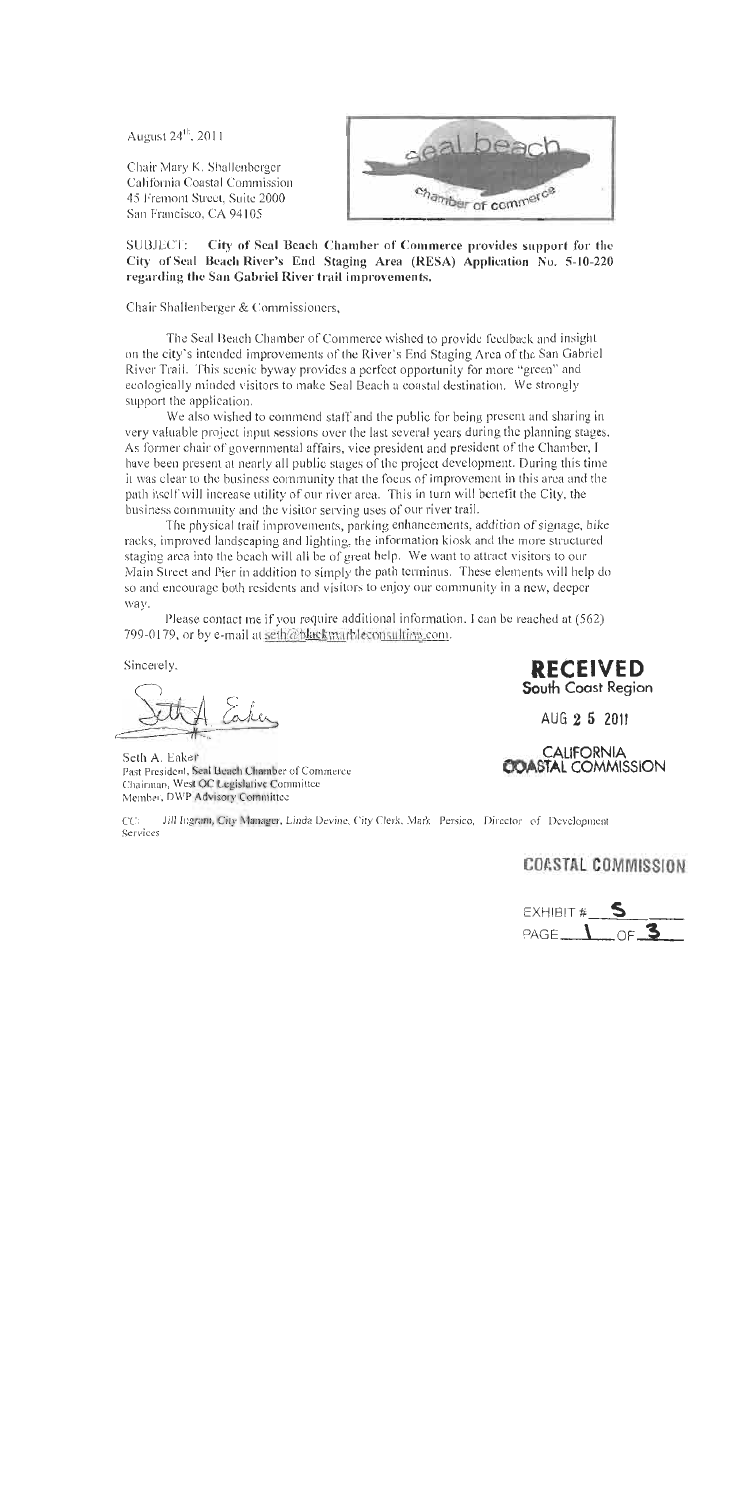

August 25, 2011

Chair Mary K. Shallenberger California Coastal Cleanup 45 Fremont Street, Suite 2000 San Francisco, CA 94105

RECEIVED South Coast Region

AUG 2 5 2011

CALIFORNIA<br>COASTAL COMMISSION

SUBJECT: Support City of Seal Beach River's End Staging Area (RESA) Application No. 5-10-220

Dear Chairwoman Shallenberger,

I'm writing to support the City of Seal Beach in its efforts to improve the San Gabriel River Bike Trail and the River's End Staging Area (RESA). The Bike Trail and RESA are important local and regional amenities that serve trail riders, wind surfers and beach goers from a large section of both Orange and Los Angeles County. My organization, Save Our Beach, has been a partner with the City for many years and we use the RESA as a gathering spot for our monthly beach cleaning programs.

I believe these improvements will greatly enhance the public's beach experience and improve overall accessibility to the parking lot, public restrooms and beach.

Thank you in advance for your consideration of this important public project.

Respectfully,

Kim Masoner, Founder Save Our Beach www.saycoupbancly.org

Save Our Beach 213 Ocean Ave., Suite B, Seal Beach, CA 90740

EXHIBIT # PAGE 2